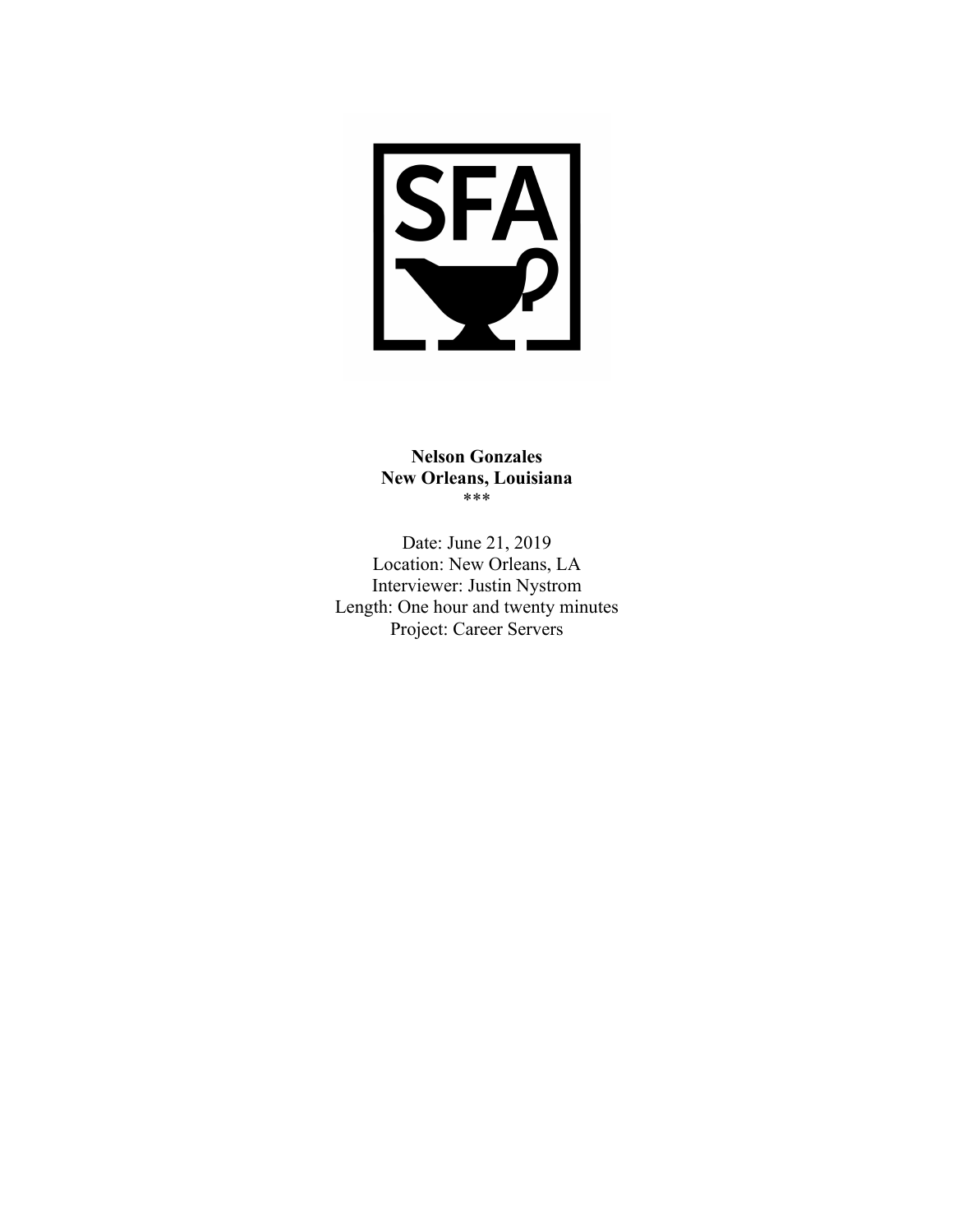**Justin Nystrom:** Today is June 21<sup>st</sup>, 2019. I'm with Nelson Gonzales at his apartment here on South Hennessey Street in Mid-City, New Orleans. We're going to do an interview as part of the Southern Foodways Alliance's Longterm Servers Project. Nelson, thank you so much for being here.

 $[0:00:55.7]$ 

**Nelson Gonzales:** You're welcome.

 $[0:00:56.9]$ 

**Justin Nystrom:** Great. My name is Justin Nystrom. I am faculty at Loyola University New Orleans, and I'll be conducting this interview.

So, Nelson, we spoke a little bit on the phone, but I like to start, when I do an interview, talking a little bit about your kind of, like, who you are and growing up and stuff like that. So I know that you're from Mexico, so—

[0:01:21.7]

**Nelson Gonzales:** Originally, yeah. My mom married somebody from Lafayette, so we moved to Lafayette when I was probably around nine, and then I spent maybe another seven or eight years there. And then I do remember coming to New Orleans, though, for holidays and obviously when I had family from Mexico coming to visit us as well, so I have, like, very specific memories to Mardi Gras [Laughter], driving through the French Quarter, and then, you know, when I was exploring school options, you know, coming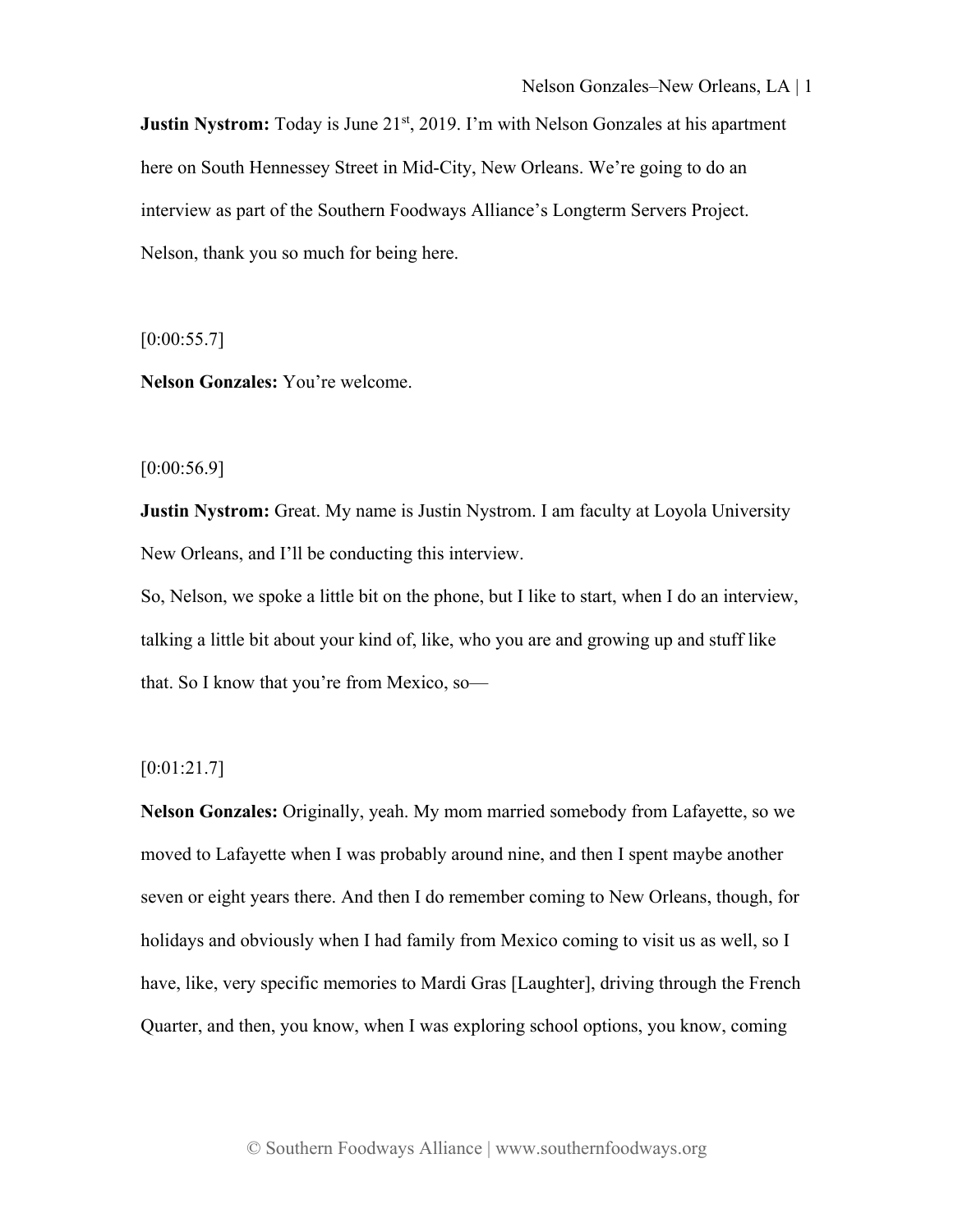here specifically, going Uptown, having meals at Camellia Grill, and Audubon Park, and streetcar, you know, and I knew that I was always fascinated with the city.

 $[0:02:07.2]$ 

**Justin Nystrom:** So you had these strong childhood memories?

 $[0:02:09.6]$ 

**Nelson Gonzales:** Oh, yeah, totally.

 $[0:02:10.6]$ 

**Justin Nystrom:** Where in Mexico are you from?

[0:02:12.0]

**Nelson Gonzales:** I was born in Puebla and spent probably the majority of my time in Mexico City, but my mom and her family is from Mérida, Yucatán, so Mayan roots.

 $[0:02:24.1]$ 

**Justin Nystrom:** Yeah. Do you—because Mexico City is an incredibly fascinating place.

[0:02:29.0]

**Nelson Gonzales:** Yeah.

 $[0:02:29.3]$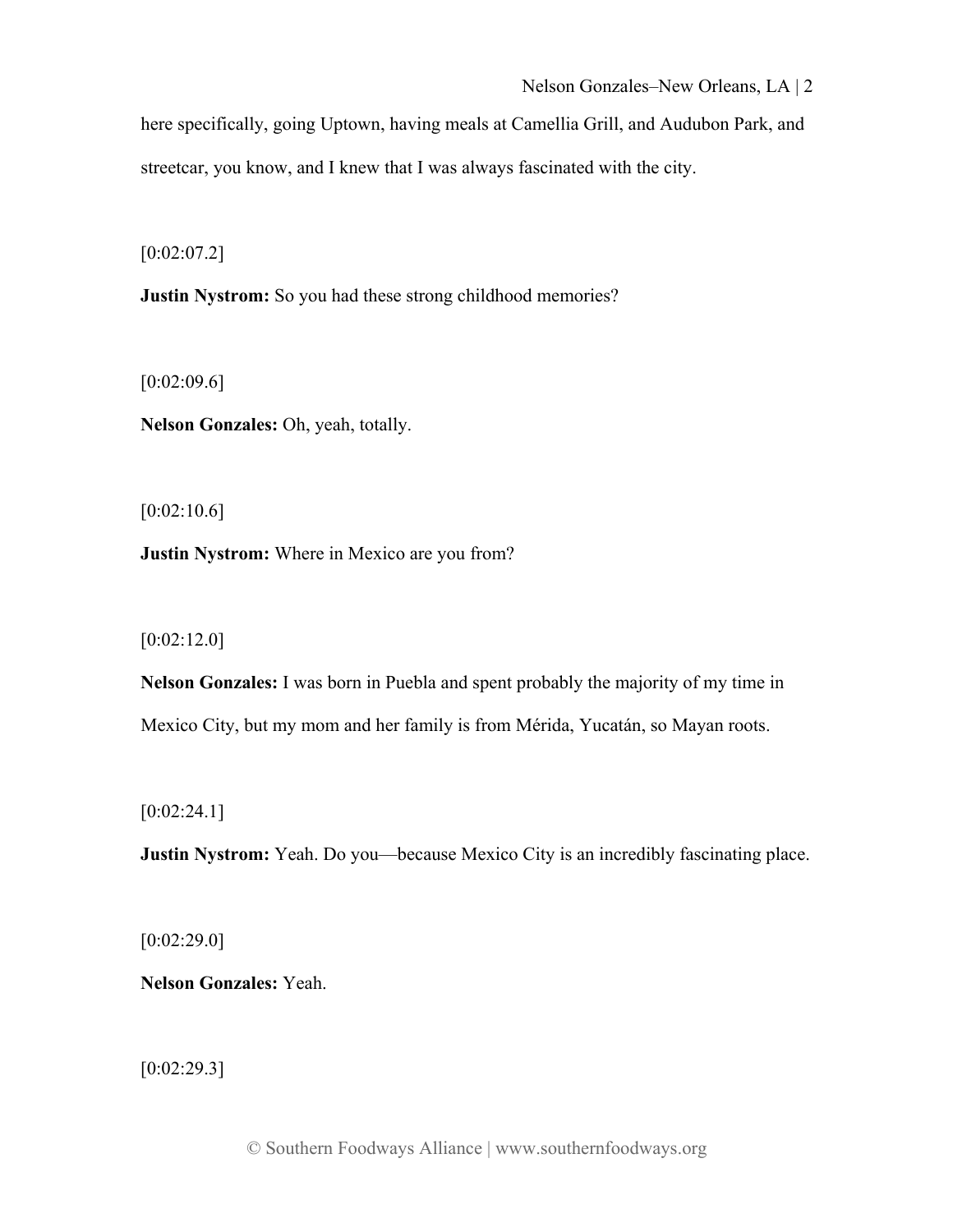**Justin Nystrom:** Was there anything about New Orleans that maybe reminded you a little bit—

#### [0:02:32.4]

**Nelson Gonzales:** Oh, totally, yeah, no, without a doubt. Yeah, its Caribbean climate. [Laughter] Yeah, and it just—it reminded me, I think, that after being sort of exposed to the United States in Lafayette and a very specific culture there—and it's a somewhat you know, as warm and as friendly as everybody was there, there was a sense that it was a very kind of closed community with not a lot of other outside influences, whereas New Orleans, I think, obviously being a port city and having sort of a longer history of immigrant culture, just felt a little bit bigger [Laughter], you know, and probably closer to what maybe I was familiar with, you know, with Mexico.

[0:03:22.8]

**Justin Nystrom:** Yeah, cool. Yeah, definitely, much lower in elevation than Mexico City, of course [Laughter], but—

[0:03:29.9]

**Nelson Gonzales:** Yeah, a little different in that regards.

[0:03:31.1]

**Justin Nystrom:** Yeah. So was food something that you grew up with or—I mean—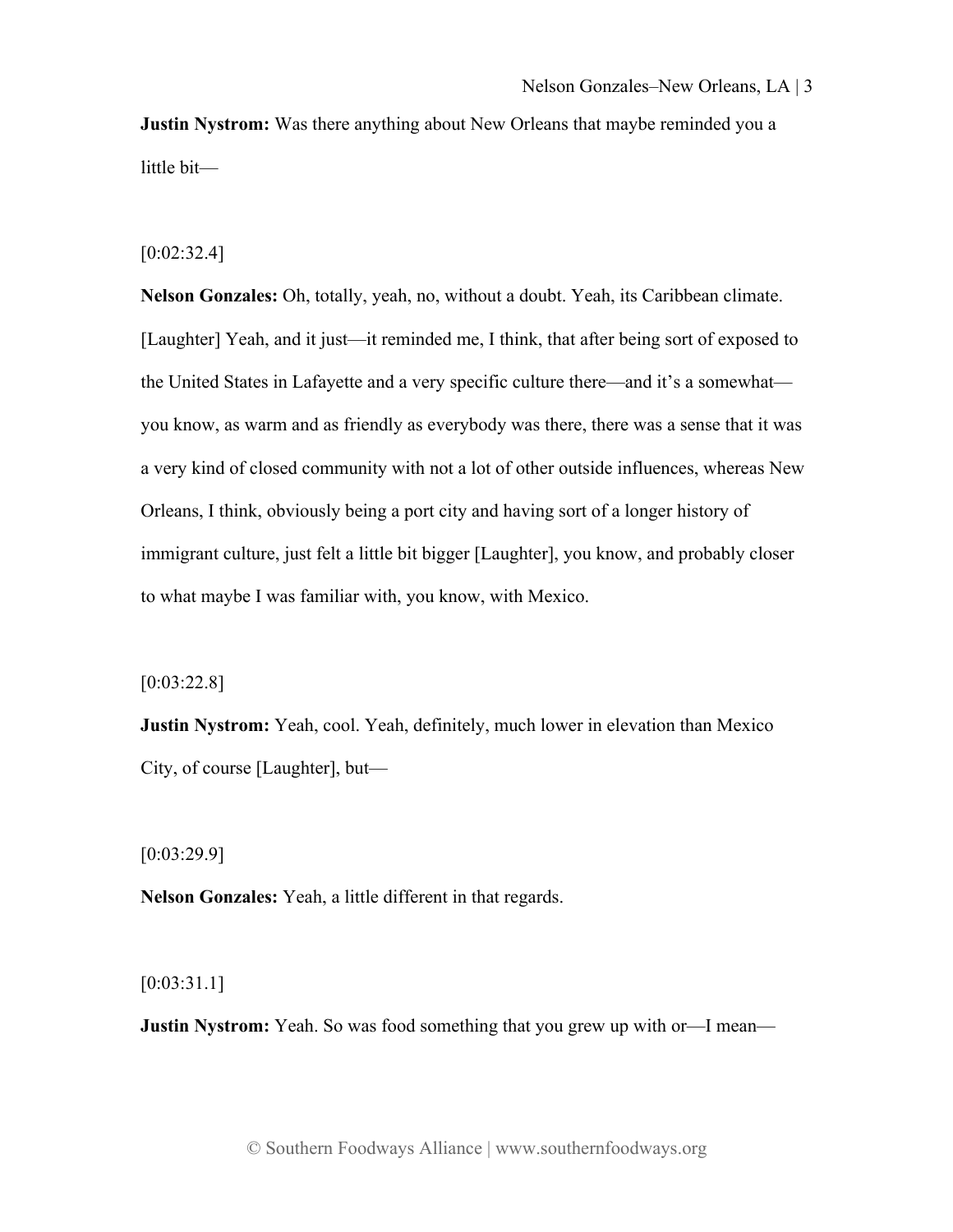## $[0:03:37.5]$

**Nelson Gonzales:** Yeah, I mean, my mom wasn't the best cook, unfortunately. My stepdad actually probably did a little bit more of that when he did, when he was in town. But, yeah, you know, I was lucky. I was lucky, because I used to work with senior citizens, like, you know, when I was in junior high and high school, and I actually used to take trips to New Orleans with one lady in particular, and she was fascinating. But she cooked a lot and was very clear about, like, showing me things when we went out to eat or even when I was at her house and she cooked, and sort of letting me know, you know, what the significance of that meal or that preparation or whatnot. So I knew I was always a little bit fascinated with that. And my mom, you know, she had her staples. She had chicken enchiladas and flan and rice pudding, and, you know, to this day, I still have [Laughter] a strong, you know, memory and attraction to that as well.

[0:04:39.3]

**Justin Nystrom:** I grew up with rice pudding as well.

[0:04:41.3]

**Nelson Gonzales:** Ah, *arroz con leche*, it's just fantastic.

 $[0:04:45.0]$ 

**Justin Nystrom:** It's good stuff, and so inexpensive to do. [Laughter] So your stepdad, I guess, was working offshore or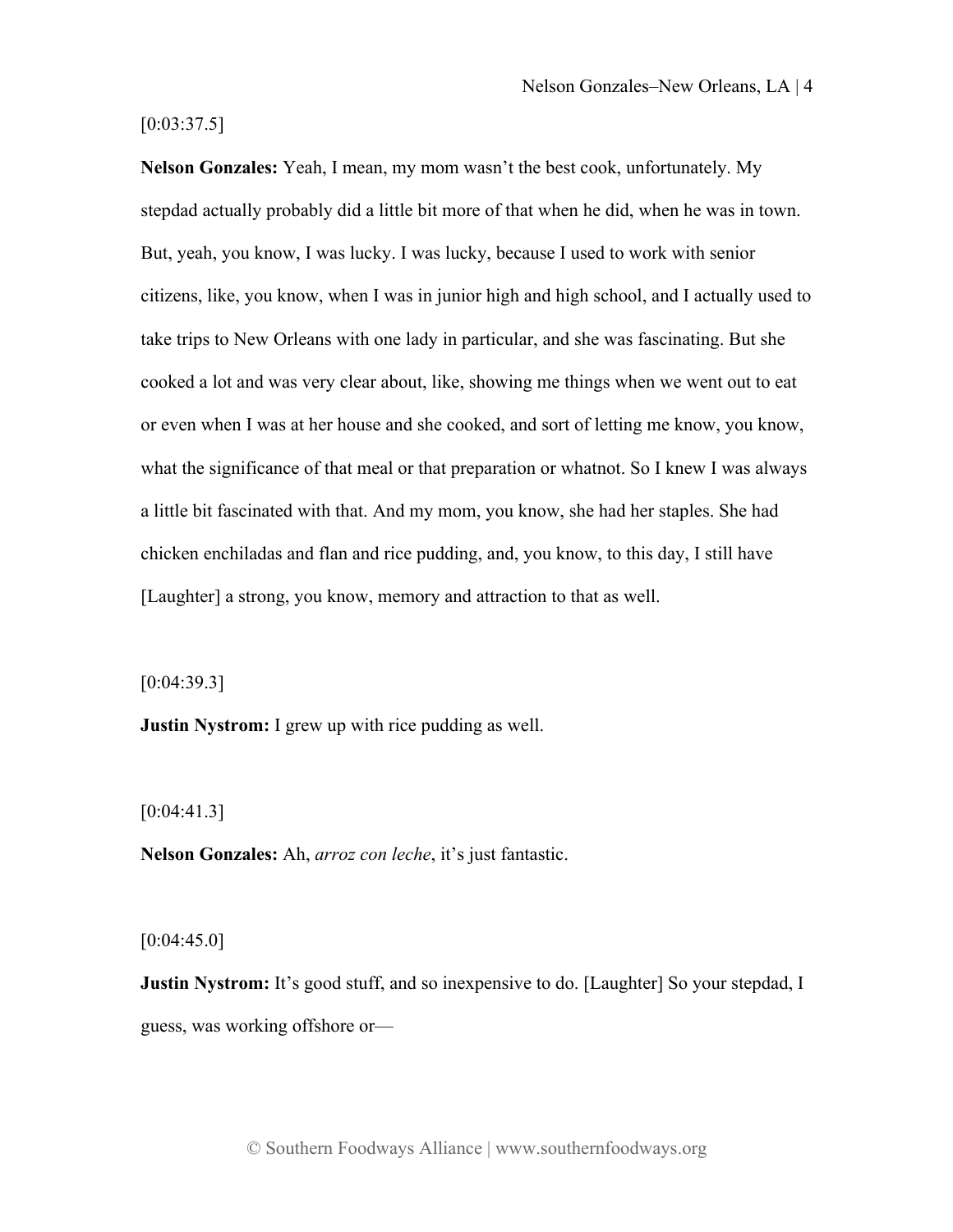$[0:04:56.0]$ 

**Nelson Gonzales:** Yeah, he was a pilot, and so he spent—he would fly, you know, and take trips for, you know, a week or two weeks at a time.

 $[0:05:03.5]$ 

**Justin Nystrom:** Okay. And, of course, your mom was around?

 $[0:05:06.7]$ 

**Nelson Gonzales:** Yeah, she was mainly around. She worked also. She's an ESL teacher—

 $[0:05:10.7]$ 

**Justin Nystrom:** Oh, great.

 $[0:05:11.6]$ 

**Nelson Gonzales:** —with a very, very strong accent [Laughter], so I was always aware that her accent was *really*, really strong, and she still has it to this day.

 $[0:05:22.0]$ 

**Justin Nystrom:** That's great, that's great. So you had this, you know, coming-to-New-Orleans experience at a young age, right?

 $[0:05:28.9]$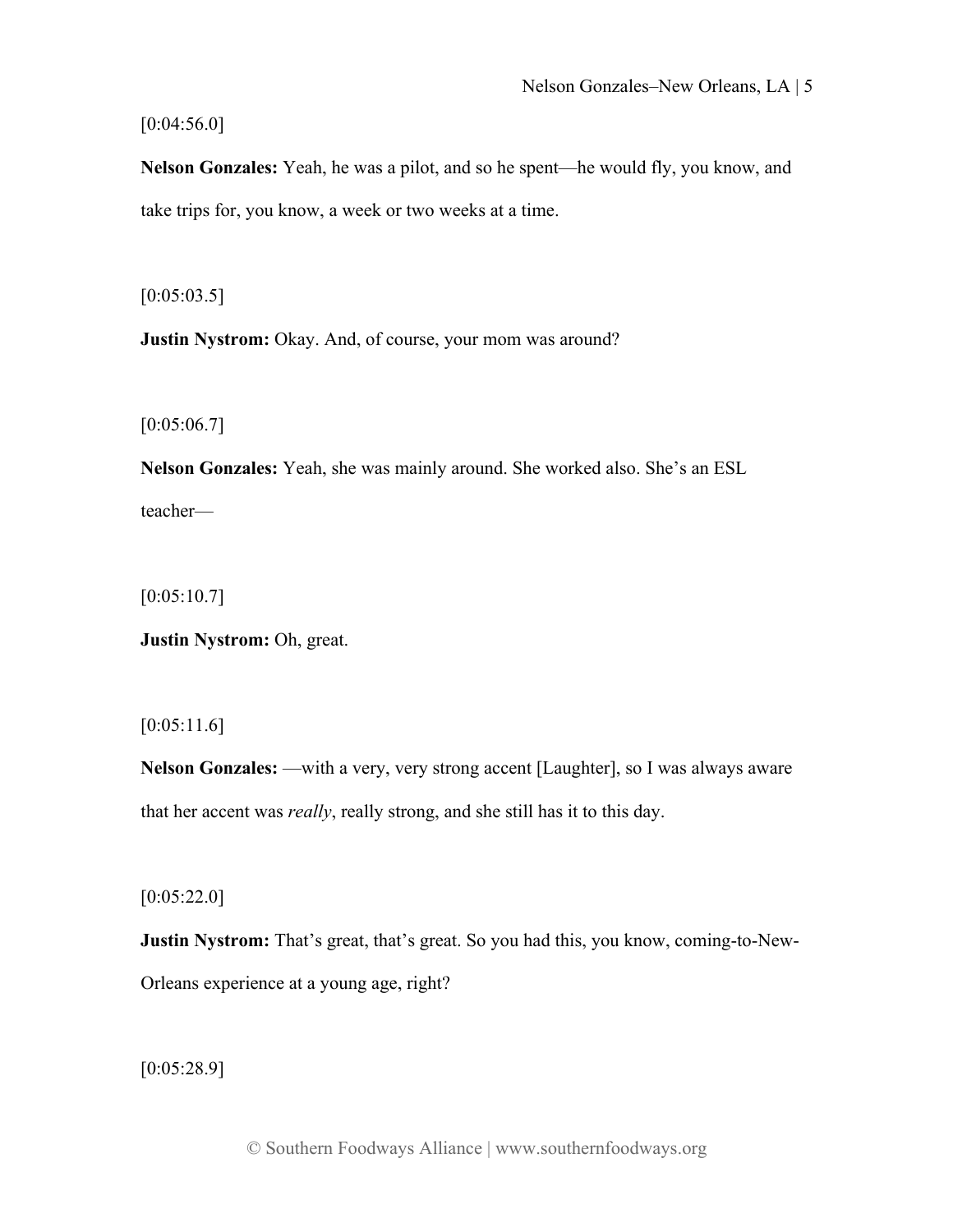**Nelson Gonzales:** Uh-huh.

 $[0:05:29.7]$ 

**Justin Nystrom:** So how old were you, maybe, when you first came?

 $[0:05:31.7]$ 

**Nelson Gonzales:** Oh, god. I mean, as soon as I—I mean, we probably came through New Orleans first to get to Lafayette. Yeah, right away. I would say at like nine or ten, you know, I was coming here at least once, two, three times a year.

 $[0:05:46.3]$ 

**Justin Nystrom:** Was there somewhere you would always go every time you came to town?

 $[0:05:49.0]$ 

**Nelson Gonzales:** We'd always go to the riverfront and we'd always go to the French Quarter and we'd always go to Uptown New Orleans. I think my mom had, like, an attachment to, like, a church, I think, out in the suburbs as well, so we'd always make visits, you know, with friends there as well.

[0:06:09.9]

**Justin Nystrom:** Cool, cool. So you came to college.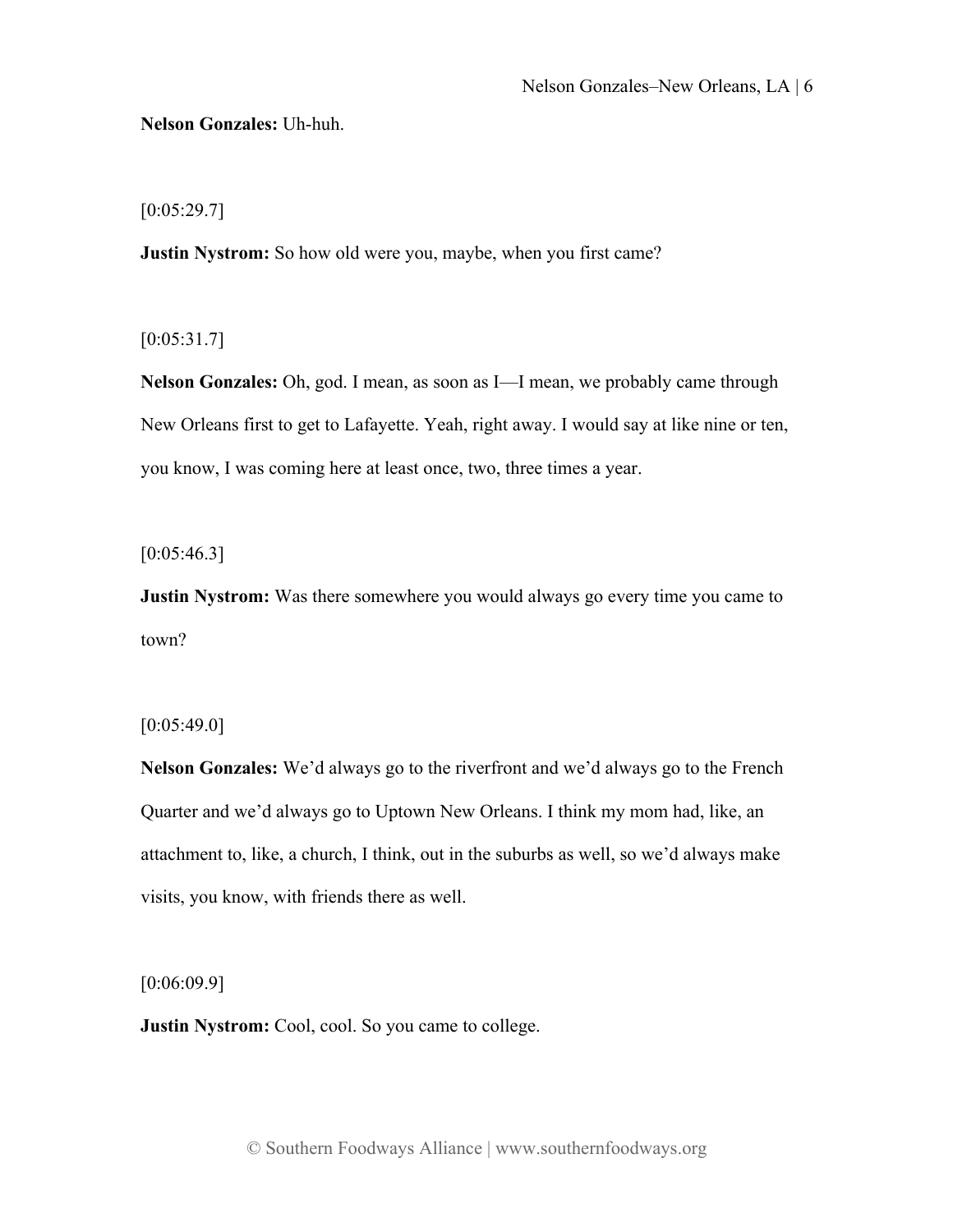[0:06:16.8]

**Nelson Gonzales:** Mm-hmm.

[0:06:16.2]

**Justin Nystrom:** How did that unfold?

[0:06:17.7]

**Nelson Gonzales:** Interestingly [Laughter], you know, it's a pretty campus and good university, but it was a similar kind of thing that you feel, you know, the way that Tulane [University] was at the time—and I'm sure to a certain degree it still is—it's a small campus, and they try to keep your experience sort of like, you know, contained somewhat. And I think I always felt, again, the need to kind of like branch out and explore more beyond that, and so where my life there, especially the first three years, was pretty limited to life, you know, university life in that area. I always kind of wanted to kind of go further, and, I mean, that's part of, you know, your becoming an adult, you know, and kind of like wanting to see a little bit more of that.

And when I decided, I guess, that I wasn't going to sort of pursue the things that I was studying per se in college and, you know, wanted to be exposed to a little bit more, I, you know, eventually kind of found a restaurant, you know, and the first restaurant that I found was Kevin Graham's restaurant, believe it or not, was Sapphire restaurant at the time. And he was a European chef, so, you know, that right there immediately connected me to, you know, something beyond, you know, North America [Laughter], which was, you know, sort of what I was more exposed to at that time.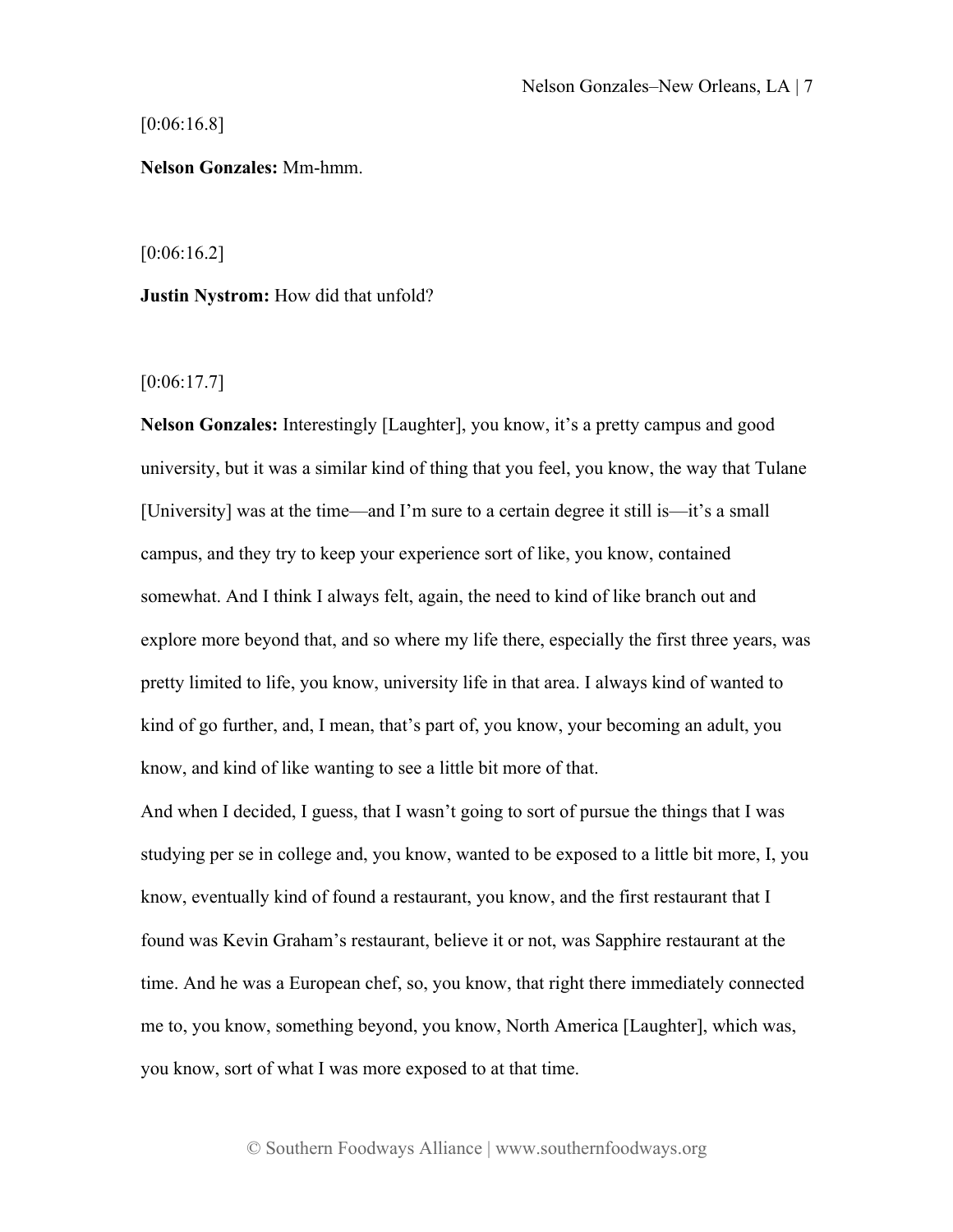[0:07:51.7]

**Justin Nystrom:** Is Sapphire still there?

 $[0:07:52.8]$ 

**Nelson Gonzales:** No, no, no, no, no, no.

[0:07:54.4]

**Justin Nystrom:** I didn't think so.

 $[0:07:54.8]$ 

**Nelson Gonzales:** It's long gone, and he's long gone as well.

 $[0:07:57.1]$ 

**Justin Nystrom:** Yeah. Where was that located?

 $[0:07:59.5]$ 

**Nelson Gonzales:** It was downtown.

[0:08:00.3]

**Justin Nystrom:** Okay. In the CBD [Central Business District]?

[0:08:01.8]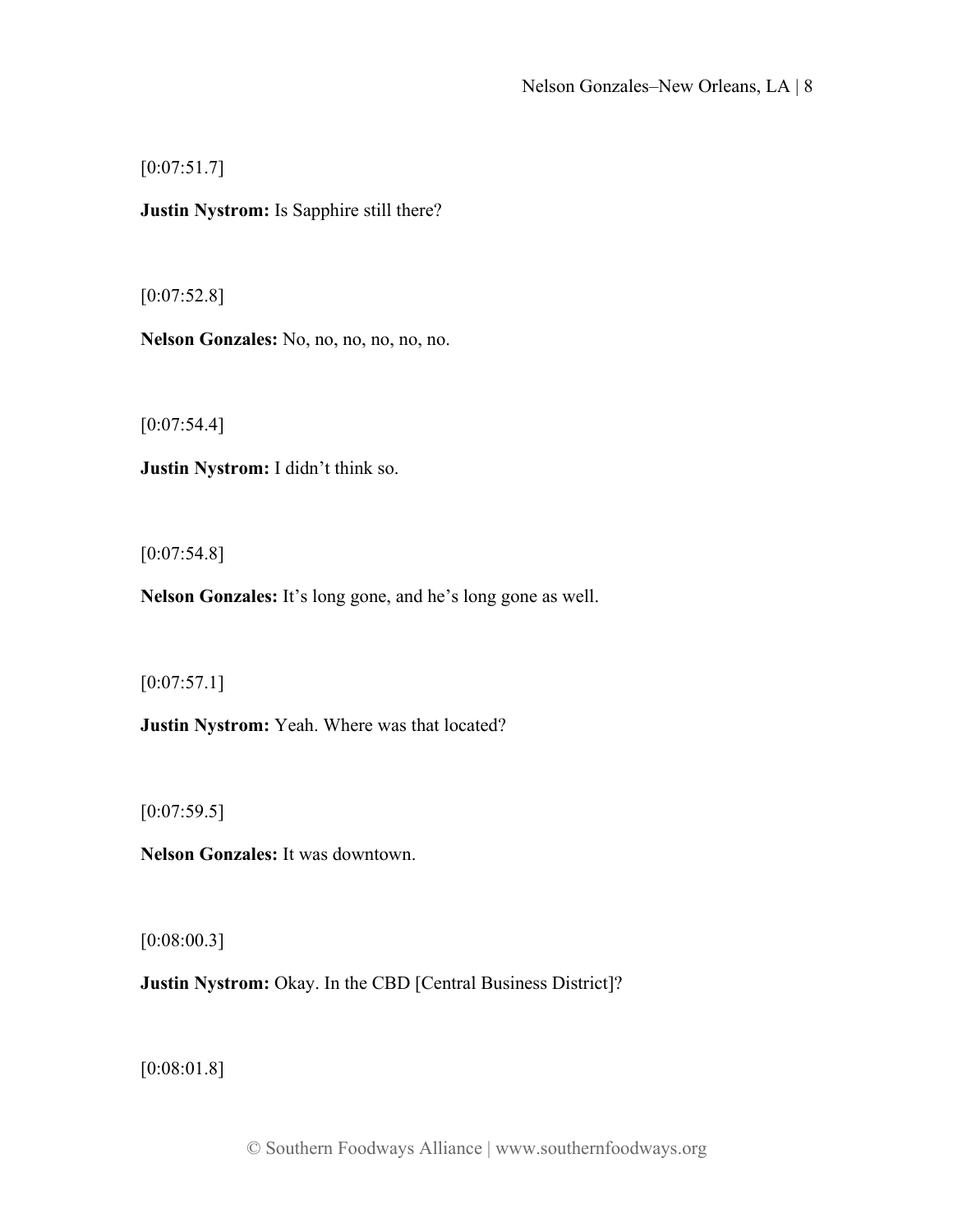**Nelson Gonzales:** Yeah.

[0:08:03.3]

**Justin Nystrom:** Yeah, I think I recall it.

[0:08:04.1]

**Nelson Gonzales:** Do you?

[0:08:04.1]

**Justin Nystrom:** Yeah.

[0:08:06.1]

**Nelson Gonzales:** God, it hasn't been open since like probably—

[0:08:08.6]

**Justin Nystrom:** Before [Hurricane] Katrina.

[0:08:11.3]

**Nelson Gonzales:** Yeah.

[0:08:11.7]

**Justin Nystrom:** Yeah, yeah, yeah, yeah, yeah. I could be confusing it with Cobalt, another shade of blue.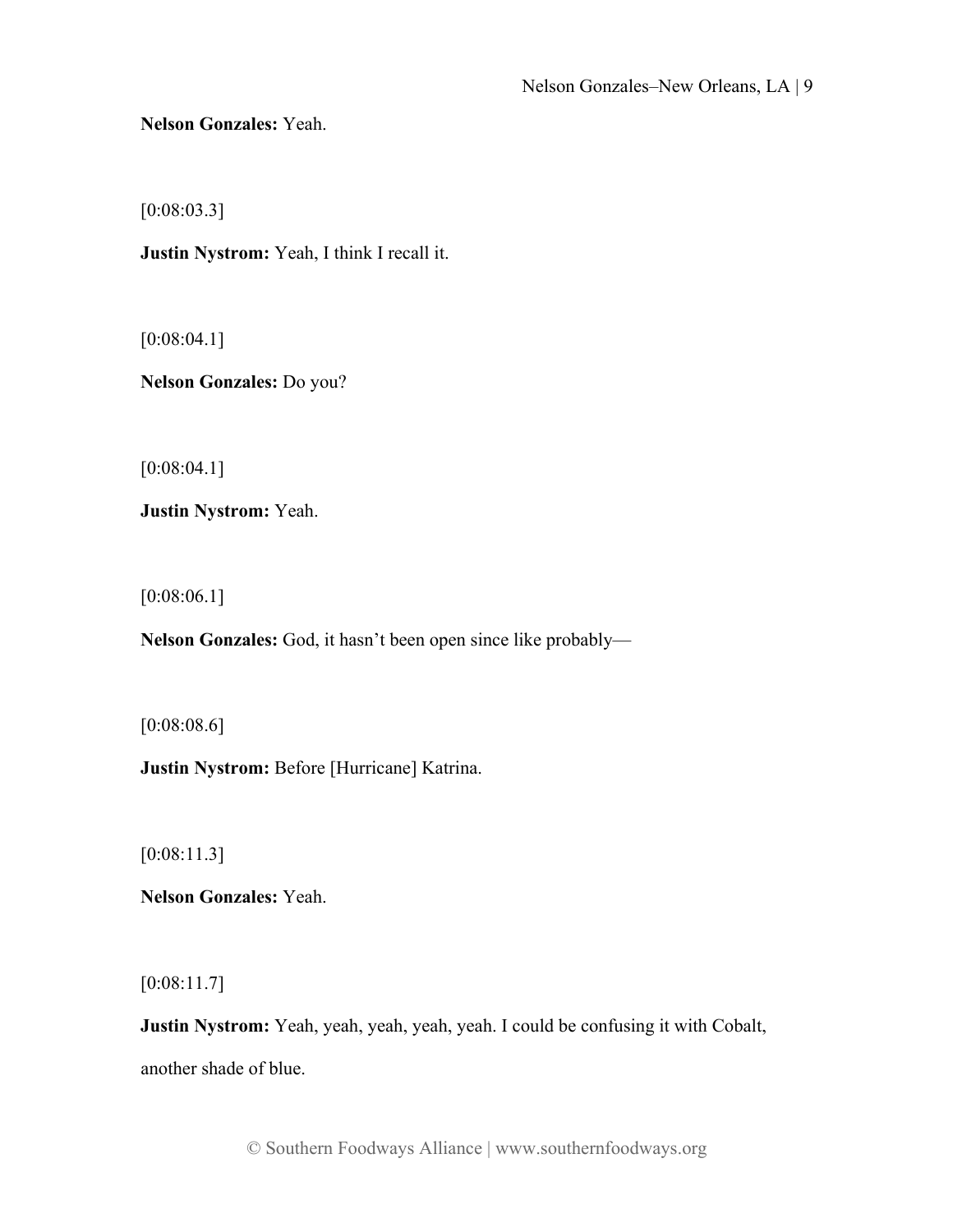[0:08:16.9]

**Nelson Gonzales:** Another shade of blue. Yeah, that one came probably five or ten years after.

 $[0:08:22.5]$ 

**Justin Nystrom:** Yeah, yeah, yeah, yeah, yeah. So what were you doing at Sapphire?

 $[0:08:27.6]$ 

**Nelson Gonzales:** You know, you do the normal thing. You start out as a, you know—I think I probably fibbed my service experience [Laughter], you know, and for whatever reason, I was there at the right time or at the right place and I was able to get on as a waiter. And they had team service, so they had, you know, front, back waiter, food runner, this and that, and I immediately jumped in as a server and got kind of bored with that. You know, it's a glamorous, you know, fine-dining setting, but I was instantly kind of attracted to the fact that this was, you know, a master chef from Europe that had secrets and talents sort of beyond, you know, what I could really learn from, you know, I think, just serving the food in the front.

So I kind of like immediately wanted to sort of start doing stuff in the back, and learned pastries and baking and, you know, did a little garde manger there and was exposed to the kitchen life, which was pretty, pretty crazy. [Laughter] But I did that for about a year, to the point that I ended up getting a hernia from it [Laughter], because I was in and out of a huge Hobart.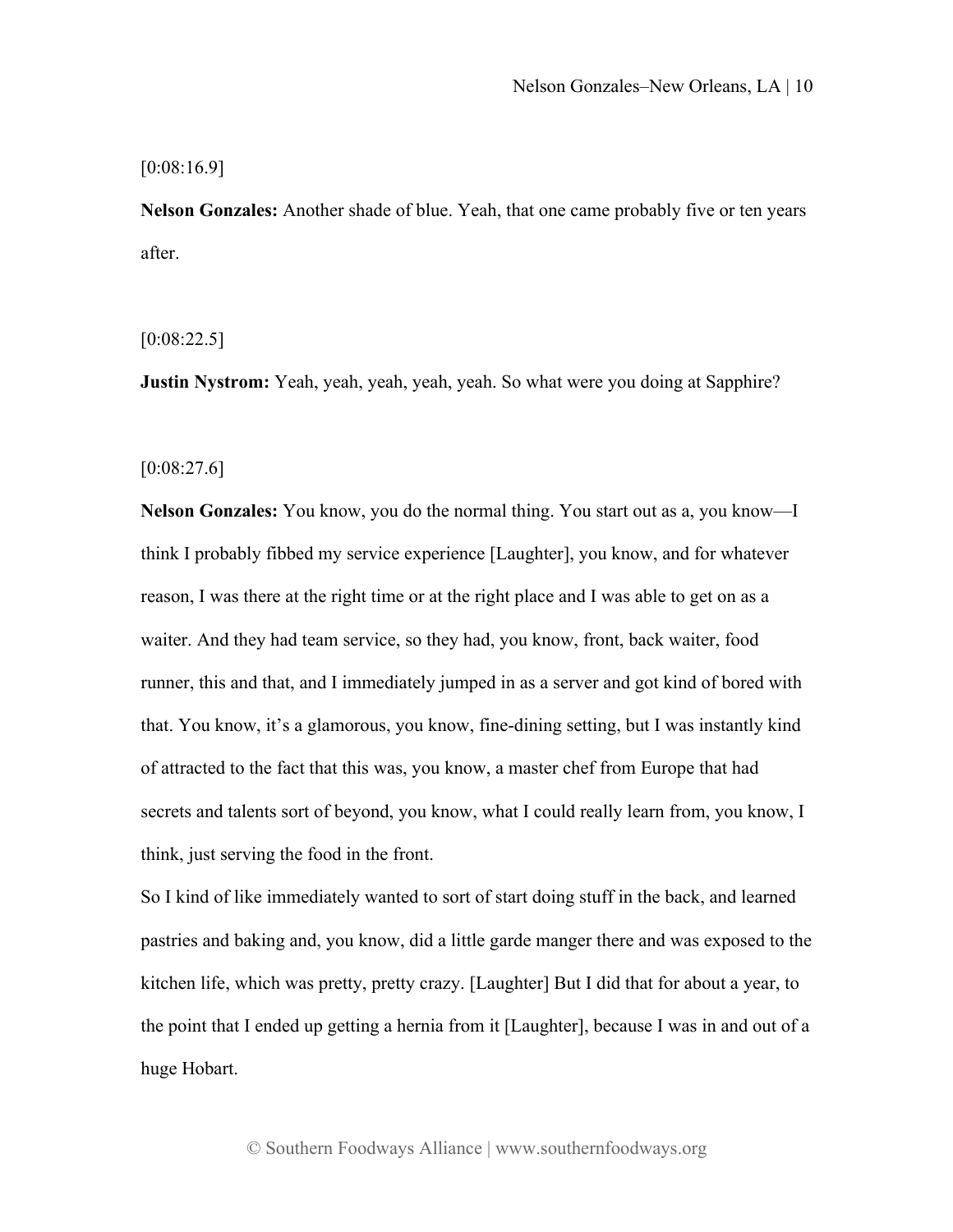$[0:09:45.2]$ 

**Justin Nystrom:** Okay, yeah, yeah, a mixer.

[0:09:46.8]

**Nelson Gonzales:** Yeah, yeah, where you made all the doughs and whatnot and anything huge batches, you know, that was prepared for his desserts.

 $[0:09:57.5]$ 

**Justin Nystrom:** For those of you reading this transcript, a Hobart is like a floor-standing mixer that you can—

 $[0:10:03.3]$ 

**Nelson Gonzales:** Yeah, literally, yeah, that I was in and out of. I mean, it was—

 $[0:10:06.0]$ 

**Justin Nystrom:** Probably hold 100 pounds of flour or something like that.

 $[0:10:07.8]$ 

**Nelson Gonzales:** Oh, completely, yeah.

 $[0:10:08.5]$ 

**Justin Nystrom:** Yeah, yeah, yeah. So you decided the baking was not in your future?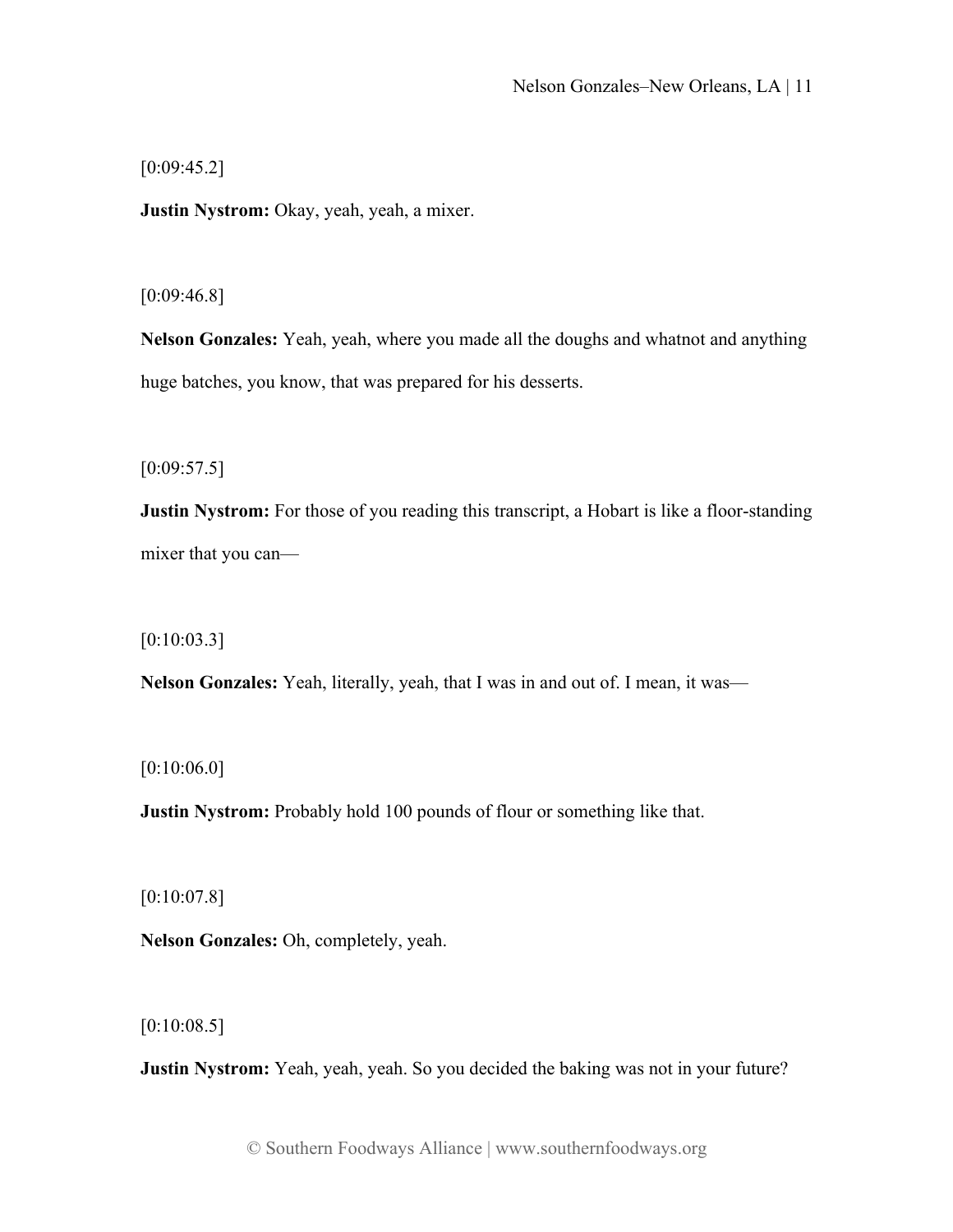# $[0:10:08.5]$

**Nelson Gonzales:** No, not at all! I mean, in comparison to the sort of money that I think you made front of the house, you know, I realized that my passion for food, you know, wouldn't be through making it [Laughter] as much as, you know, as I learned from it. I realized that, you know, sort of to do the things that I wanted to do, which was primarily theatre and acting, I needed to work shorter hours and maximize my income potential, I think, in that time.

### $[0:10:52.5]$

**Justin Nystrom:** So it sounds like you learned, to me, one important lesson in that period of time in that maybe you didn't want to be in the kitchen; you wanted to be in the dining room.

[0:11:02.1]

**Nelson Gonzales:** Yeah.

[0:11:02.8]

**Justin Nystrom:** Are there any other kind of early sort of awarenesses that you had at that time about what it was to be a waiter?

[0:11:12.2]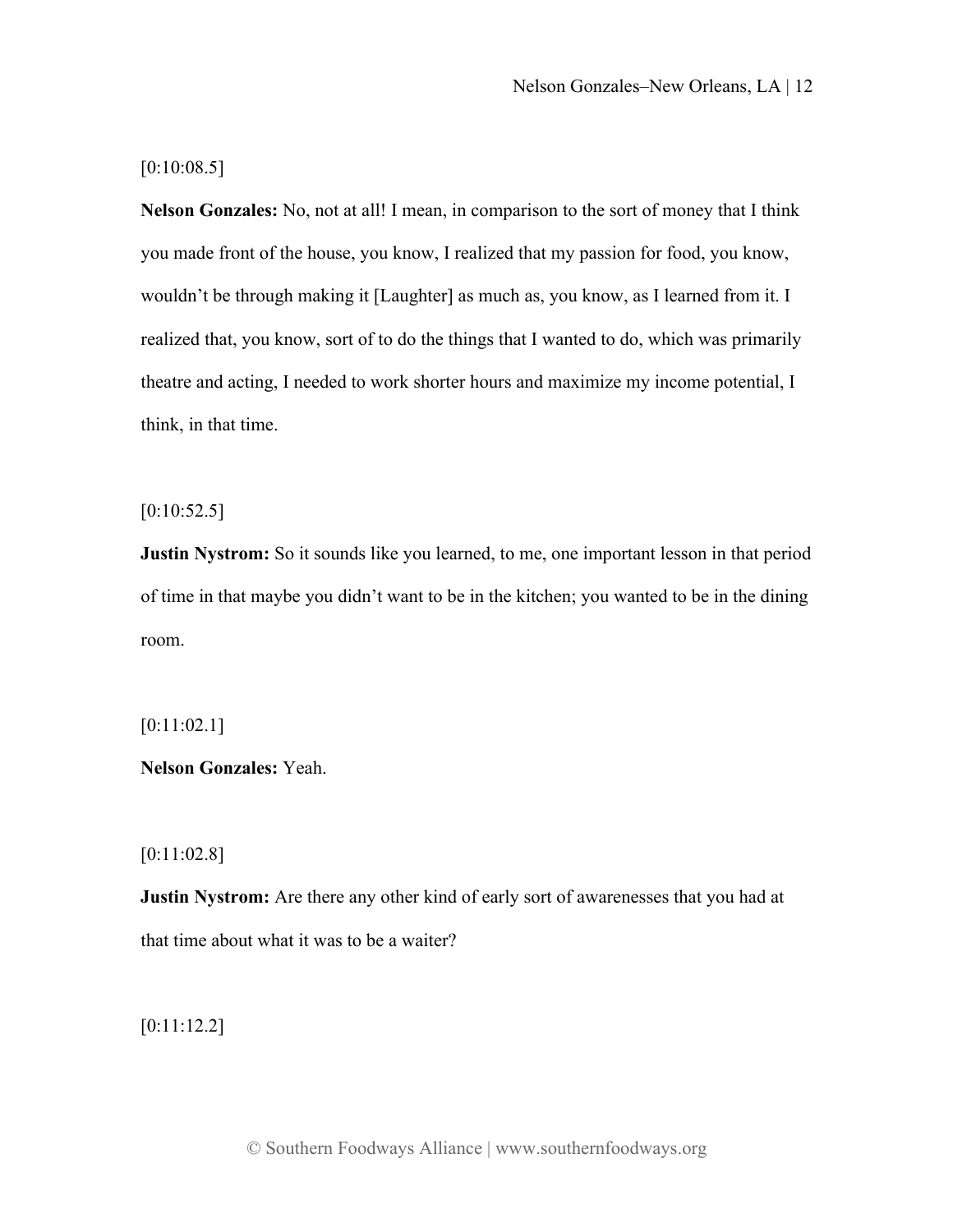**Nelson Gonzales:** No. I mean, gosh, I don't know. It's been a while. I mean, I certainly haven't thought of it in those terms, to be honest, but I think now I can definitely put it to words, you know, and I think in the end of the day, in whatever profession you're in, we're all in the business of sort of taking care of people, and that's essentially what we do, you know, and I think it came naturally to me. I don't know. I mean, seeing the process from specifically, I think, with baking and making food and then having it touch the plate and then having it go out, I mean, you do miss that if you don't know that experience from the front of the house, you know, what that entails and what kind of, you know, sort of like—you have an appreciation for the chef. You know, you have an appreciation for the cooks more, I think, when you're aware of that level of, you know, work and slaving in a way that kind of goes into it. I mean, these kitchens are hot [Laughter], you know, and the hierarchy in the world, and the structure of a kitchen, especially for a fine-dining restaurant, is *extremely* intense, and they work for pennies. They really do.

But understanding the steps and the amount of work that's involved in that and then what goes out to the front and what's appreciated, you know, by the guests and by the diner, it's *huge*, you know. It has *huge* impact, and being able to see it and being able to be connected to it immediately, though, you know, in being in the front of the house is obviously much more gratifying. And then when you're rewarded at the end, it's also gratifying. So there's, you know, there's ways to, I think, be connected a little bit more to the experience, but at the end of the day, you know, we're in the business of taking care of people, you know, and people like that. You know, *we* like that, you know. I mean, it's from being a little kid, you know, you enjoy, you know, a meal, a sandwich just tastes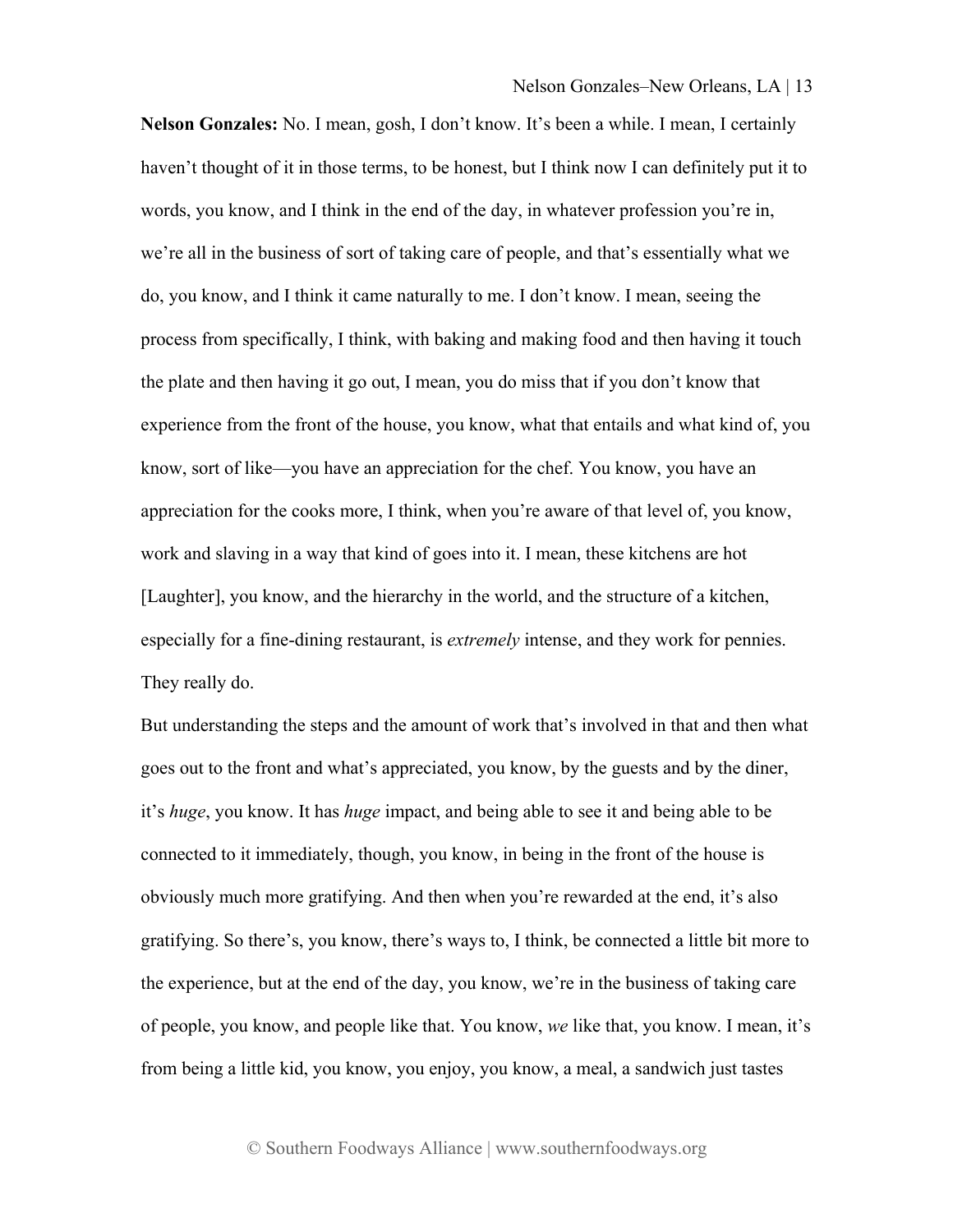better when it's made for you as opposed to when you make it yourself. [Laughter] I know it is for me, so—

 $[0:13:24.4]$ 

**Justin Nystrom:** Yeah, so that's cool. So your experience in the kitchen gave you probably helped you become a better server.

[0:13:32.2]

**Nelson Gonzales:** Maybe. Yeah, maybe. Oh, yeah, totally, actually, yeah.

 $[0:13:36.5]$ 

**Justin Nystrom:** Cool. So how long were you at—I mean, I guess what year would this have been, about, when you were at Sapphire?

 $[0:13:43.1]$ 

**Nelson Gonzales:** This was probably like 2000, yeah.

 $[0:13:46.4]$ 

**Justin Nystrom:** Okay. Yeah, and so you stayed there only a year or—

 $[0:13:49.6]$ 

**Nelson Gonzales:** Two years.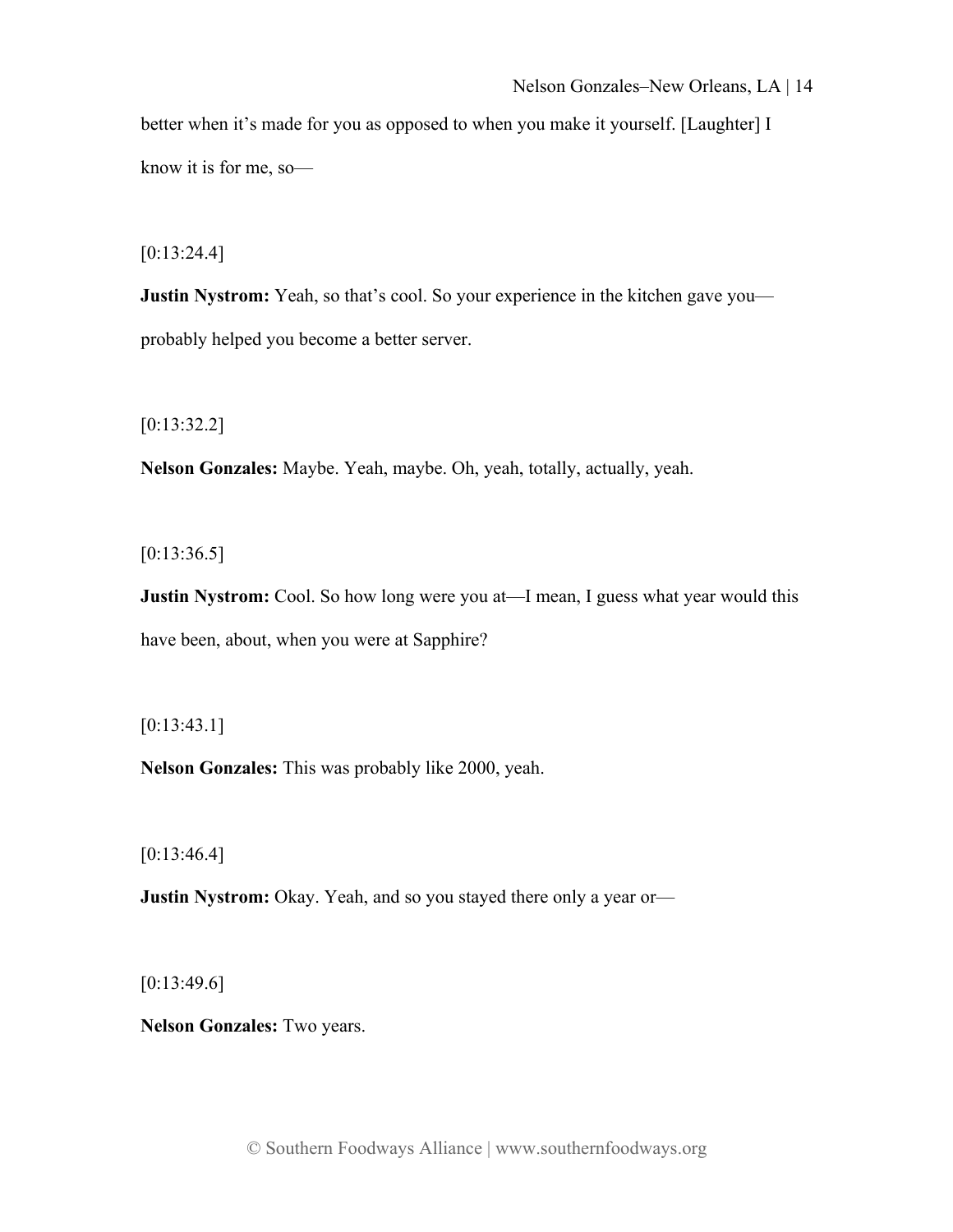# [0:13:51.0]

### **Justin Nystrom:** Two years?

## $[0:13:51.5]$

**Nelson Gonzales:** Two years in total, and then I had to leave. I had to go back to Lafayette, because, you know, I was done in school and, you know, I didn't have any medical insurance and, you know, I had to have the surgery on, you know, this hernia that I had as a—

 $[0:14:05.6]$ 

**Justin Nystrom:** The Hobart-inspired hernia.

 $[0:14:06.7]$ 

**Nelson Gonzales:** Yeah, yeah. So I did that in Lafayette and then worked in a friend's restaurant. It was kind of like the first time that a real sort of modern fine-dining restaurant opened in Lafayette, and I did that for about a year.

 $[0:14:19.5]$ 

**Justin Nystrom:** What restaurant?

[0:14:21.0]

**Nelson Gonzales:** It was called The Bank.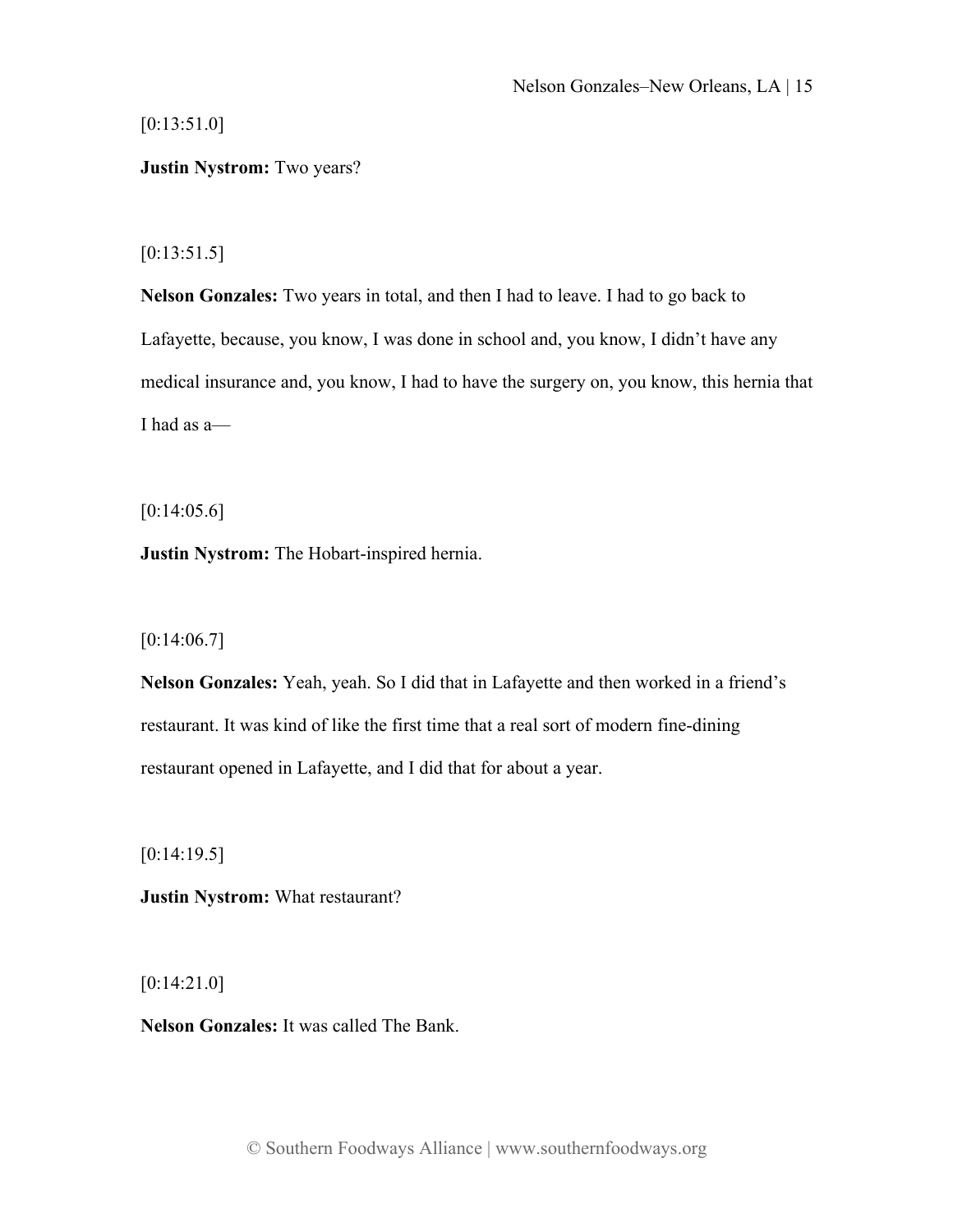$[0:14:21.5]$ 

**Justin Nystrom:** Oh, yeah.

 $[0:14:22.5]$ 

**Nelson Gonzales:** Yeah, The Bank at 500 Jefferson. And I did the same thing. I did front of the house and baking and pastries, because, you know, I was still very much attracted to that, and, you know, I had a lot of experience with—and wanted to do something, I guess, kind of creatively with regards to that. And then, you know, quickly knew that I wanted to get back to New Orleans, and so I did.

 $[0:14:46.3]$ 

**Justin Nystrom:** Cool. So you came back and—

[0:14:48.3]

**Nelson Gonzales:** Yeah, yeah.

[0:14:48.3]

**Justin Nystrom:** What year, would you say?

 $[0:14:50.7]$ 

**Nelson Gonzales:** That was 2000, 2001, yeah.

 $[0:14:54.2]$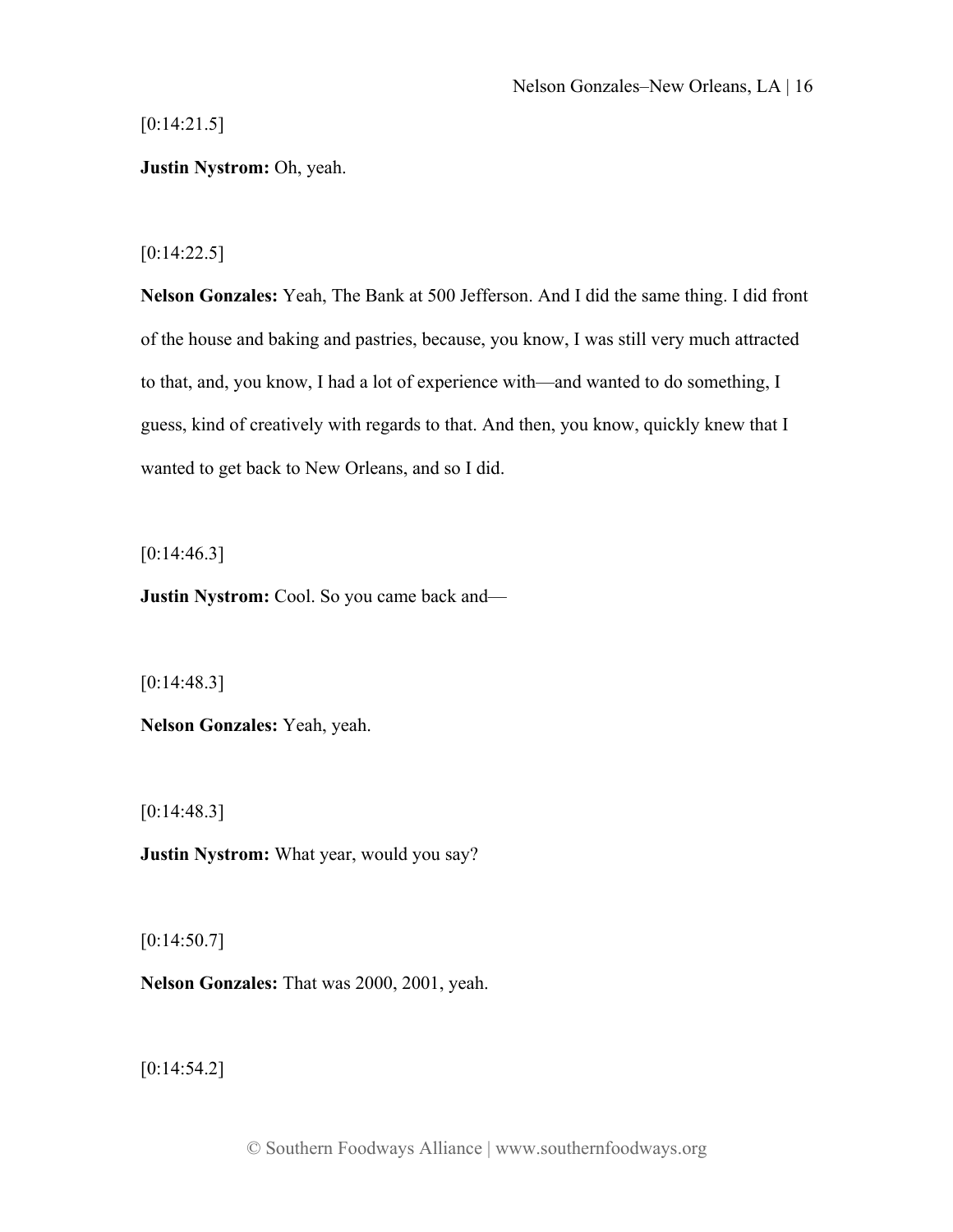**Justin Nystrom:** So just a little sojourn in Lafayette.

 $[0:14:56.1]$ 

**Nelson Gonzales:** Yeah, totally.

[0:14:56.8]

**Justin Nystrom:** Yeah, yeah. And so you came here and you found a job, I guess, waiting tables?

 $[0:15:00.7]$ 

**Nelson Gonzales:** I did, yeah, and I found it, like, right across the street from where Sapphire was. It was no longer there. I worked at Lemon Grass and then worked at Restaurant Cuvée, which were kind of like the two big things in the early 2000s in the downtown area, and I actually lived right in between those two places on Gravier Street, and I lived there for about ten years.

 $[0:15:20.6]$ 

**Justin Nystrom:** Wow. So here you are in the CBD at a time when it's really changing.

 $[0:15:23.9]$ 

**Nelson Gonzales:** Yeah.

 $[0:15:24.7]$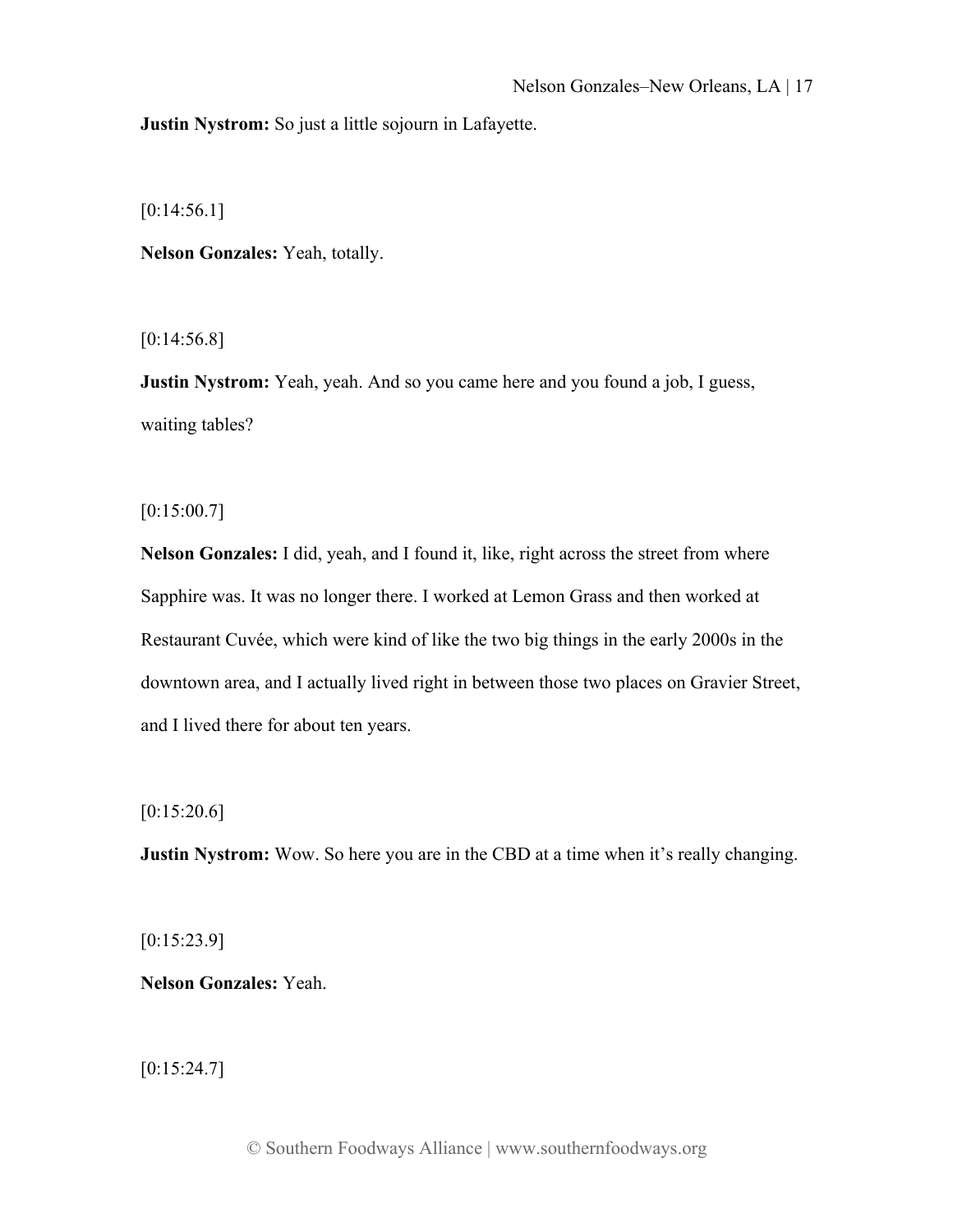**Justin Nystrom:** Yeah, yeah. Tell me a little bit about your time at Lemon Grass and Cuvée. Who were some of the people you were working for and with?

### [0:15:31.2]

**Nelson Gonzales:** Well, I worked—Lemon Grass was cool because, you know, it exposed me to, you know, the French and the Vietnamese fusion, and Cuvée was a, you know, pretty strictly French and New Orleans type of menu, and they were both sort of celebrity, you know, New Orleans chefs at the time. Cuvée was great because it kind of exposed me to the wine, you know, the breadth of sort of wine experience, I guess, that kind of goes, you know, with enjoying that type of food, and, you know, it had a really wonderful French sommelier who was really big about pairing, you know, courses with a specific wine. They had a *dégustation*, which was like a tasting menu for six courses, that was kind of like the standard thing to have there. And, you know, you learn. You know, you're excited by that. I did the sommelier training course there. And wasn't very far from Restaurant August.

I left to do a little theatre. You know, I would take sort of little breaks at a time, because, you know, the schedule doesn't match up with that. [Laughter] You know, when you do a theatre run, you know, you're doing rehearsals for five nights a week and then you do shows on the weekend, and then when that was done, you know, you're obviously broke again and you need to make money. So I think I was poached by John Besh, who was famous for doing that sort of thing, going to restaurants and picking out, you know, sort of what he considered to be talented people and asking them [Laughter] to start working in his, you know, his next new place.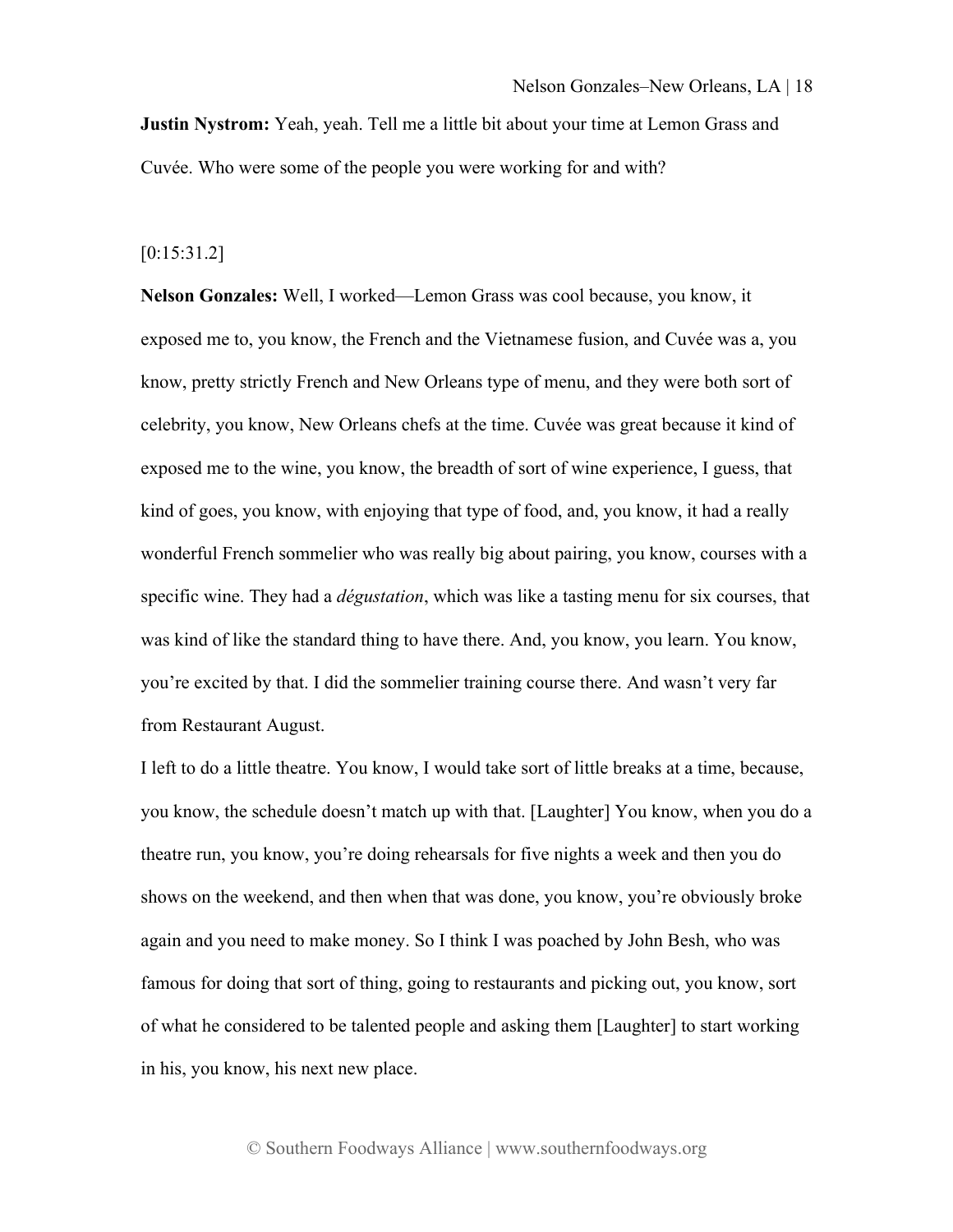[0:17:22.8]

**Justin Nystrom:** Oh, that's interesting. So, yeah, so you waited on John Besh or—

 $[0:17:25.3]$ 

**Nelson Gonzales:** Yeah, yeah, yeah. I mean, Restaurant August was a block away, and he was friends with the chef there, so he would stop by. And he'd come and have meals as well, and he just sort of paid attention to what, you know, the people that he noticed, and he had a good eye for, you know—

 $[0:17:44.6]$ 

**Justin Nystrom:** And good people are hard to find.

 $[0:17:46.9]$ 

**Nelson Gonzales:** I suppose, yeah.

 $[0:17:49.3]$ 

**Justin Nystrom:** Everybody tells me that.

[0:17:51.2]

**Nelson Gonzales:** Oh, is it? [Laughter] I don't know, I don't know. I don't necessarily consider myself that great of a, you know—or talented of a person, you know, necessarily, but I don't know. I don't know what people see in, you know—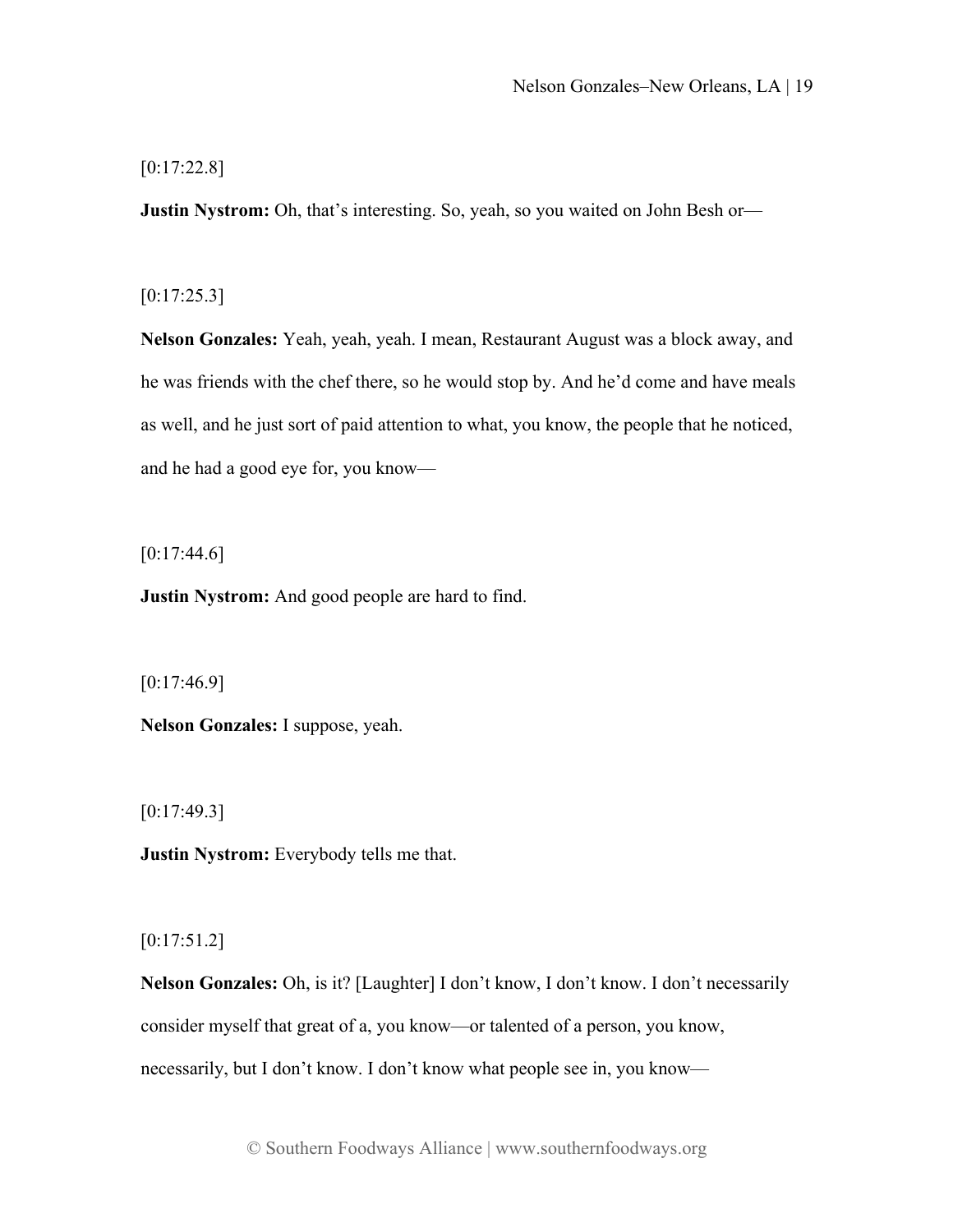# [0:18:03.7]

**Justin Nystrom:** So you were working in the CBD, and, of course, first at Sapphire and then Lemon Grass and then Cuvée. What kind of customers are you getting at these places?

## [0:18:15.1]

**Nelson Gonzales:** I mean, you get a lot of, you know, sort of high-end, you know, travelers that are staying, you know, in the area. You're also getting, you know, your long sort of like storied diners of New Orleans. You know, you get to know who the people you know, the people are that sort of making up the city certainly in business and, you know, and in real estate and whatnot. I mean, you know, I mean, you're definitely aware—I think you're shown—you're aware of class, I think, specifically when it comes to, like, the New Orleanians, especially, that could afford to have meals in these type of restaurants. Yeah, and, you know, you're always told who these people are, so it lets you know, essentially, you know, how business, I think, is operated, I think, to a certain degree, in New Orleans, yeah.

[0:19:17.9]

**Justin Nystrom:** So you would have regulars, I guess.

[0:19:19.8]

**Nelson Gonzales:** Yeah, of course.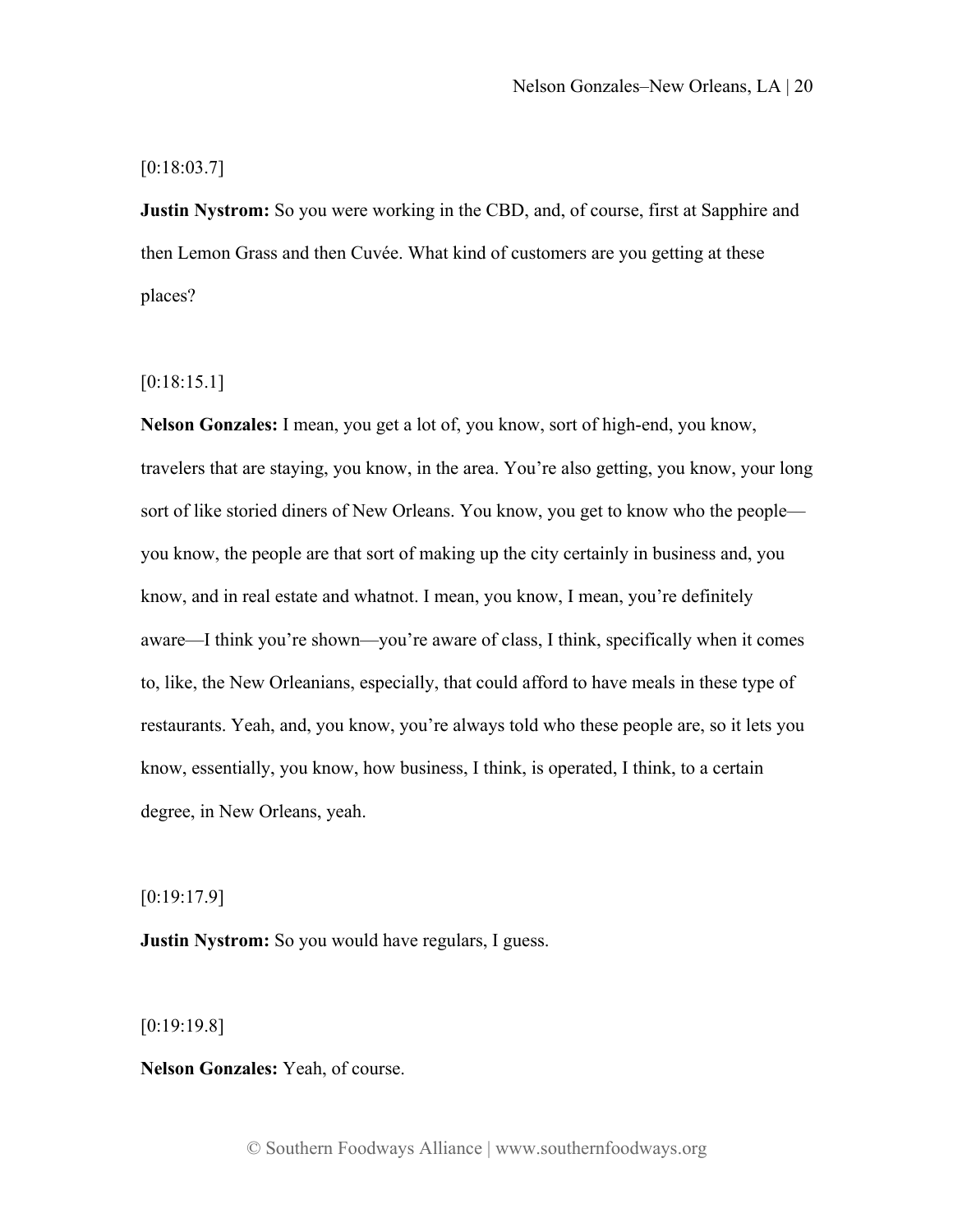## [0:19:19.8]

**Justin Nystrom:** Yeah. Would you find yourself having call parties?

### [0:19:22.9]

**Nelson Gonzales:** Yeah, yeah. People enjoy that. People enjoy—especially, you know, there's a connection, I think, to fine-dining restaurants and fine-dining guests, you know, what they're sort of used to, and I think they generally enjoy, you know, the people that, you know, that take care of them and that know what their specific needs are, and that those things are sort of like remembered. So, yeah, there's certainly an appreciation for that.

### [0:19:54.8]

**Justin Nystrom:** Does any moment from that time stand out to you?

### [0:19:58.3]

**Nelson Gonzales:** No. I mean, just that, you know, I was gaining, I think, a lot of experience quickly and that, you know, that I always wanted to learn something else. And when John Besh picked me up, he sort of like brought me over to The Steakhouse at the casino, and that was a completely different world altogether, and that's probably where I did the majority—the biggest stint and made the most money also, because it was, you know, casino clientele and very expensive. And, you know, the main thing from that was just, again, just—I always knew that I liked working with very, very talented chefs, that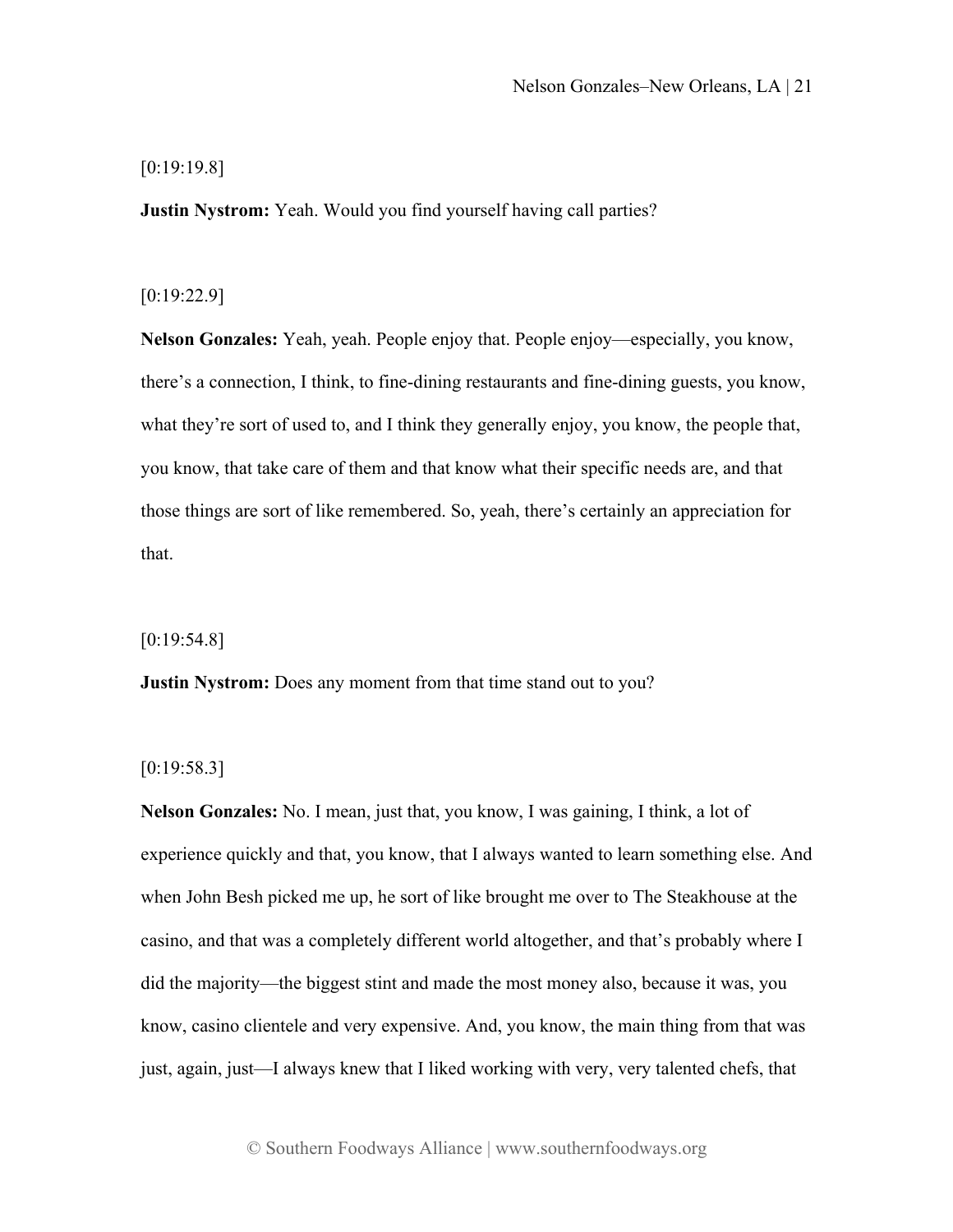that was, like, the biggest thing, was that I had to believe in the food that I was serving, you know, and that it had to be more than a job, because my time, you know, my time's valuable and I like to be associated with good product [Laughter] if I'm going to be, you know, involved with it in any way. I worked with Alon Shaya there, and worked with really wonderful front-of-the-house people, I think, that, you know, have gone on and opened up their own restaurants, and that was always exciting.

## [0:21:12.7]

**Justin Nystrom:** Who are some of these people that have their own places?

 $[0:21:14.7]$ 

**Nelson Gonzales:** Well, right after Katrina, because, you know, we obviously shut down during that period, but we immediately opened up probably four or five months afterwards, after we returned to the city.

# [0:21:25.3]

**Justin Nystrom:** Did you stay in New Orleans during Katrina?

[0:21:27.1]

**Nelson Gonzales:** No. I was gone for two months.

[0:21:30.6]

**Justin Nystrom:** But not too terribly long.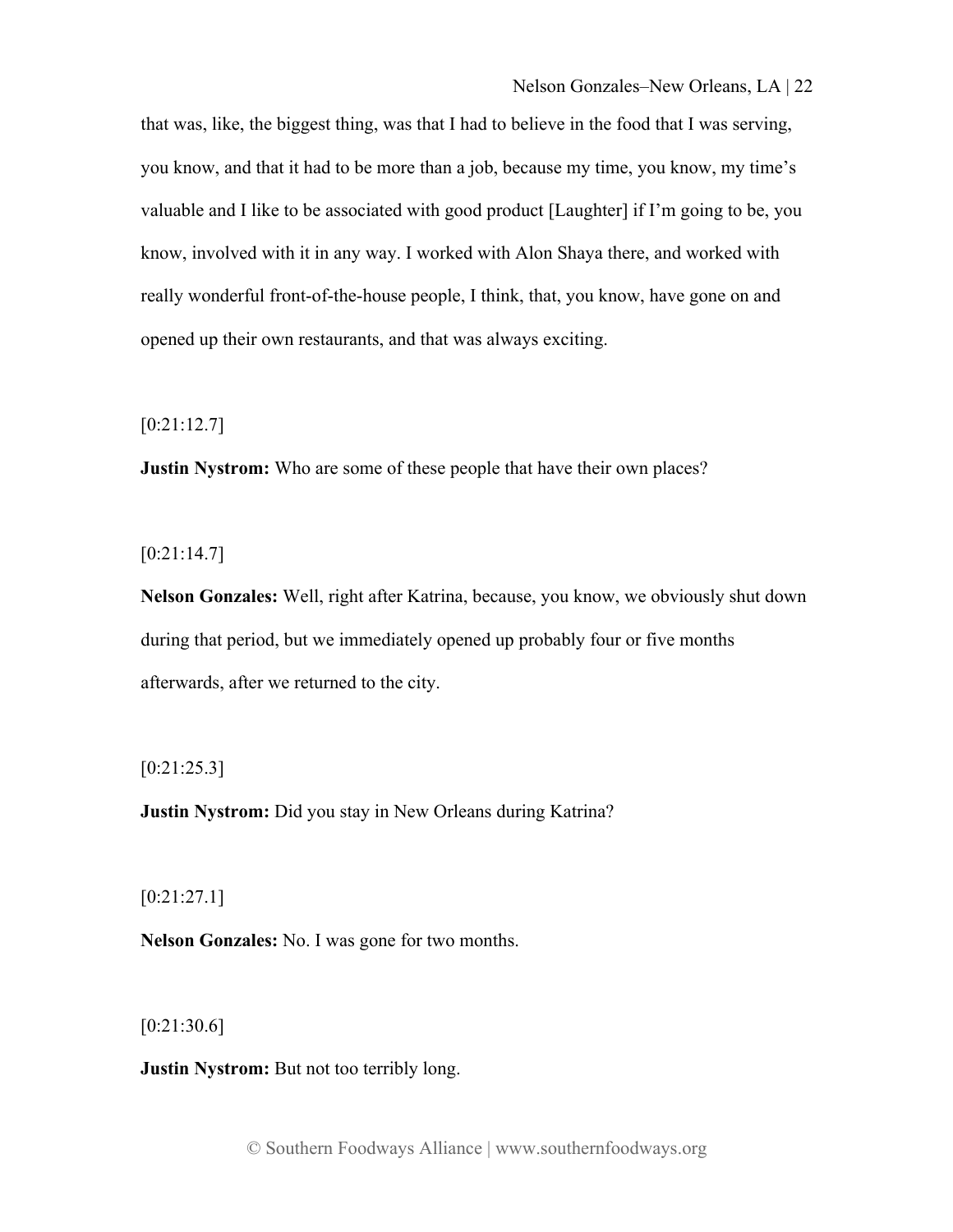[0:21:32.0]

**Nelson Gonzales:** No, no, not terribly long at all. I was back in November.

[0:21:36.8]

**Justin Nystrom:** So you were working at Besh Steakhouse when—

[0:21:39.2]

**Nelson Gonzales:** Yeah.

[0:21:39.9]

**Justin Nystrom:** Describe the arrival of the storm and sort of your experience through that, if you don't mind.

[0:21:47.9]

**Nelson Gonzales:** I mean, it was pretty horrific, obviously, you know. You know, you really hated to see, you know, sort of the destruction that kind of happened in the city and, you know, what it did to, you know, to people's lives. It was awful. It was really, really awful.

[0:22:09.9]

**Justin Nystrom:** So what happened to some of the people you work with? Were there—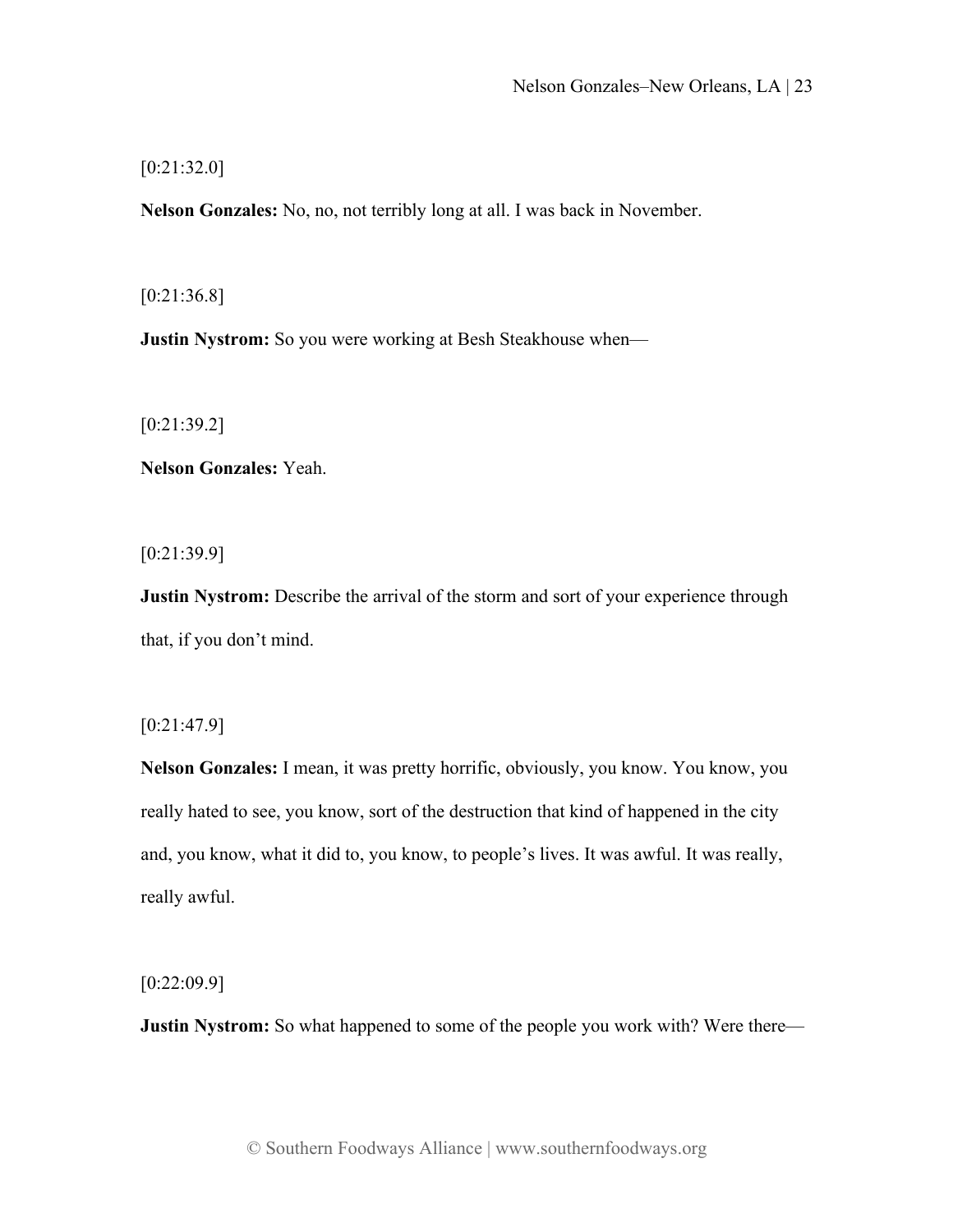$[0:22:14.0]$ 

**Nelson Gonzales:** A lot of people were displaced. I mean, you heard a lot of stories. I think when you came back, you really just wanted to see the city sort of get back on its feet, and that specifically mean, you know, yourself, you know. And you didn't want to lose anything with regards to, you know, maybe the momentum that you'd had before or the life that you had here, and you wanted to kind of like see that revived as quickly as possible. And I think that was part of, like, how you dealt with the trauma of—the horror of the whole experience. But, you know, for a lot of people, you know, it really left a lot of deep wounds, I would say.

 $[0:22:58.0]$ 

**Justin Nystrom:** Mm-hmm. Now, Besh Steakhouse opens up again pretty quickly then?

#### $[0:23:01.5]$

**Nelson Gonzales:** Yeah. It opened up—we came back—one of the first restaurants that opened up—and I did a stint there for a little bit—was Table One on Magazine and Washington, which I think now is Coquette.

 $[0:23:14.9]$ 

**Justin Nystrom:** Right.

 $[0:23:16.2]$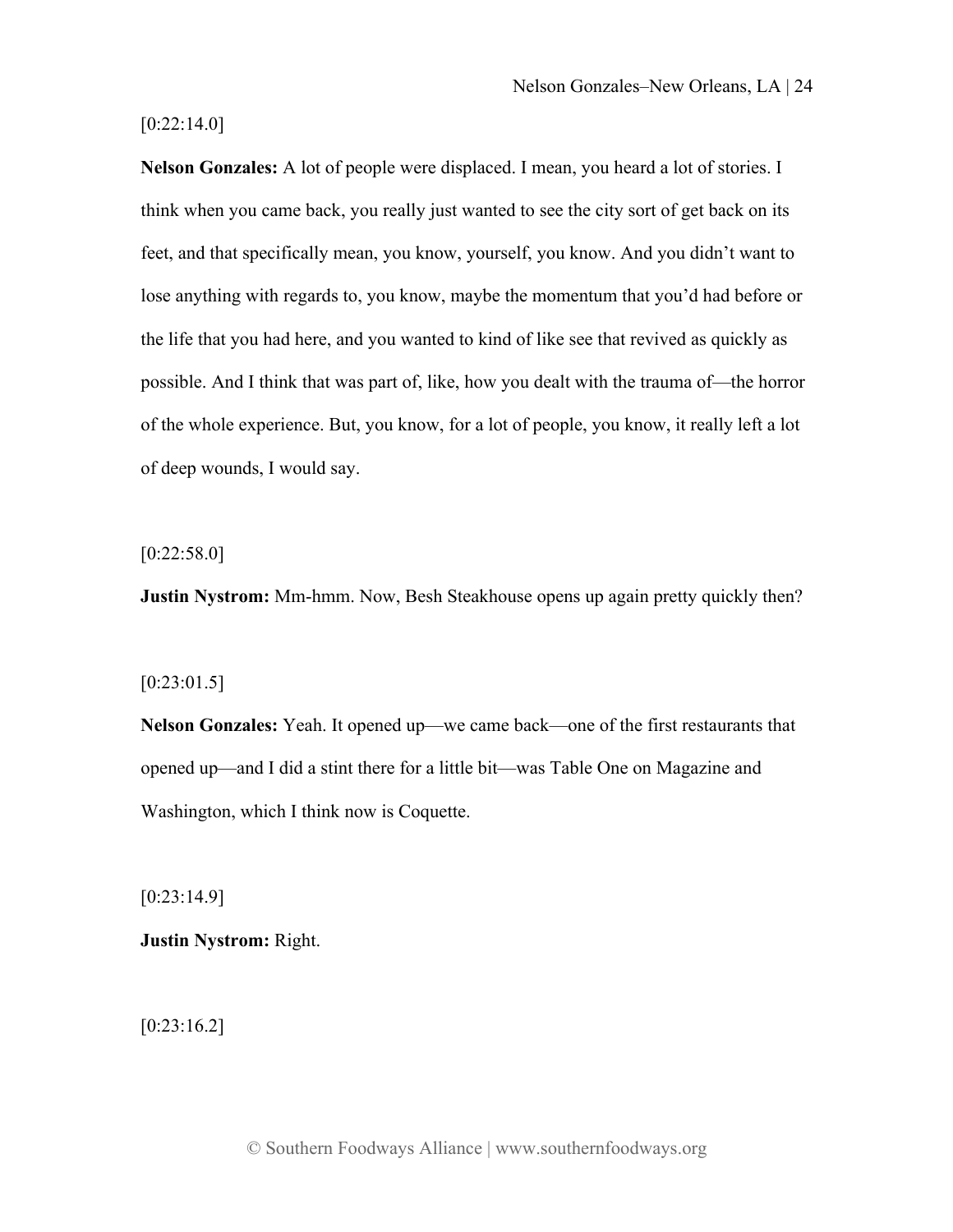**Nelson Gonzales:** Because restaurants don't have a long life. [Laughter] You know, there's—you know, at best, if you did five years, you know, that's pretty good. Ten years is, you know, that's a job very, very well done, but, you know, beyond ten years, it's very difficult, I think, to stay open, you know. There's so much competition.

## [0:23:37.3]

**Justin Nystrom:** I think some people would be uncomfortable with that in their careers. They want to get a job, and they're always concerned about job security, but, like, do you think that's just sort of endemic—

#### $[0:23:45.4]$

**Nelson Gonzales:** Well, but long term you don't have a whole lot of job security if you're, you know, you're just waiting tables, you know. I mean, you can, but I don't know. I consider myself a little bit of a free agent in that regards. I did a long stint, obviously, with Besh and, you know, the Steakhouse in the casino, but you did have, you know, benefits and you did have incremental pay rate, you know, and you had better than \$2.13, which is the quoted—you know, the famous income wage, you know, per hour that the front of the house are paid here in the city, which is, I think, a shame, really. But in any case, you know, they wouldn't be able to—honestly, they wouldn't be able to afford, you know, a very good front-of-the-house staff if they had to pay them, you know. I mean, they wouldn't be able to stay in operation just because that's how the practice, you know, of doing business here in the city is.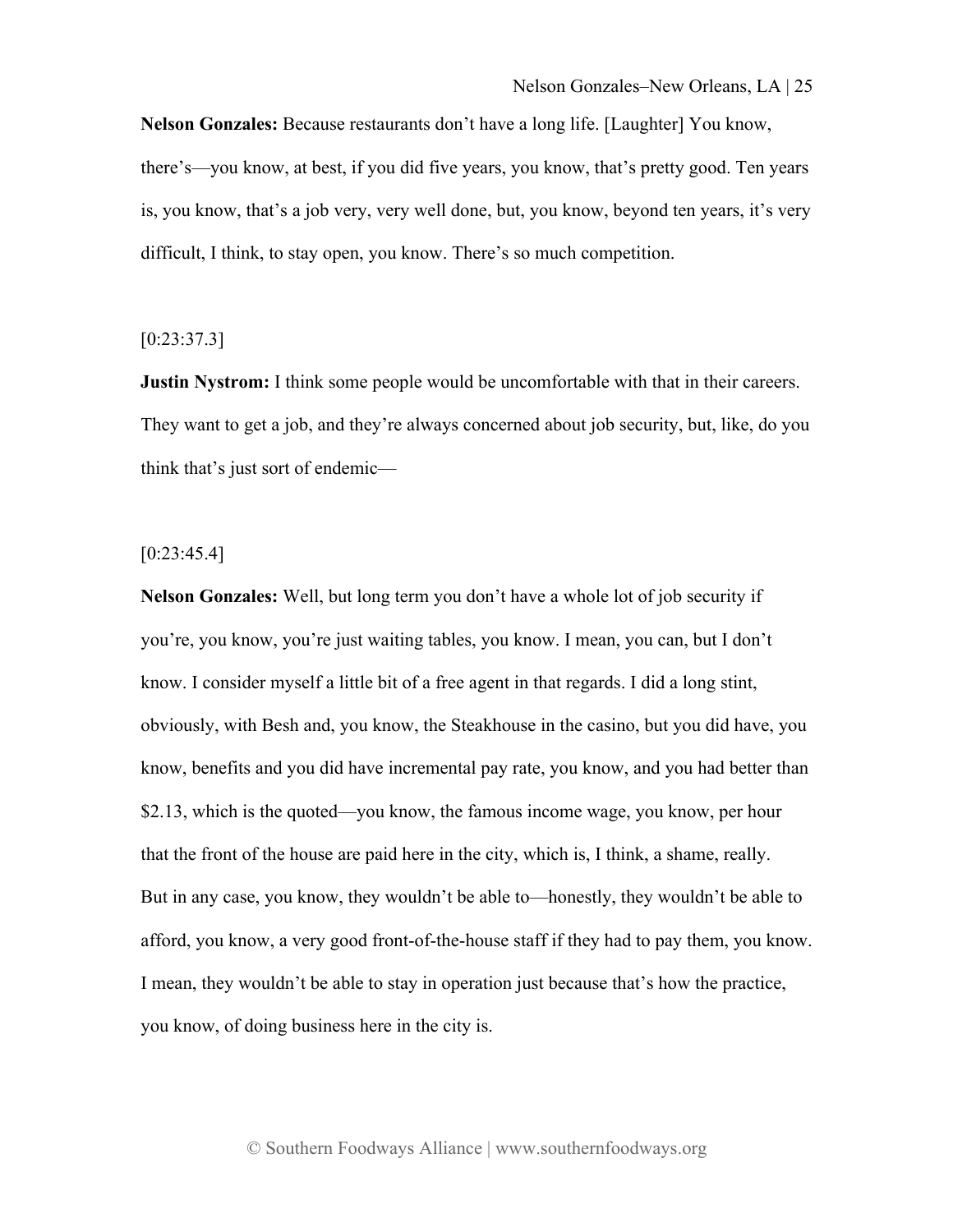Nelson Gonzales–New Orleans, LA | 26

You know, New Orleans and Louisiana in general, because it falls under that law, it's a right-to-work state, you know, so the job security is also connected to that. You know, at any time, you're disposable, you know, so I very much understood that, you know, as hard as I work and as talented as I am according to, you know, whoever decides to hire you or, you know, how they perceive you, it's all very much connected to the fact that at any time, you know, somebody else can come in and do your job as well. So, you know, I pretty much take that sort of same attitude. I let people—you know, I let the places know now, you know, that I have other, you know, sort of interests and that takes priority beyond, you know, the job that I do, and I know that there's always going to be sort of like a period of where the contract sort of ends, you know. It's an unspoken thing, but I think it's pretty well understood.

[0:25:42.2]

**Justin Nystrom:** Yeah. So you like the mobility.

### $[0:25:44.5]$

**Nelson Gonzales:** I do, yeah, and there's always somewhere else. You know, there's always somewhere else that we can do what we do and, you know, lend our, you know, our hands, our bodies, our voices, you know, our personalities, you know, and it's always, for the most part, for me, at least, worked out well wherever I've gone.

 $[0:26:03.5]$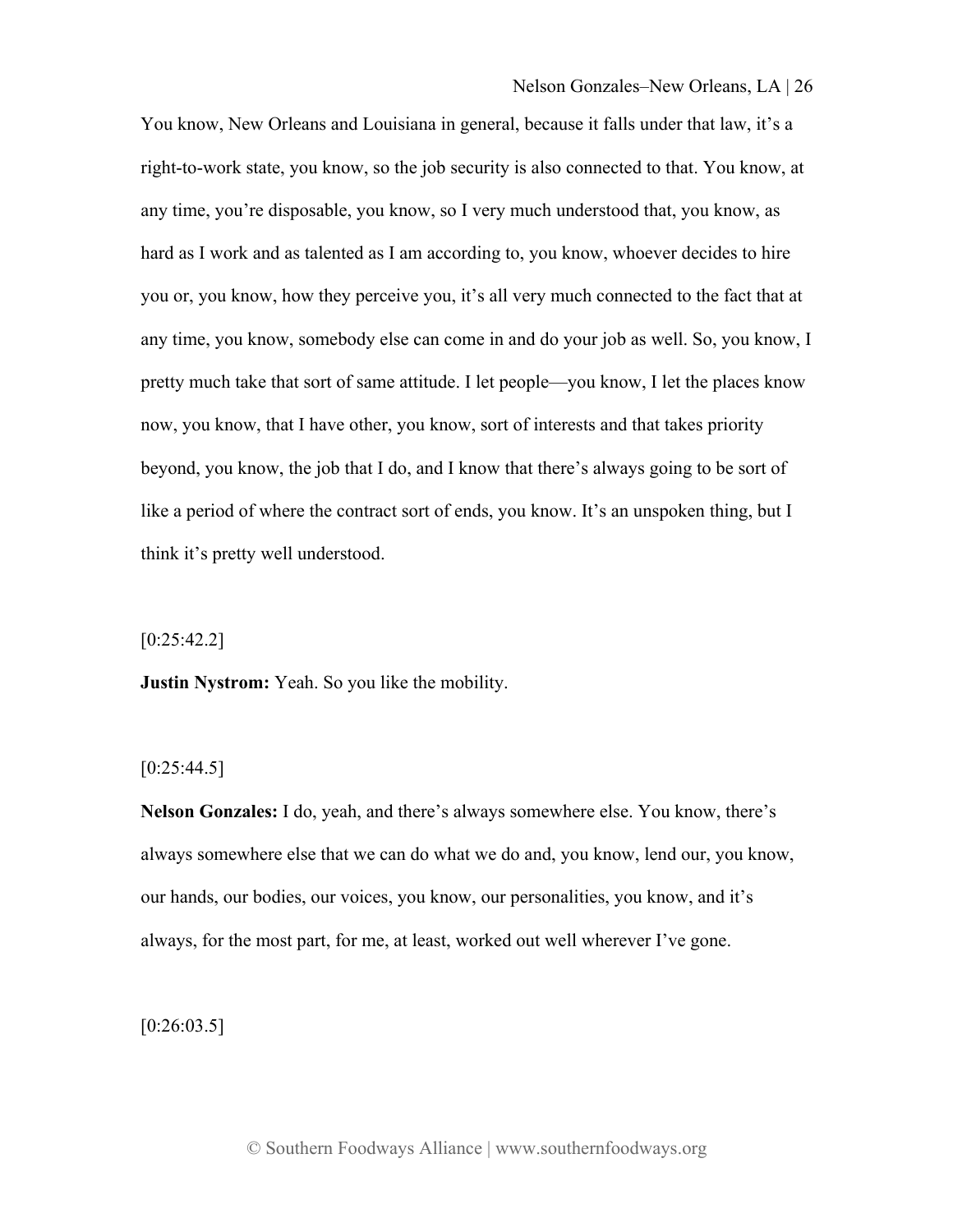**Justin Nystrom:** You say you worked with Alon Shaya while you were at Besh

Steakhouse?

[0:26:06.2]

**Nelson Gonzales:** Yeah, yeah.

 $[0:26:06.5]$ 

**Justin Nystrom:** Tell me a little bit about that relationship or—

[0:26:09.0]

**Nelson Gonzales:** He was great. I liked—I mean, I thought he was fantastic. I always knew that he was very, very talented and he was very personable. I mean, I didn't live very far from the place, so I got to know them relatively well, and, you know, to this day, you know, I still see him. I saw him, actually, at the last place—at the current place that I work, at Gabrielle [Restaurant], and, you know, every time I saw him in Mexico City when I last was there, and, you know—

 $[0:26:32.6]$ 

**Justin Nystrom:** You could run into somebody in a place as large as Mexico City?

[0:26:34.9]

**Nelson Gonzales:** Yeah, yeah. I mean, the world—global cities, you know. It's not that difficult, and the way that people travel nowadays, you know, it's not that far-fetched.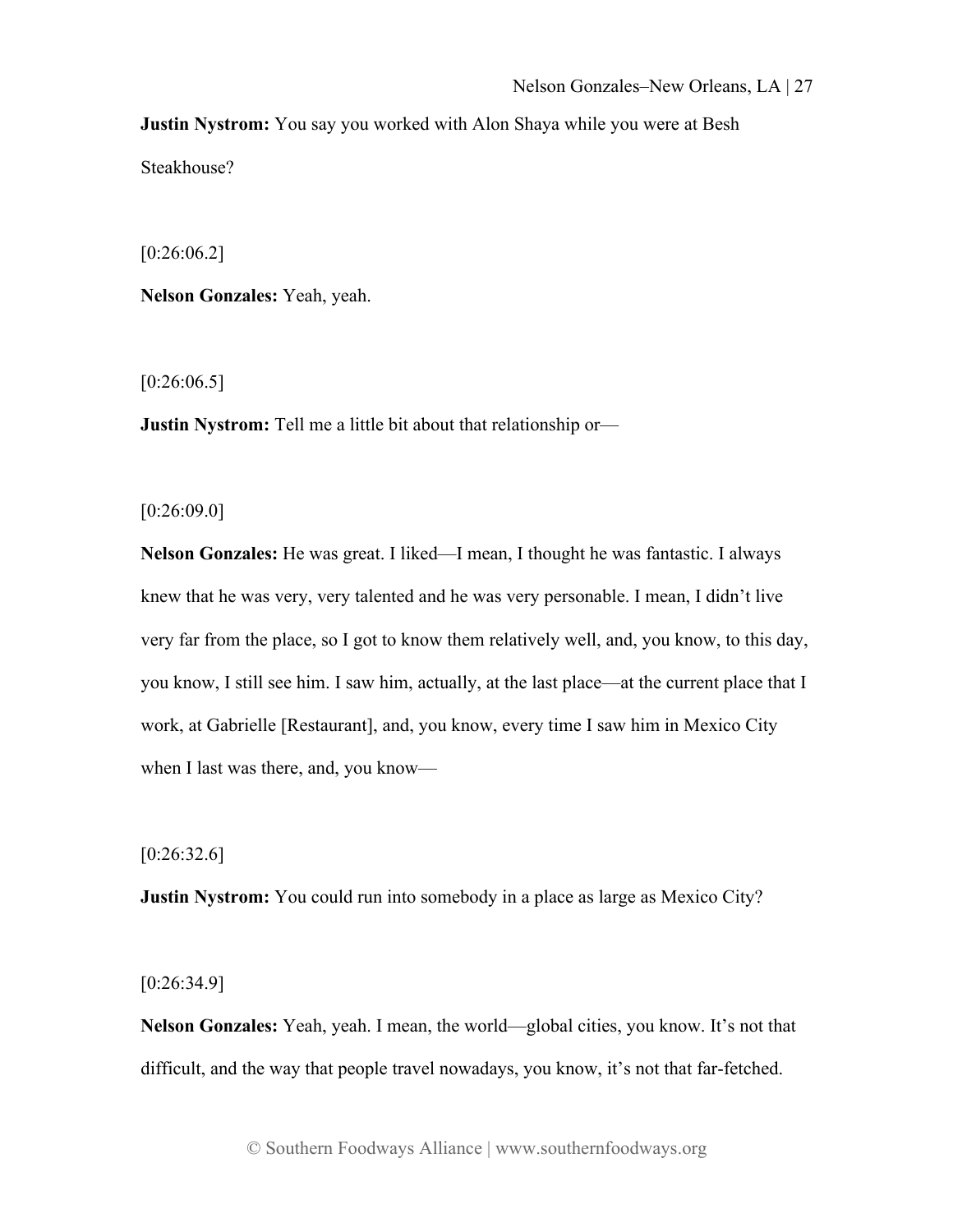We saw each other at a really wonderful bakery, actually, in Mexico City. [Laughter]

He's like, "I'm not surprised you'd be here."

And I was like, "I'm not surprised you'd be here either."

[0:26:52.2]

**Justin Nystrom:** [Laughter] That's great, that's great, yeah, yeah. It's an international language, you know.

 $[0:26:56.4]$ 

**Nelson Gonzales:** Yeah, totally.

 $[0:26:57.3]$ 

**Justin Nystrom:** Yeah, yeah. And so you said some of the people that you were working with there opened up their own places after—

 $[0:27:03.9]$ 

**Nelson Gonzales:** Oh, yeah. Oh, at Besh Steak—well, I meant—Jeff Gulotta was one of the most talented front-of-the-house managers, and his breed, to speak to that sort of like—what that's like, the front-of-the-house managers, that landscape has changed as the tradition now is to, you know, to actually go and get a degree in [Laughter] HRT maybe from UNO [The University of New Orleans] if you're a New Orleanian, you know, and have, like, this textbook way of operating a front-of-the-house restaurant, you know. And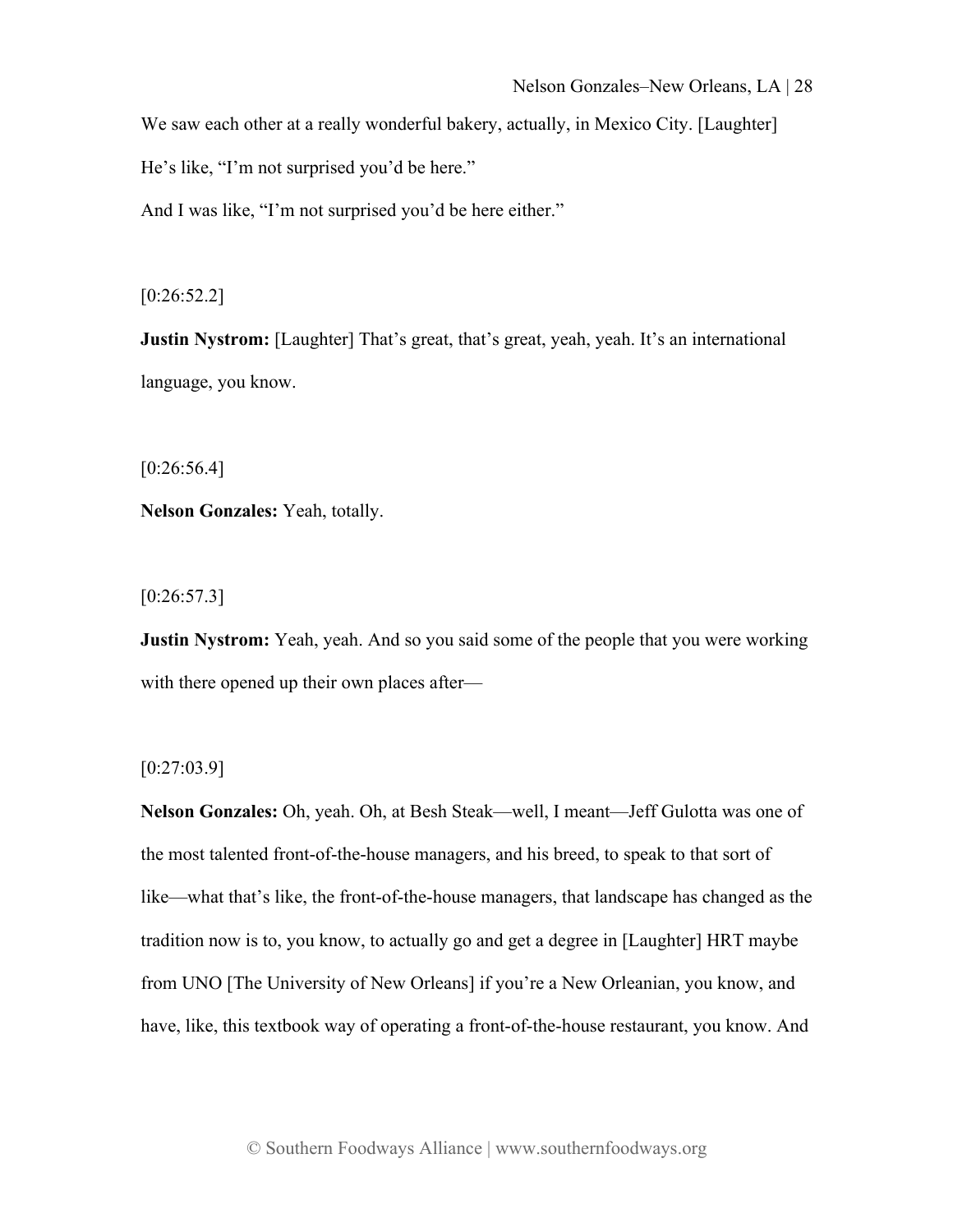generally it's a lot of younger people, because it is—you know, it's an attractive—I mean, it's still seen very, very—as an attractive thing to do.

I knew right away I never wanted to do management work just because it requires so much more of your time, you know, and then to be paid really by the restaurant to do that kind of work, you put in much more than even, like, those forty hours oftentimes, you know. So it was always—the reason why I do this kind of work is so that I can have a life beyond, and I accept, you know, my low wages, for the most part. It doesn't add up to more than what I need, but New Orleans has always been that, you know, and especially a haven for, you know, for creative people, for artists, you know, to do, you know, their other things.

Yeah, so Jeff Gulotta, though, was my general manager at Besh when we reopened after Katrina, and he and his brother now own MoPho and Maypop, and he was just—I mean, he was a beast, and he was in the old tradition. He was the sort of manager that rolled up his sleeves and got down and dirty with you and just did what you needed to do. It was you against the crowd, you know, and we did huge numbers working at Besh Steak. And it was a difficult crowd to work because, you know, there were primarily players, you know, gamblers, and high rollers at that, so they didn't want to have long meals, but they wanted to have very nice meals, and usually on the casino. And it was just about taking care of the masses, but being able to give them this experience within a pretty short amount of time, which was difficult. But he absolutely did as much and more work than any one individual at any time there, you know. He was just—I mean, his energy and his—you know, and his ability to lead through, you know, through, I think, actually being able to do the work himself and not just dictate it to somebody was beyond, and I've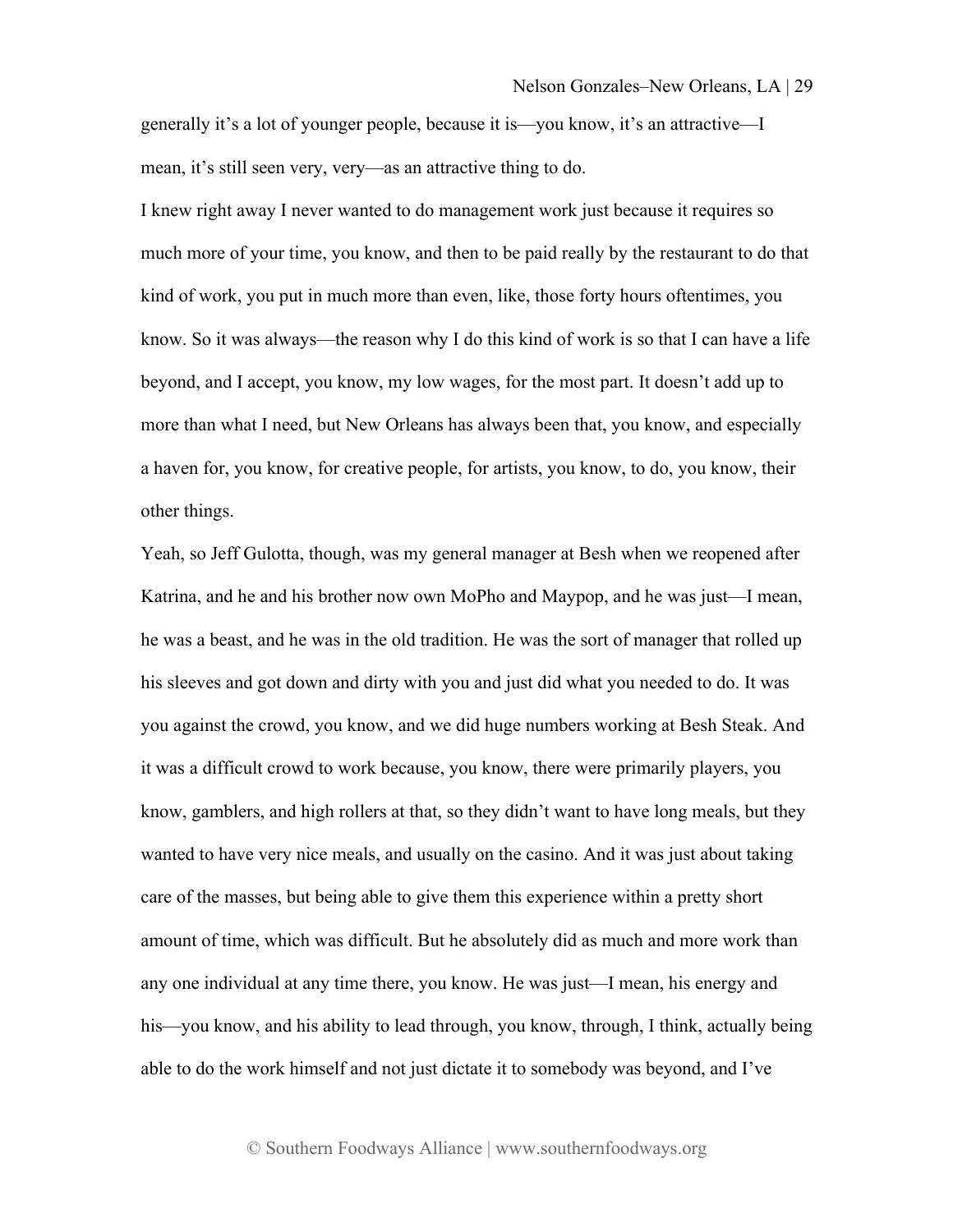never had that experience with another manager again, unfortunately. But, you know, now he runs his own places, and the last time I went to MoPho, he was still running food in his own restaurant, you know, which I think it's becoming kind of less and less a thing, unfortunately.

I tend to like, you know, as a person, when I go out to places, I like things that are a lot smaller and that you can actually see the people that are making the things and that are actually serving it to you, because there's less interference, so to speak. And to me, food has love. Like, it has love in its preparation, and I think it potentially has love even in the way that it's served to you, and those things can quickly evaporate, you know, in certain environments, and certainly if they're being mass-produced too much.

 $[0:30:58.7]$ 

**Justin Nystrom:** So you had to do that on a rapid-fire scale at Besh Steakhouse.

[0:31:04.3]

**Nelson Gonzales:** Oh, yeah, totally, yeah, totally. [Laughter]

[0:31:07.3]

**Justin Nystrom:** Get the temperature right away.

[0:31:08.5]

**Nelson Gonzales:** Right away. Had to be very, very precise, and if it wasn't right, you know, exactly right [slaps hands], then it needed to be corrected right away, you know.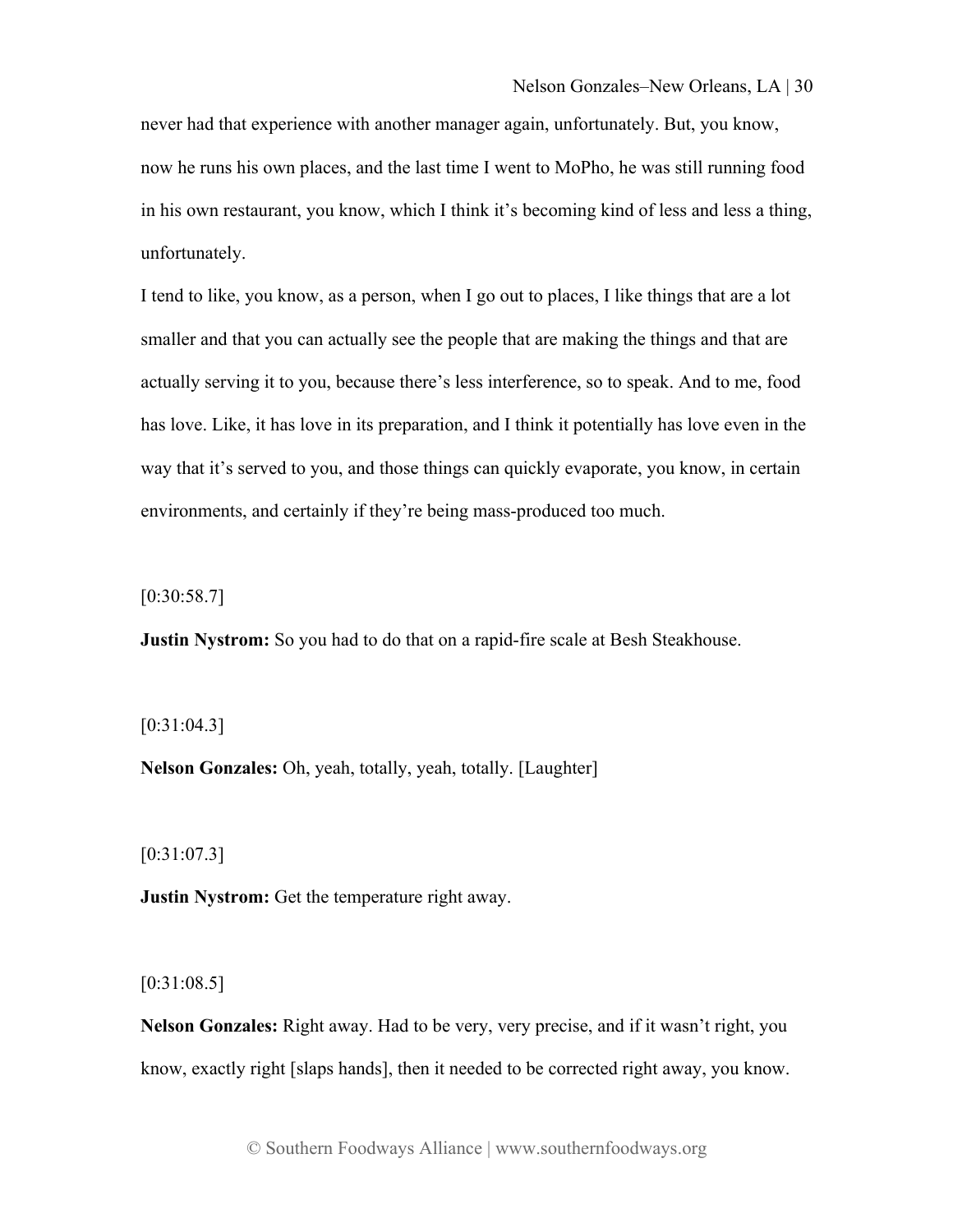$[0:31:15.7]$ 

**Justin Nystrom:** Because they had Blackjack to play.

[0:31:16.4]

**Nelson Gonzales:** Yeah, exactly. [Laughter]

[0:31:18.3]

**Justin Nystrom:** That's great, that's great. Now, starting in 2000 and, you know, coming up to, like, kind of like the storm and then after the storm up till, say, like 2010, did you see changes in, like, kind of who the people were waiting tables? Do we see more—was it mostly men at the time waiting tables? Because especially at **[unclear]**.

 $[0:31:40.6]$ 

**Nelson Gonzales:** No. I mean, I was lucky in the sense that it wasn't—I wasn't in a male-dominated—even when I worked at Sapphire, you know, his pastry chef was female and his front-of-the-house manager was also a female. He had a reputation for being very old-school and European in, you know, in that sense of being—I mean, none of these things would fly now, you know, and certainly, you know, the way whole Besh thing panned out, it was still a very difficult environment. I didn't personally see that per se, and maybe I'm lucky, and I think men, in general, are blinded to the realities of what it really is to work, you know, in sort of a male-dominated industry. But I've had a lot of, like, coworkers, other female waitresses that have spoken to me about that sort of thing,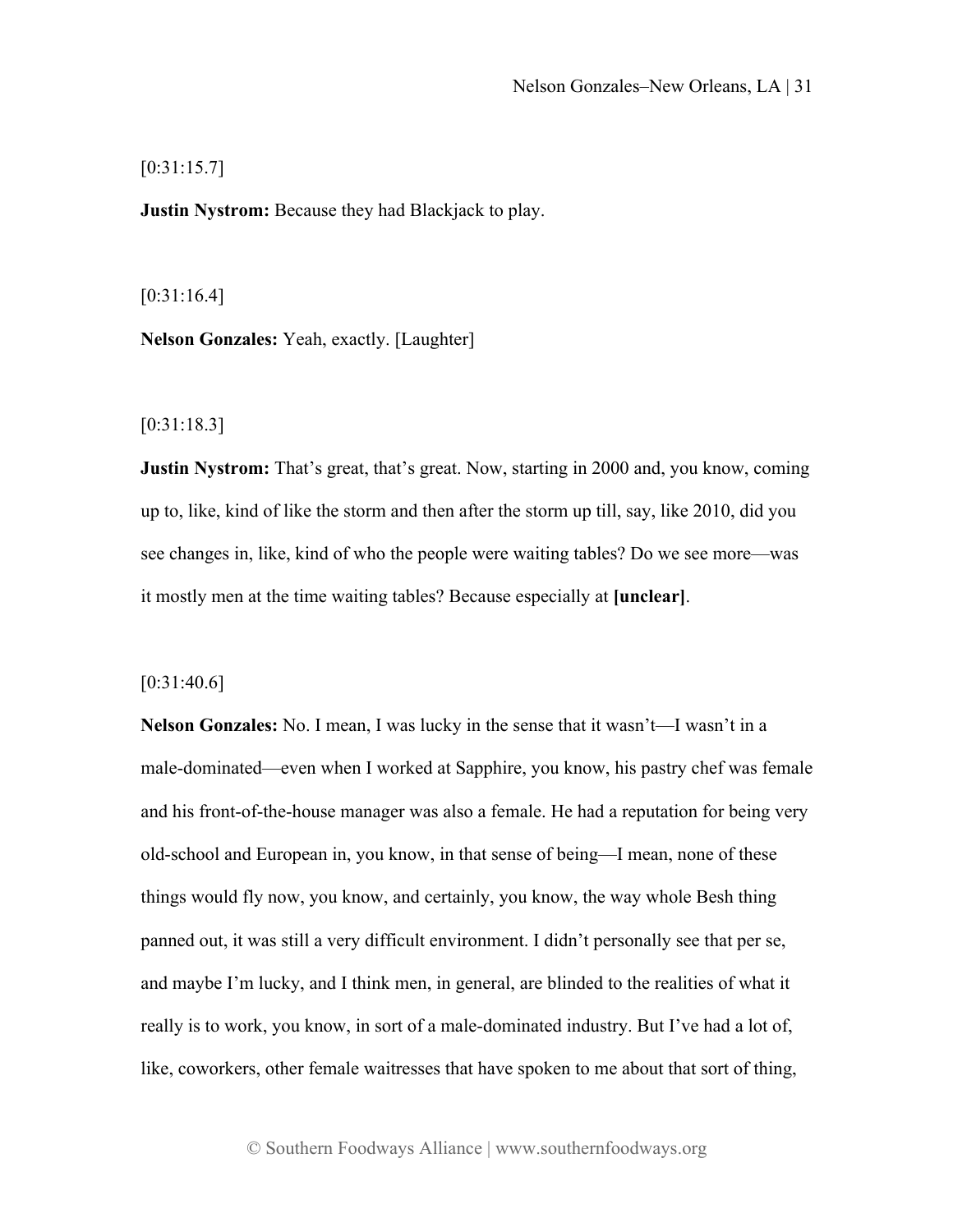you know, and when I do take the time to actually understand and hear where they're coming from, I imagine it's a lot more difficult. But it wasn't something that I—you know, I always felt that I was, like, in an environment that was pretty balanced with regards to men and women, and so—

[0:32:54.8]

**Justin Nystrom:** Yeah, because the long tradition—

[0:32:56.9]

**Nelson Gonzales:** —I probably would have noticed, I think, if I wasn't, you know, and probably if I was working in a restaurant that was more old-school, you know, where you had to compete with the old guard. I mean, I never had that. I was always—these were always places that relied on young talent. And, I mean, it's a strange thing, because I'm a little bit older now, and now I see the—it's, you know—they still do, they still do like young talent to a certain degree, those type of restaurants, and now, you know, if I were to go out and get a new restaurant, I do realize I'm competing against younger people. [Laughter] And, man, I can relate. Now I can see what probably women would have to deal with in a sexist or in a male-dominated environment where they're the minority. You know, society can be very ageist as well, you know. I see it certainly in the acting world also, and it's a strange phenomenon to all of a sudden be aware of what it is to feel like the minority. Strangely enough, I mean, even being Mexican, you know, in the Caribbean sort of climate of New Orleans, you just sort of melt in with everybody else, you know, so I haven't been quite as aware of that. Maybe a little bit of class, because I think that's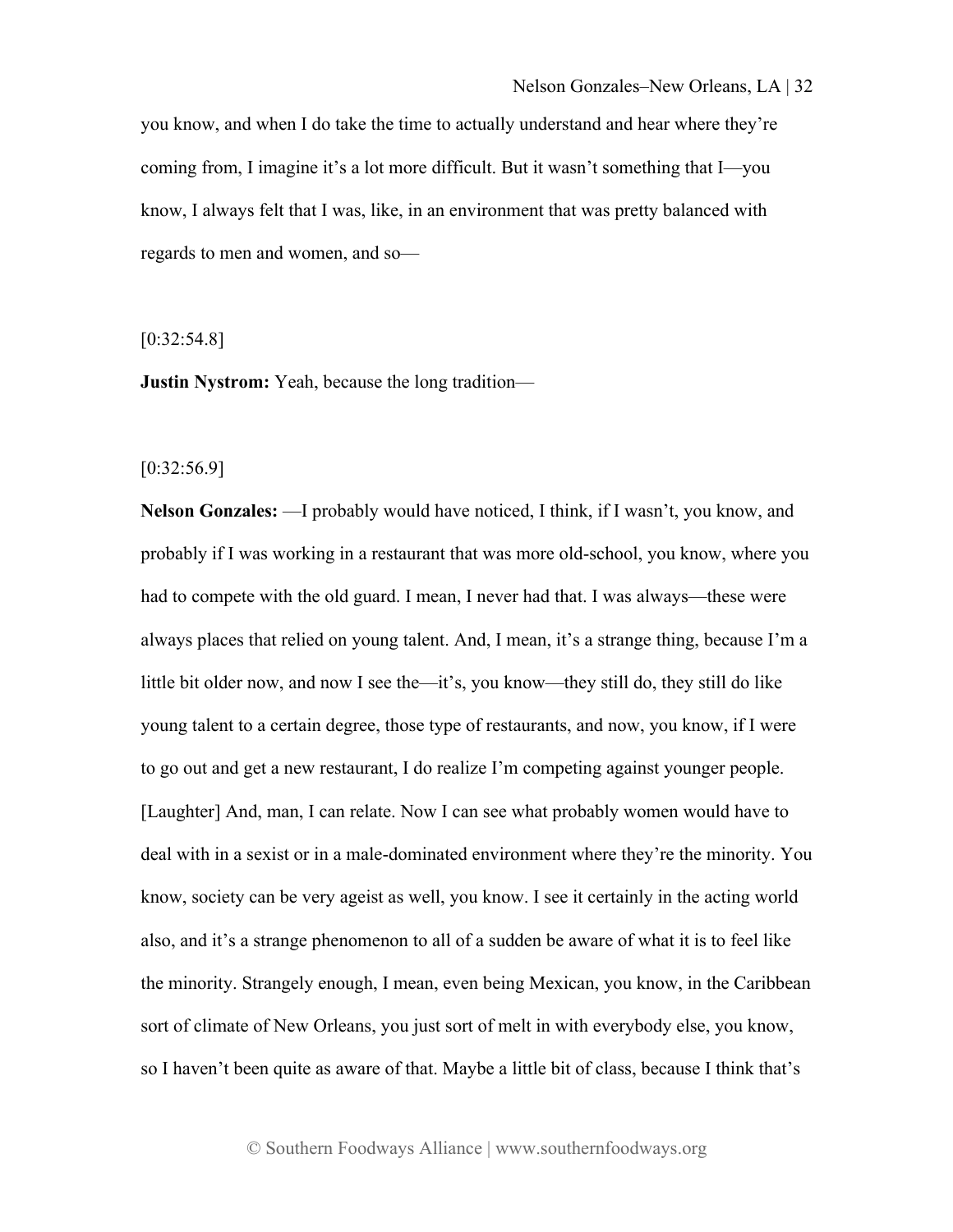pretty prominent [Laughter] certainly in a lot of circles, you know, that I've been involved in. But, yeah, I don't—as far as sex, you know, I've been lucky in that it's never been that big of an issue with, you know, a lot of the places that I worked.

[0:34:29.8]

**Justin Nystrom:** New Orleans has changed a lot in the time since you started, even, in this sort of—

[0:34:36.3]

**Nelson Gonzales:** Yeah, yeah, yeah, totally, totally.

 $[0:34:37.6]$ 

**Justin Nystrom:** —this twenty years you've been living here. And a lot of people have made the Katrina casual—you know, how dress codes have changed over time. Is that something you've observed?

## [0:34:50.9]

**Nelson Gonzales:** I mean, I think New Orleans downtown is certainly—you know, because I lived there predominantly, has become more vibrant in the sense that it's more alive, but that's just—you know, there's more apartment buildings, there's a lot more younger people living there. You know, I felt like I was probably more in the minority in that regards, you know, because I wanted to feel like I was in a big city, and that's why I chose that, you know, as a neighborhood. But, you know, I spend less and less time now,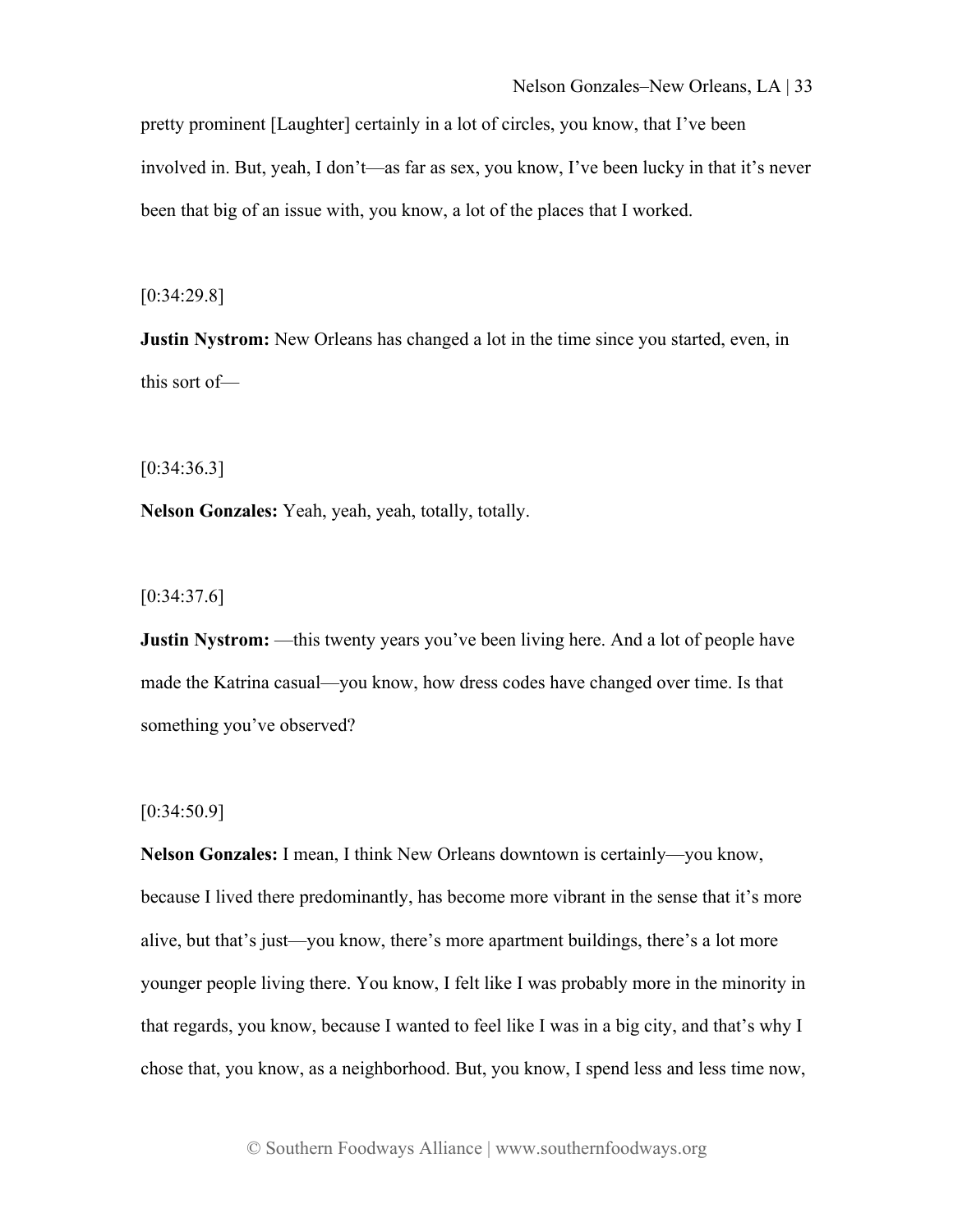you know, the longer that I've been here, in what I consider to be a *real* New Orleans neighborhood, Mid-City. [Laughter]

[0:35:28.0]

**Justin Nystrom:** The heart of it all.

[0:35:29.8]

**Nelson Gonzales:** Yeah! [Laughter] But when I go downtown now, it's just like—I mean, it really is, it feels like an even bigger city. You know, it's grown a lot, you know, but that's how New Orleans, you know, operates. It's a tourist-based economy, so, you know, its jewels are the, you know, are the French Quarter, obviously, you know, and downtown, and so how it presents itself, you know—and I think to a lot of people, when they come downtown, if they want to be—I mean when they come to New Orleans, that's also representative of, you know, sort of up-and-coming or being at the heart of it.

[0:36:11.9]

**Justin Nystrom:** So when are the best times to wait tables, of the year, of the year in New Orleans?

[0:36:18.0]

**Nelson Gonzales:** Not right now. [Laughter] Not right now.

[0:36:20.6]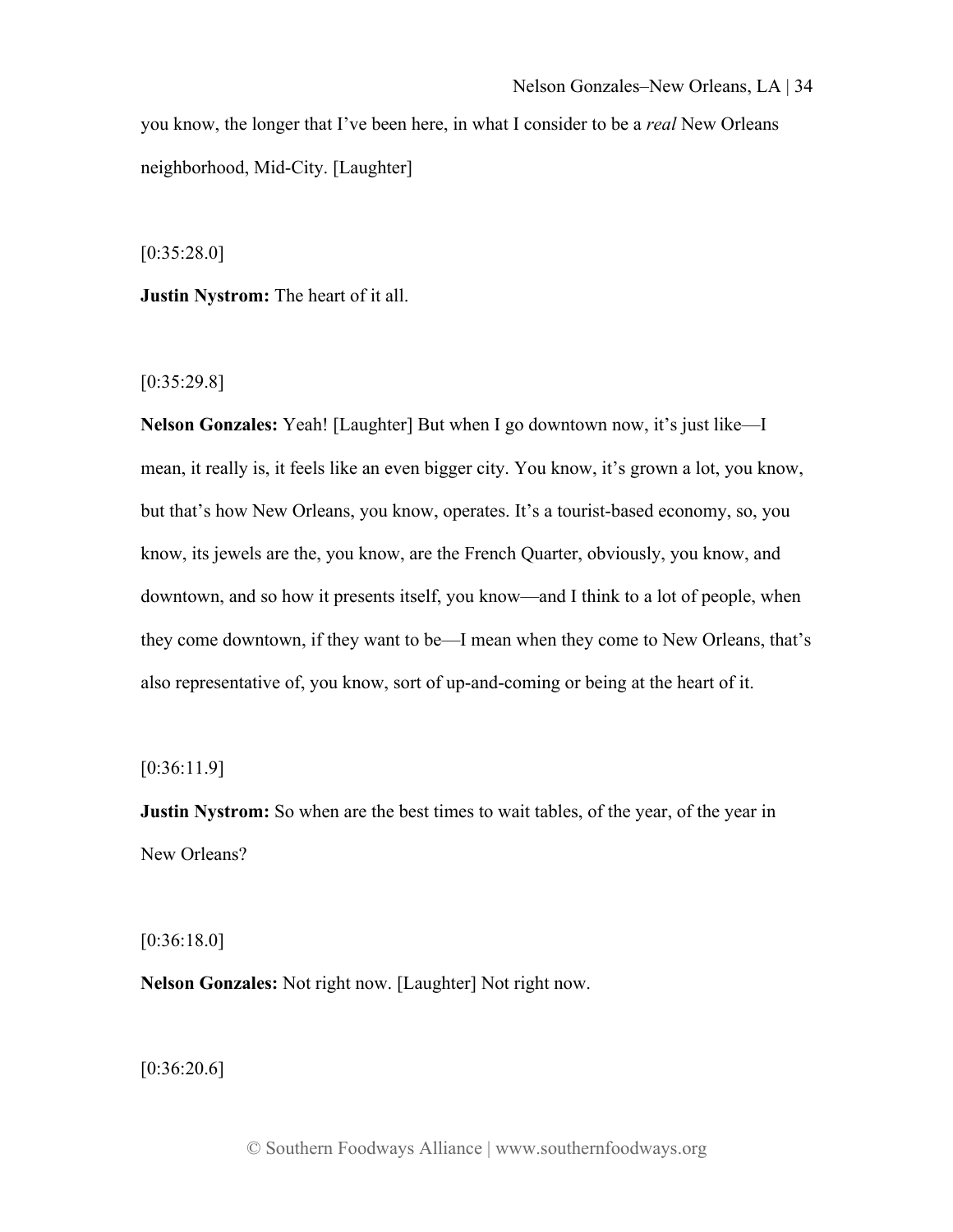**Justin Nystrom:** You mean when it's like 90 degrees out?

[0:36:22.1]

**Nelson Gonzales:** Oh, *god*, it's awful. It's absolutely awful, but, you know, it takes me like a week or two to kind of sink into it, and then I just accept it again, you know, and think, "Oh, I need to get away for the weekend," and be around water and the beach or just a completely different environment.

No, the best times are obviously probably like November, October to April, you know, with little pockets, you know, but anytime there's, you know, there's a big thing going on in the city. And the city's done a lot better job of kind of, even in the summer, you know, trying to promote it, you know, and offer something up, you know, even if it's like, "Oh, there's something—there's music at the bayou," you know. You know, they manage to get a little bit of a crowd, and festival season's gotten longer, you know. So they do a good job. I think the Convention Center and the tourism end does a really good job of continuing to promote the city in what would normally be a very, very dead period as far as especially for what I do, you know.

[0:37:24.1]

**Justin Nystrom:** So Mardi Gras, tell me a little bit about waiting tables at Mardi Gras. You don't go to Aspen to ski, like up—you know, like—

[0:37:32.8]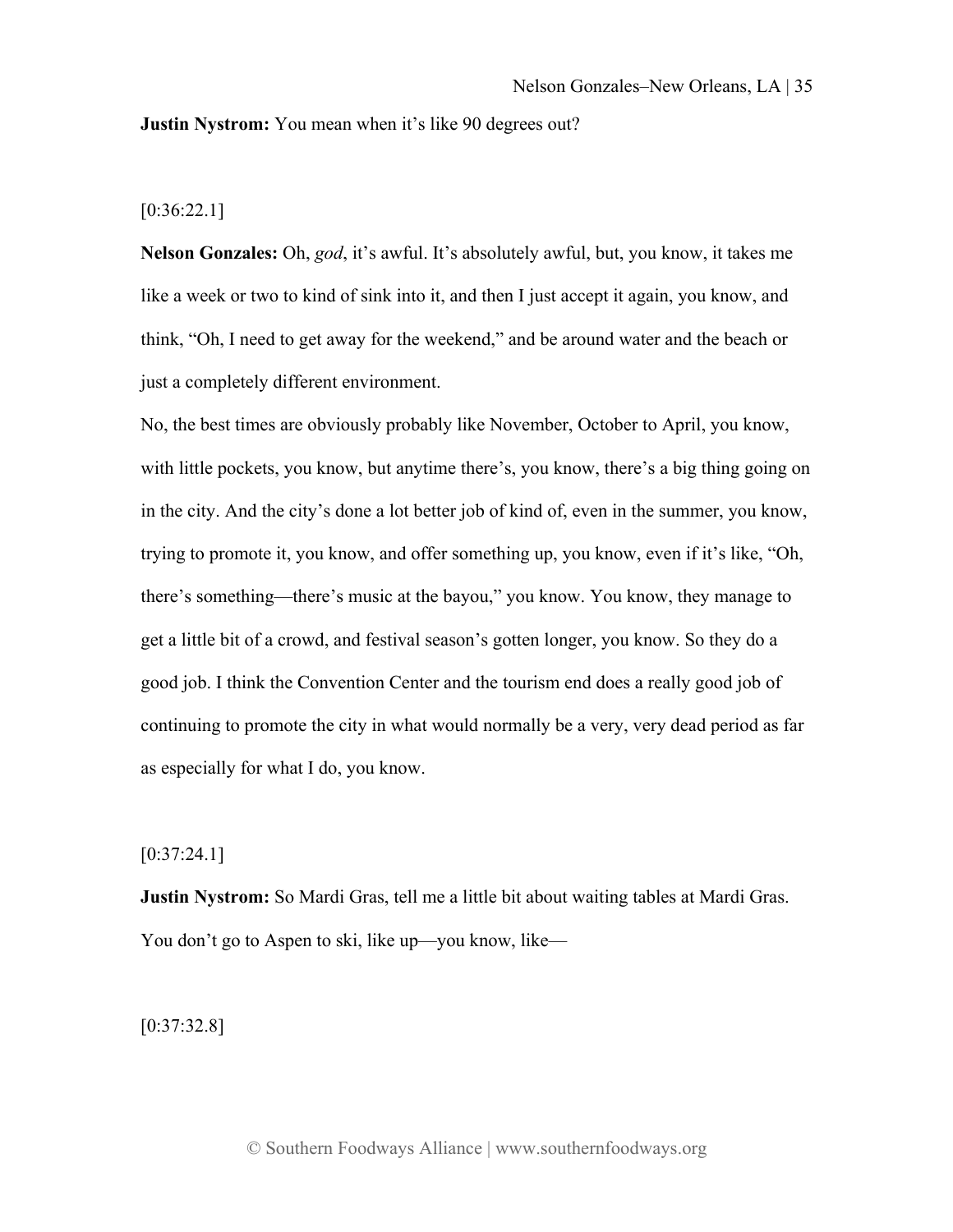**Nelson Gonzales:** No, I wish I was like that. [Laughter] I wish I—I still dream of it, but I don't get away. I don't go to—you know, I don't go skiing for Mardi Gras. I would if I could afford, but I can't, unfortunately. Yeah, it's crazy. I mean, I've been in the middle of it, you know, at different times, and it's pretty insane, but in some fine-dining restaurants, it can still be really slow, because that's not what motivates people to have, like, really nice, long meals per se.

## [0:38:05.5]

**Justin Nystrom:** So the places that you're waiting tables at, at Cuvée and Besh—well, Besh Steakhouse would be a little bit different, but, like, Cuvée had this, you know, wealthy New Orleanian kind of regulars client, but did they really partake—did they do any of the Carnival stuff, the luncheons and stuff that [unclear]?

#### [0:38:24.3]

**Nelson Gonzales:** I mean, I remember—when I was there, I remember, you know, anytime there was anything sort of going on, like the Sugar Bowl was going on, I think when the Saints were doing really well, all that, you know, anytime there's strong, like, really positive feelings going on in the city, you know, that's a time to celebrate, I think, for them. So, yeah, that's when they would be out, you know, enjoying—I mean, you know, anytime I guess they were celebrating something special for themselves, that's when they went out as well, so—

[0:38:24.3]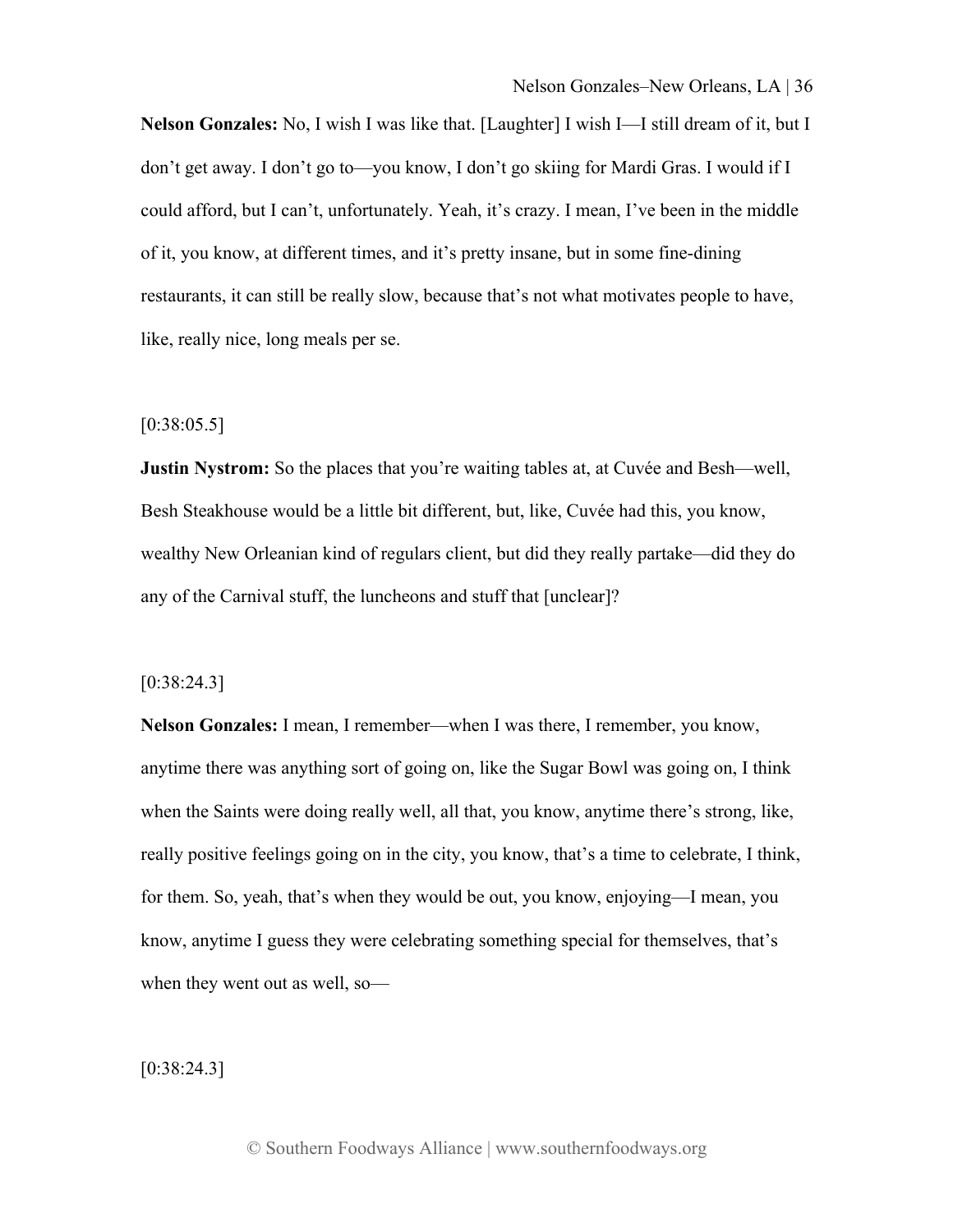**Justin Nystrom:** But not like, say, a Bacchus—well, Bacchus would be going to Brennan's I guess, but, like, you know, [unclear].

[0:39:03.8]

**Nelson Gonzales:** Yeah, I don't know about any specific, like, yeah, Mardi Gras kind of night.

[0:39:10.7]

**Justin Nystrom:** And I suppose those newer restaurants, they don't have that built in where it's like this is—

[0:39:14.2]

**Nelson Gonzales:** Yeah, I mean, they do when I've worked—I've worked in Toups' here in Mid-City, and at Toups', you know, during that time, there was a couple of krewes that have floated through. And now I'm at Gabrielle and, you know, they have strong connections, you know, with certain groups of people that—you know, we close, obviously, during, like, the peak of whenever something big is going on, but I'm a little bit more aware of, I think, the groups of people that like to go out together on a particular time. But they usually have an association with that particular restaurant, and that's why they would go there.

People are very faithful to, like, you know, a certain restaurant for a certain thing or a certain neighborhood for a certain time of the year, you know. New Orleans is made up of great, great, very interesting neighborhoods that all have their own little vibe and their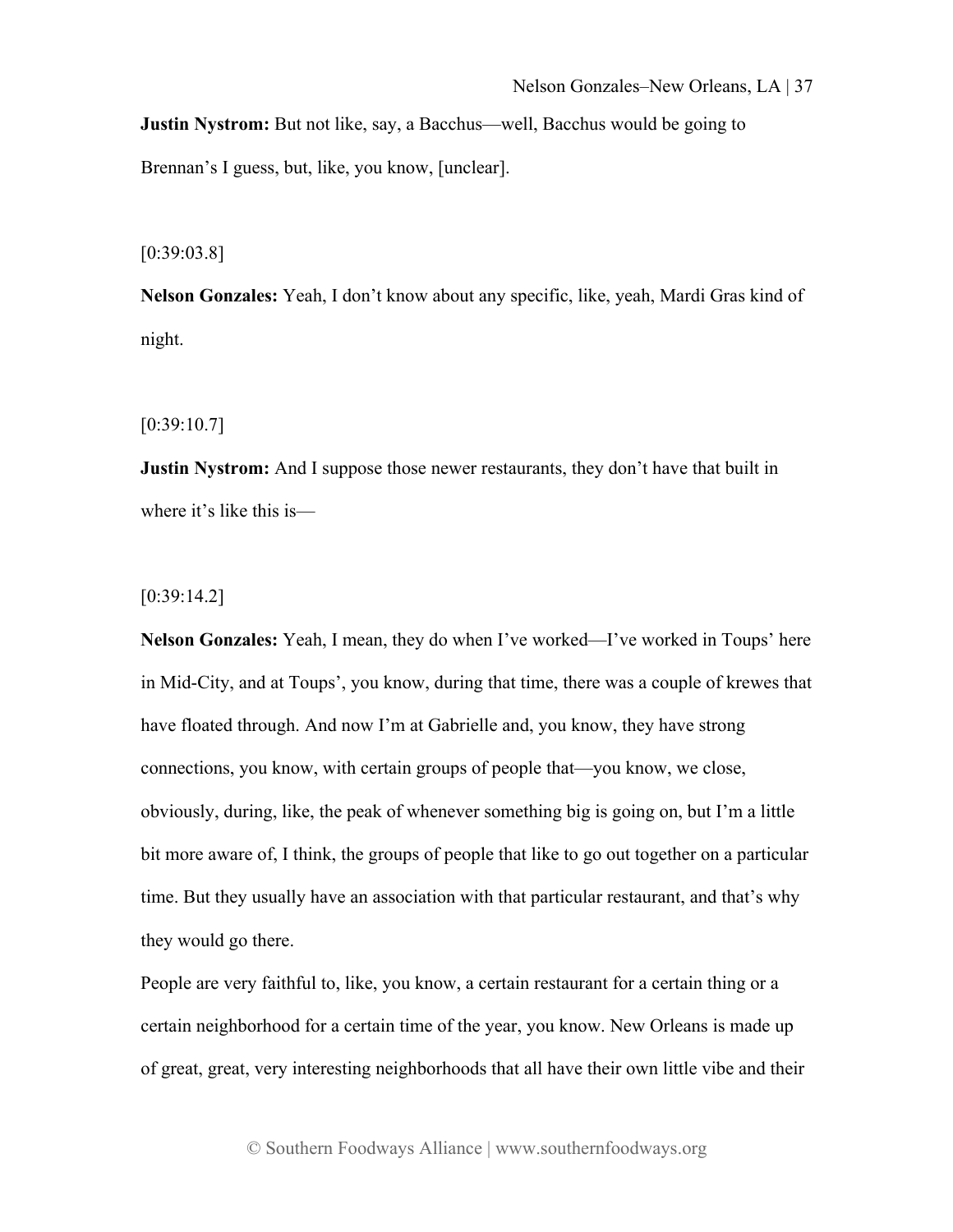own little clique and their own little special places that you go to. You know, when they got copied and they try to be, you know, mass kind of produced in another neighborhood, it loses something, you know, and I think a real New Orleanian kind of understands that, that that's what it's really about. It's really about the neighborhoods and their unique kind of charm, and that's defined by the restaurants that are there as well.

 $[0:40:36.7]$ 

**Justin Nystrom:** And, I guess, tradition as well.

 $[0:40:38.6]$ 

**Nelson Gonzales:** Yeah, totally.

 $[0:40:39.7]$ 

**Justin Nystrom:** Yeah, yeah, yeah, yeah. So—I lost my train just a moment. You were talking about, well, Toups'. I want to talk a little bit about Toups', but also getting back to the festivals, what about Jazz Fest?

 $[0:40:56.1]$ 

**Nelson Gonzales:** That's the best time [Laughter] at all these places that I worked at because you get—yeah, that's—I mean, that's the best diners, in all honesty, you know, for those two weekends, that restaurants will do their best numbers. That clientele, that crowd really, really appreciates—at least the restaurants that I go to, but certainly most restaurants here in New Orleans, they really—and they go all out. You know, they really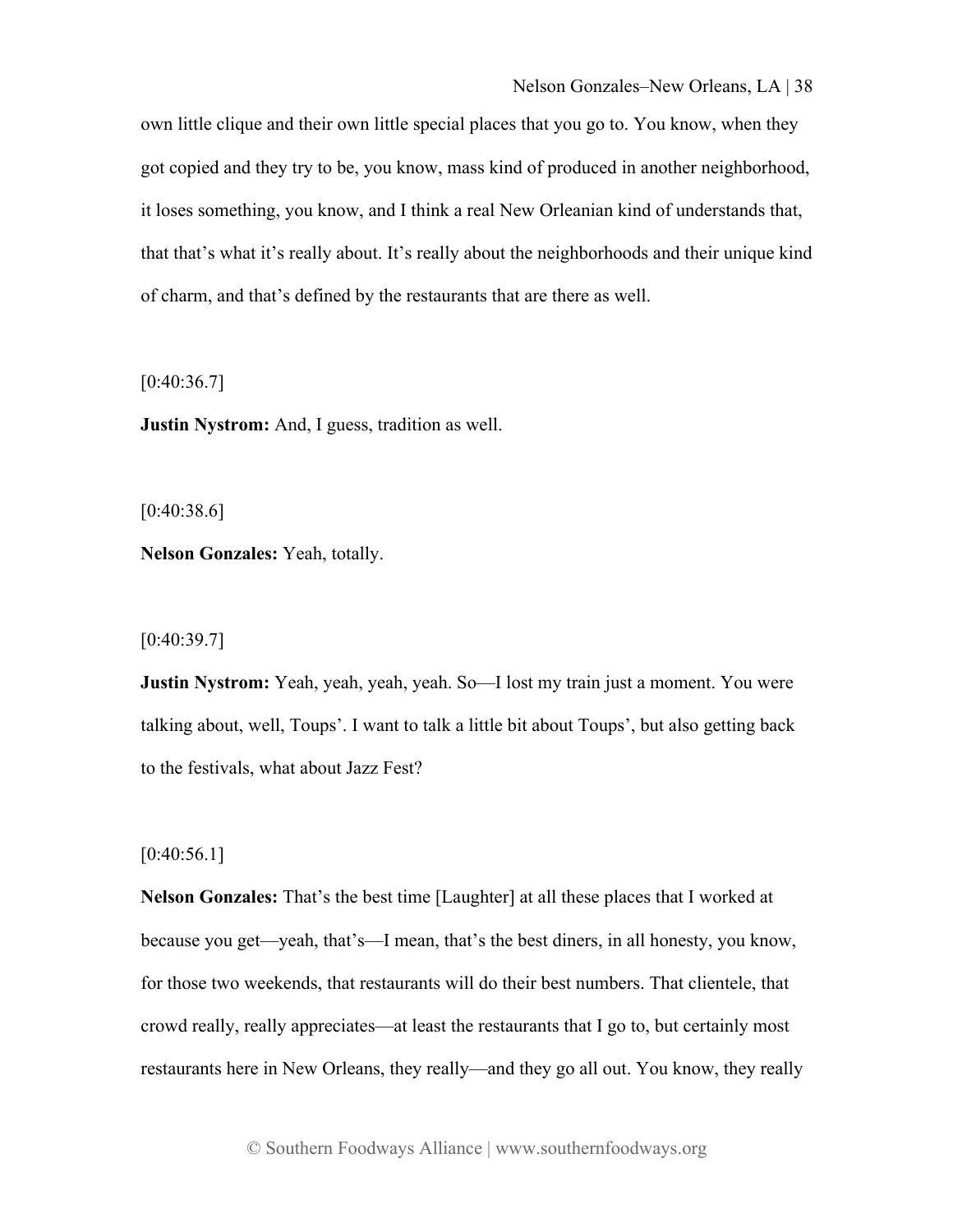don't mind spending a lot of money for the best wine, you know, and just really having great meals.

[0:41:31.9]

**Justin Nystrom:** Any customers at these places that kind of stand out, people visiting? You don't have to name names, but you could tell stories about, I guess.

[0:41:41.6]

**Nelson Gonzales:** Specific people? Gosh. Lately, they've been—I don't think they've been particularly standing out as far as, like, specifically. I mean, I've waited on famous people, obviously, but I don't really think about it very much. We tend not to notice too much and sort of leave them alone. I try not to make too much of that sort of thing, you know.

 $[0:42:06.1]$ 

**Justin Nystrom:** This is interesting, because different waiters have a different engagement—

[0:42:11.1]

**Nelson Gonzales:** Yeah. No, I mean, I like my privacy, and I tend to try to respect others' as well, yeah.

 $[0:42:17.4]$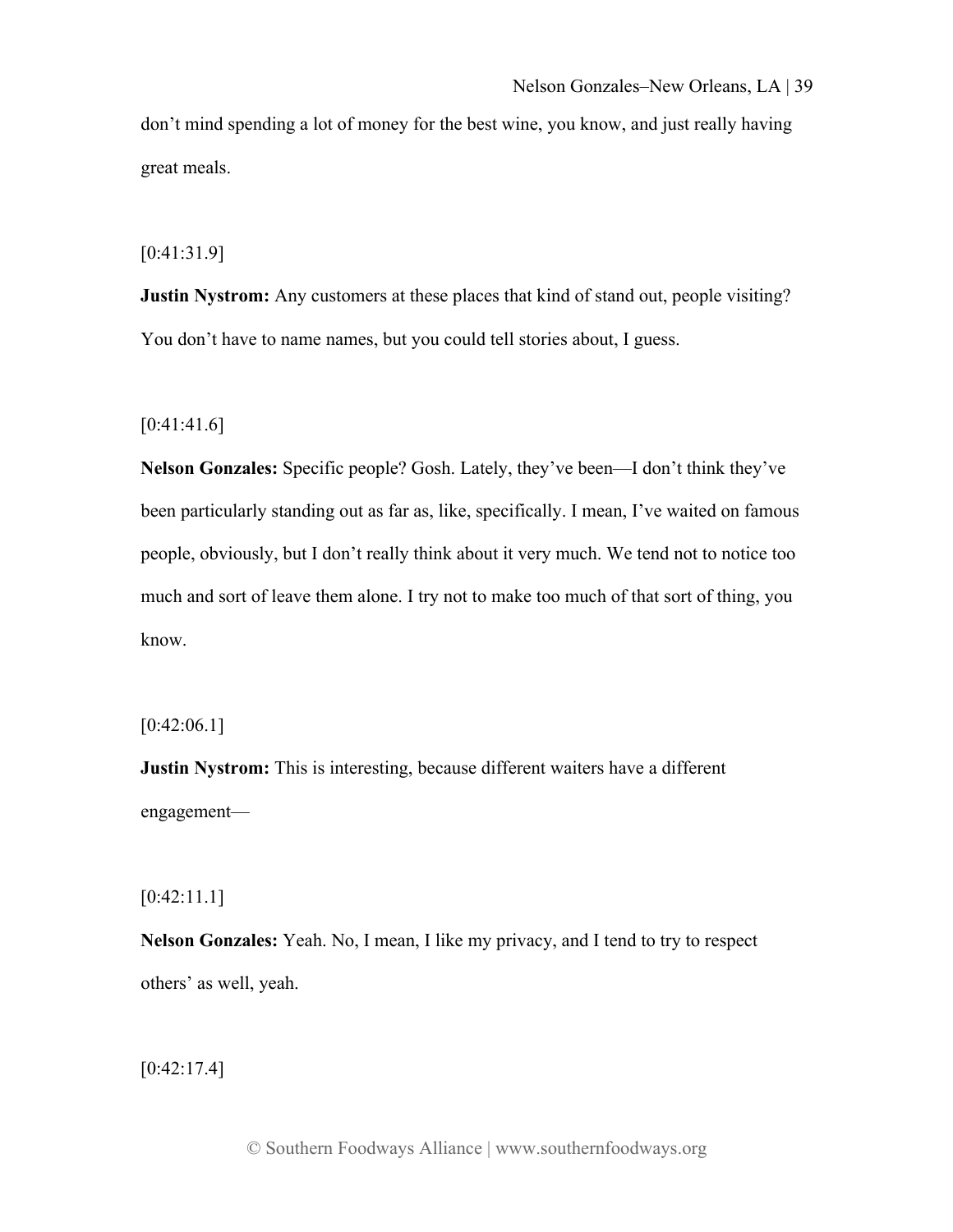**Justin Nystrom:** Yeah. So your approach is more—

[0:42:18.9]

**Nelson Gonzales:** I engage—I mean, my attitude now, I mean, certainly I think I engaged a lot more when I was younger and probably had less discretion. [Laughter] But now I generally—you know, I only engage if it's natural to engage in a more personal sort of way. I mean, there was a joke that when I did meet a famous person, I would probably not even rec—like, to the point of, like, not even acknowledge it, where it almost stood out to them, and it became kind of like a little joke of, you know, of like, "Oh, do you not know who I am?"

Or, "What are you in town for?"

"Oh, I'm making a movie."

I'm like, "Okay. That's cool," you know. [Laughter] And I think they generally would appreciate that to a certain level.

 $[0:43:05.5]$ 

**Justin Nystrom:** "What kind of movie?" [Laughter]

[0:43:06.8]

**Nelson Gonzales:** Yeah, right? "I work in movies."

I was like, "Oh, that sounds nice." [Nystrom laughs.] I wasn't playing tennis with Will Ferrell. [Laughter]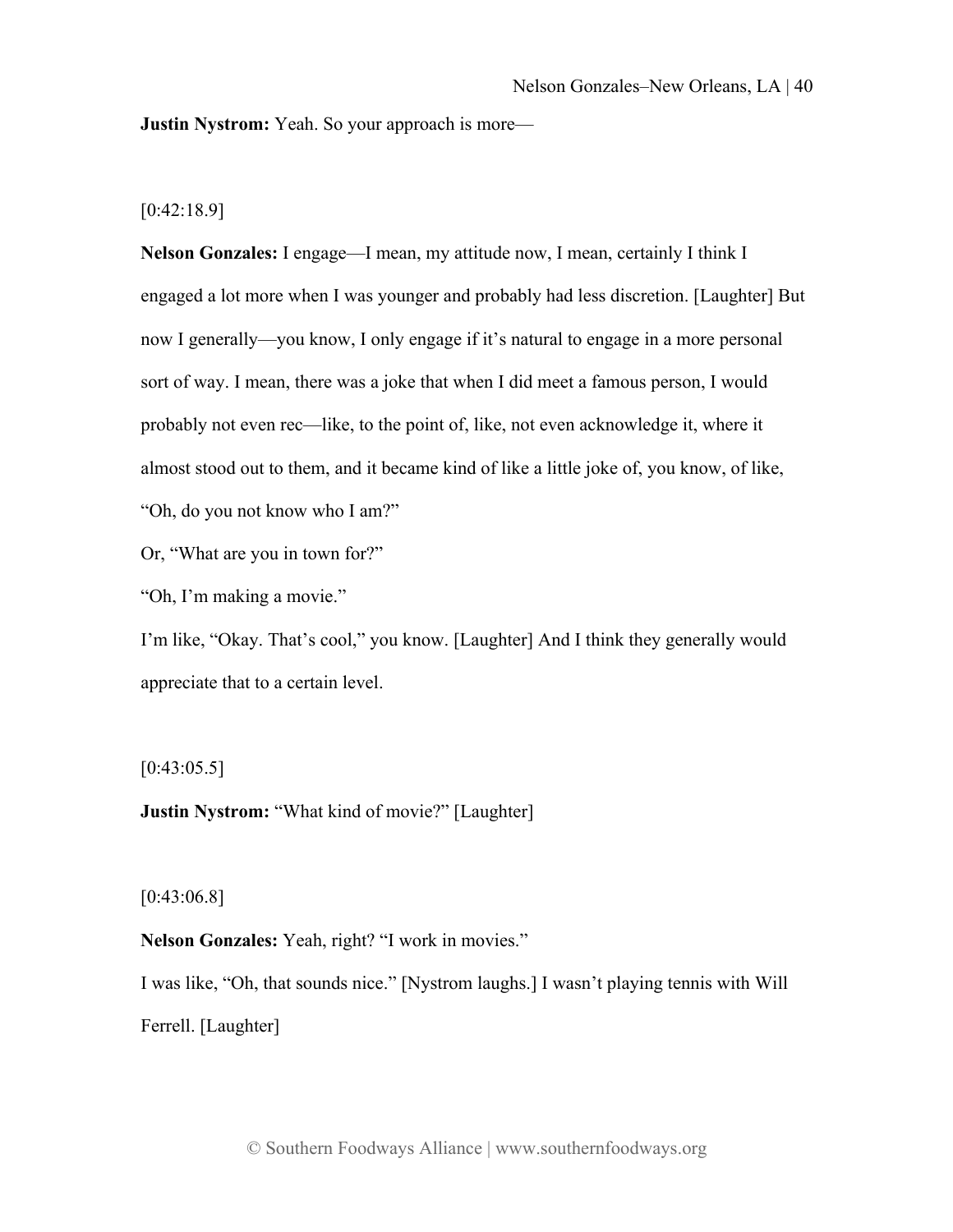I don't remember who I waited on, somebody from *Jackass,* at Besh Steak, and we sent out a special dessert, because the chefs all knew who it was. And I brought out something, and I think when I brought it out and it had the name and it made some funny joke that I was completely surprised at, and I dropped it off at the table, I think he saw on my face that I was sort of pretending, that at that moment it hit me who he was, and he just thought it was the funniest thing ever. [Nystrom laughs.]

That's kind of my thing, I guess. That's my own little personal thing. But generally I try not to, you know—if it's natural, if it happens, but I try not to, you know—I think people want to have, like, a nice meal, and I think even the Orleanians, to a certain degree. We're very gossipy. We do like to talk about others [Laughter], but we do it in private conversation. You try to have a little bit of discretion with regards to that, you know, and especially in a restaurant. You go out to be seen, but you do want to enjoy a little modicum of privacy, and I think if you go beyond that, then you probably take away a little bit from the experience.

## $[0:44:26.4]$

**Justin Nystrom:** Do you think other New Orleanians are respectful of the dining room as a space?

## $[0:44:30.7]$

**Nelson Gonzales:** Oh, completely. I mean, the way I see it, you know—and I think that's why I'm able to continue to do the work that I do, and I genuinely still enjoy it—is because the dining room is—I mean, it's live theatre every night, you know. Yes, there's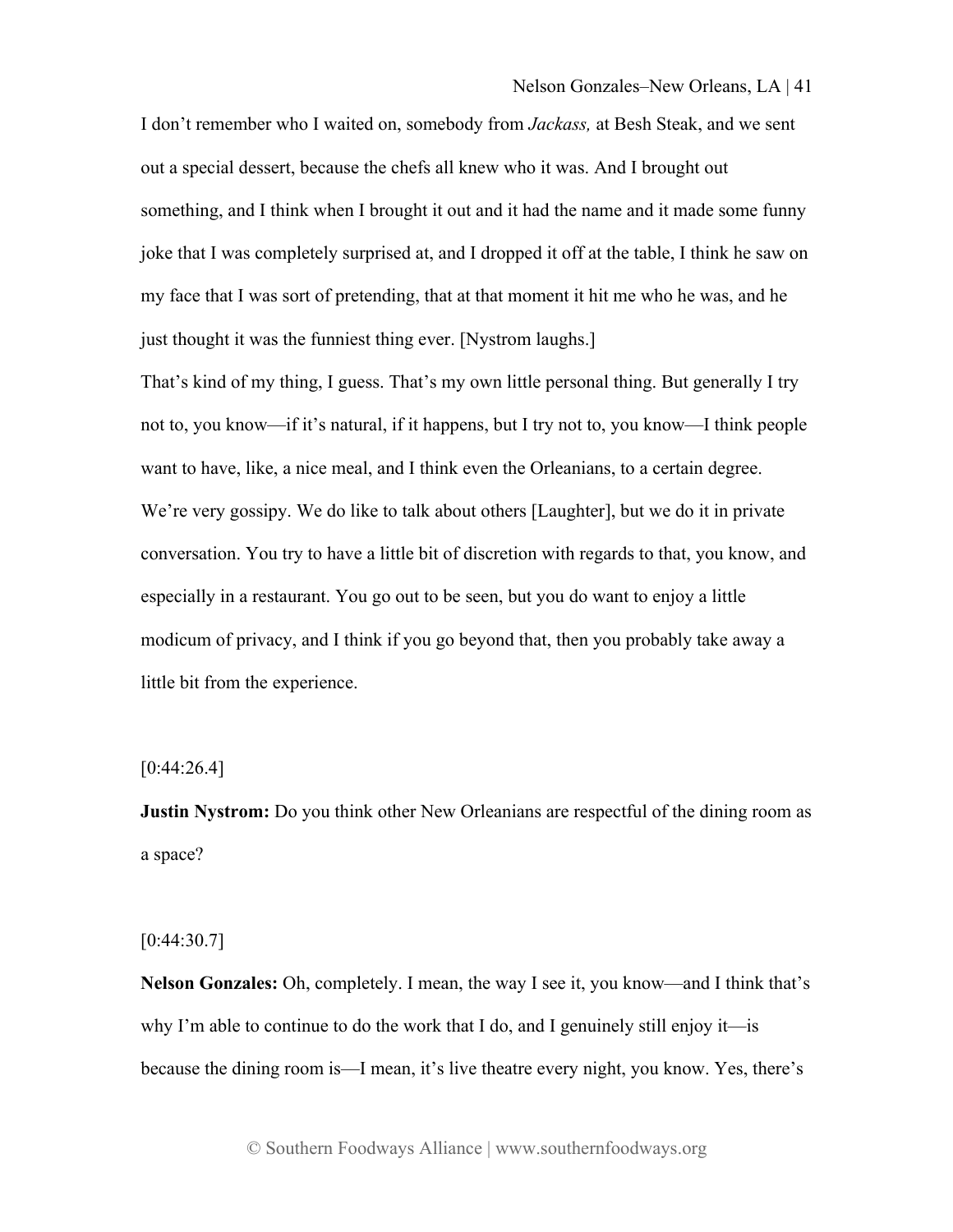attention being paid to where you sit, where you're sat, where you hope to sit, I mean, everything from that just to the way you move, I mean, entrances and exits. It's live theatre completely *every* night, and from the front end, you know, from the professional standpoint, you can prepare, you can be as—all of that as much—but there's never going to be a set script. I mean, you do have a set script, but at anytime, things will—there's always discoveries and surprises and—

 $[0:45:23.0]$ 

**Justin Nystrom:** Improv.

 $[0:45:24.7]$ 

**Nelson Gonzales:** Yeah, yeah, disasters, and you just have to react. [Nystrom laughs.] Yeah, you have to use your, you know, your reaction skills and your improvisational skills, and that's the kind of waiter I'm generally. Sometimes with the old-school line of waiters, which I've generally been more exposed to at this job, they're just like, "We have never waited tables with anybody like you," you know. [Laughter] And I'm like, "Well, you know, that's just how I am." [Laughter]

[0:45:52.9]

**Justin Nystrom:** So I was going to ask, you know, how you brought your acting in, but it is—do you create a persona for yourself in the dining room that's different from on the street or elsewhere?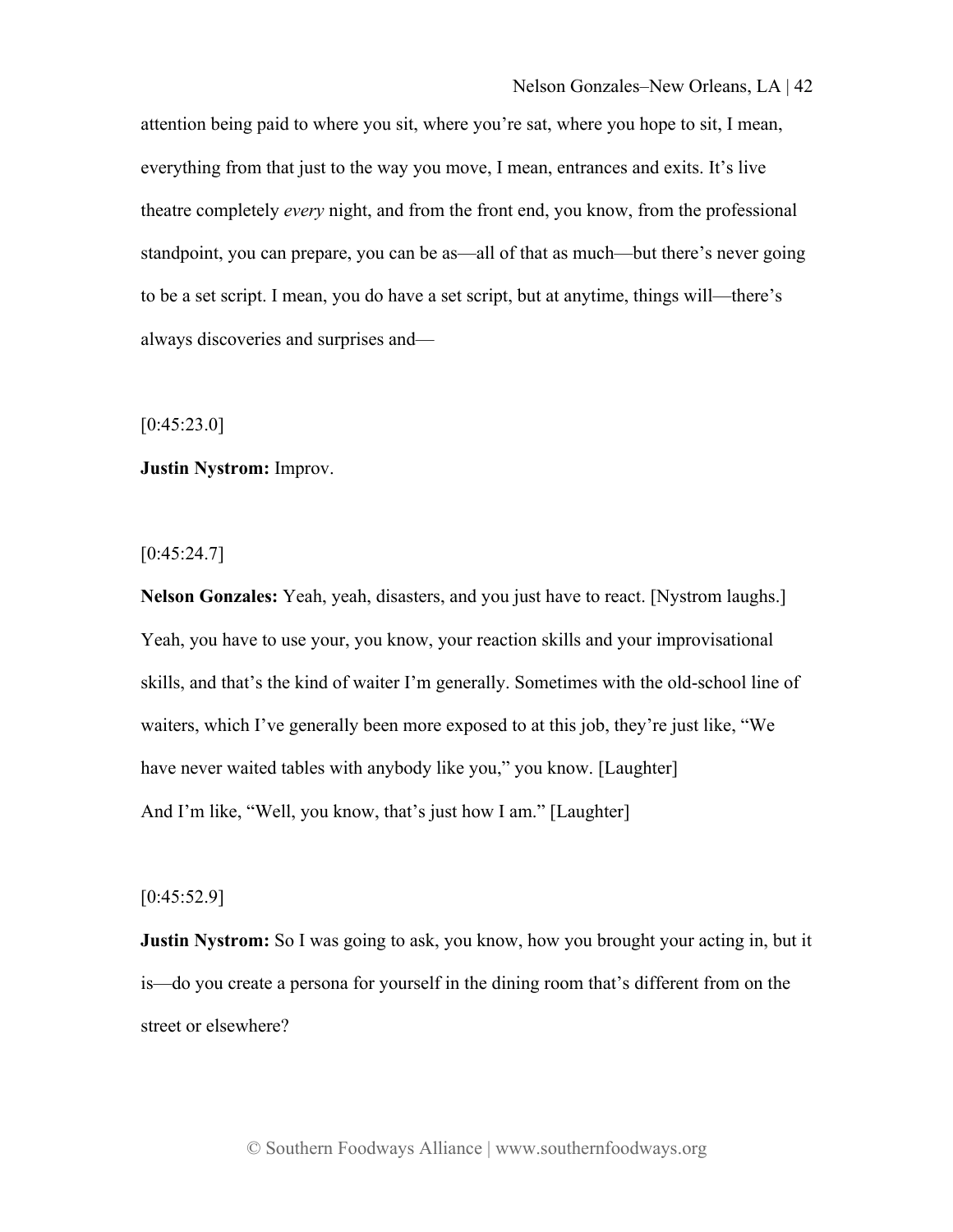## $[0:46:08.2]$

**Nelson Gonzales:** I try—generally, not so much, I mean, not so much. I'm probably a little bit more outgoing, I think, you know. I do tend to be a little bit more reserved, I think, you know, in my own private life.

[0:46:19.4]

**Justin Nystrom:** So you're more outgoing in the dining room?

 $[0:46:22.3]$ 

**Nelson Gonzales:** I try to be a little bit more outgoing because it is—there is a responsibility, you know, to, I think, the place that you work at and also to the—you know, they want a little bit. I mean, there's a degree, you know, and a volume knob that you have to work with. I mean, theatre people, in general, have to be a little bit more amped up, so I'm used to that, and I do think of, like, the moment that I actually get my first table. You know, some waiters have a different attitude. I mean, some of them, you know, the minute we open up, the minute the first time a guest opens the door—to me, I don't begin until I actually have the first person that I'm actually taking care of, that I have the interaction. That, to me, is act one, scene one, you know, my entrance. [Laughter]

 $[0:47:08.0]$ 

**Justin Nystrom:** Yeah, yeah, yeah, yeah, yeah, yeah, yeah.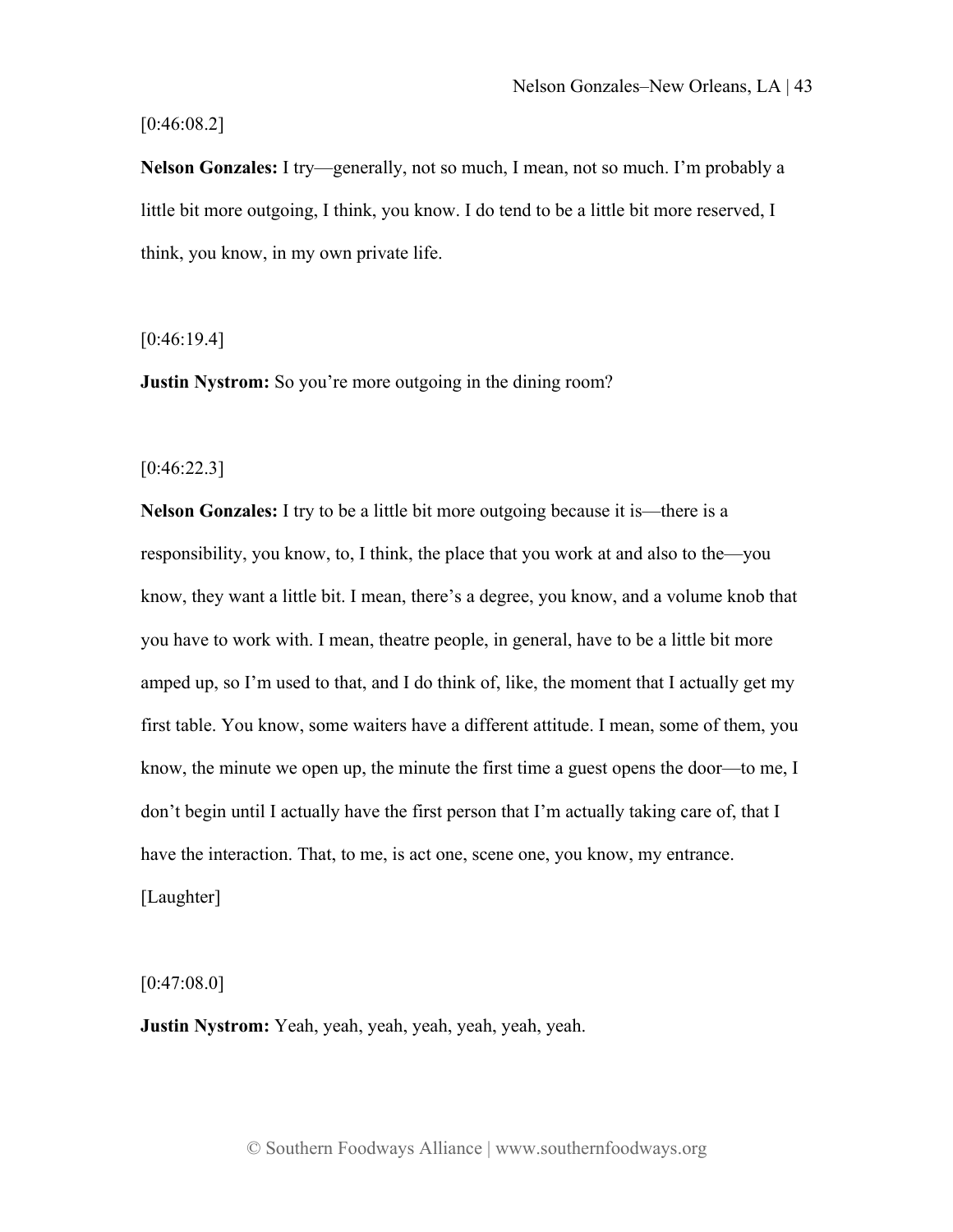$[0:47:09.6]$ 

**Nelson Gonzales:** You know, and there is, there is something there and there's something about the way that you move and that you interact that's going to be informed by all of that, and you have to always be aware of others' movements, you know, other people, what they're looking at. I mean, they're always going to be seeing things, so there is an awareness of that.

[0:47:30.7]

**Justin Nystrom:** What's the biggest thing that disrupts a wait staff?

[0:47:33.3]

**Nelson Gonzales:** The biggest thing?

[0:47:35.7]

**Justin Nystrom:** Or what are the things you like to see never happen as a wait staff?

 $[0:47:41.6]$ 

**Nelson Gonzales:** I mean, you never like to break anything, obviously. [Nystrom laughs.] That's a bad kind of attention to be getting, you know, and you don't want to cause damage to—you know, you don't want to spill anything on anybody. I mean, there'd be a little bit of attention probably paid to that. I don't think—these are things that I don't think of anymore—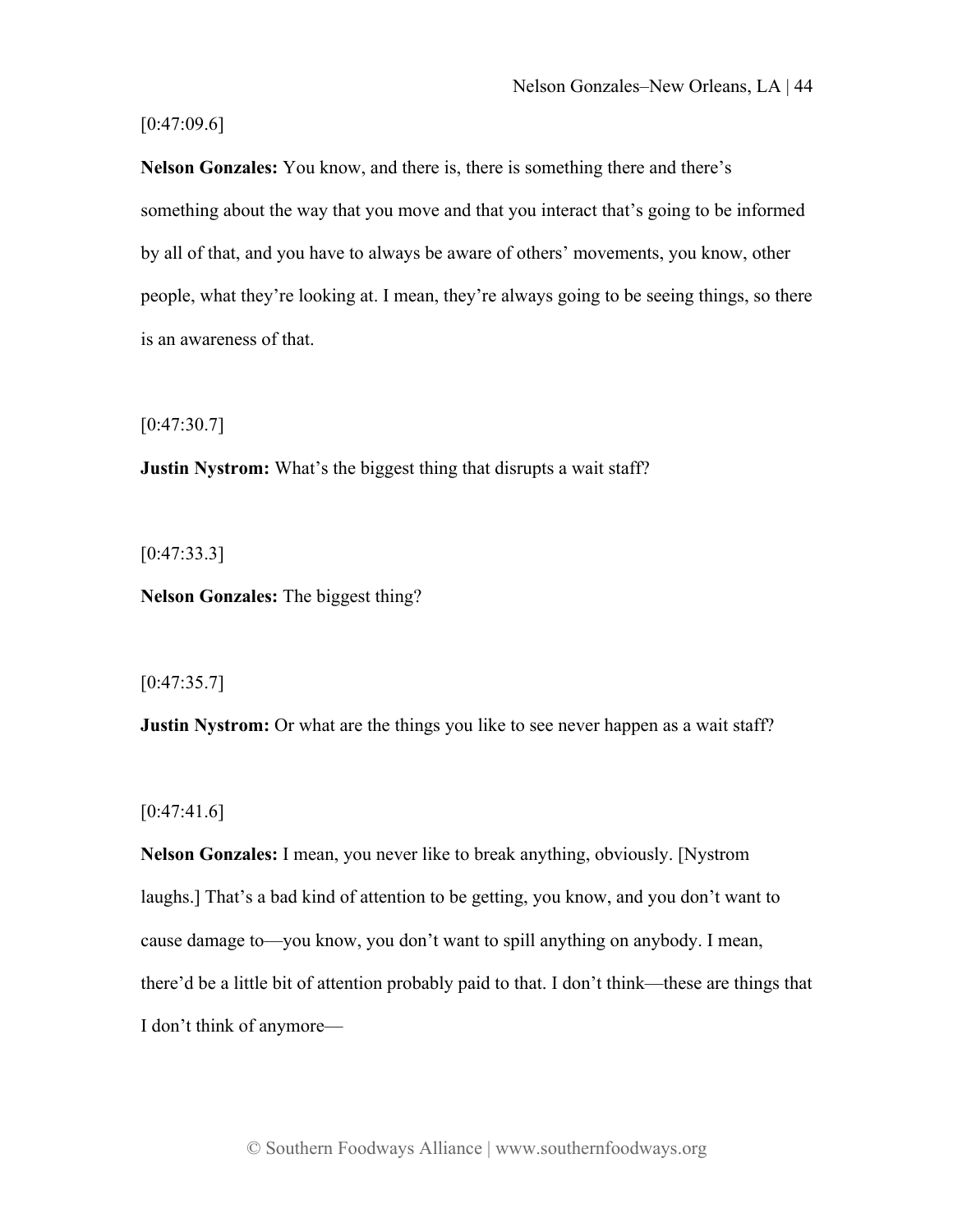## [0:47:59.2]

**Justin Nystrom:** I guess what I'm getting at more with this question is what are sort of conditions that can be detrimental to the overall happiness of the dining experience?

#### [0:48:09.9]

**Nelson Gonzales:** There is a rhythm that you establish, I think, with your other waiters, and the more that you work with them, I mean, the more comfortable you are with that, and you want to kind of ride that. Like anything, in any work situation, there's always, you know, a zone that you could potentially get into, you know, and any disruption can cause that to go awry. I wouldn't particularly want to work—I mean, I don't have that happen, you know, where I'm at now, but it's never fun to work with someone that's having, like, an off night, or, you know, sometimes you do have to pick up the slack for somebody else, you know.

There's the thing that they call in the restaurant world—it happens to everybody—it's called being in the weeds, which is just you're overwhelmed. You have too much that you need to do with how much you can reasonably—you know, so it becomes all about just time management, and realize that you're eventually going to get it all done. I don't think of anything as being too emergency [Laughter] necessary. Like, that kind of attitude I just don't—I mean, I don't think we're—you know, I think people are pretty—even though they're paying a lot of money for it, people are pretty accepting and forgiving of a lot, so I'm not afraid to make a mistake, in all honesty. You know, I don't believe in perfection, but I do try to do the best that I can, you know. So I don't know if that answers your questions or—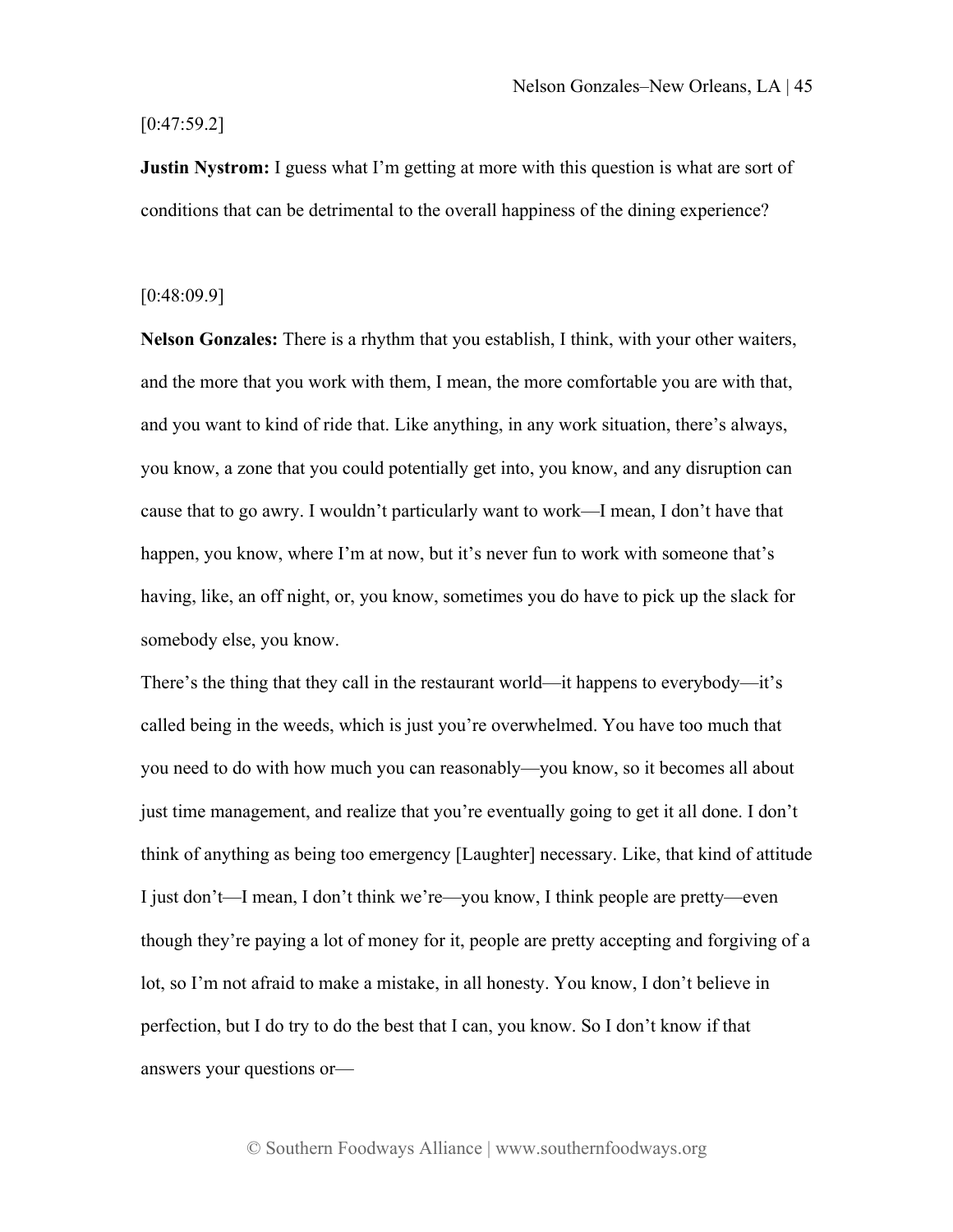#### [0:49:42.9]

**Justin Nystrom:** No, it does, it does. Do you ever see somebody start waiting tables and you're like, "That person's not going to last"?

[0:49:49.7]

**Nelson Gonzales:** No. I don't think in those terms. I don't—no. I hate to—yeah, I don't have that kind of attitude about it. I mean, I've worked at places where there were a lot of inexperienced people, and I did probably make the statement—yes, all right, maybe I did at one point. [Nystrom laughs.] I did say, "This place is a zoo!" Like, I literally looked at my friend who'd gotten me a job there—and I'm not going to name the place [Laughter]—and I went, "This place is a zoo! Like, no one has any sense of what they're—and everyone is just left to their own—." I thought that level of inexperience was pretty insane, in all honesty. But, I mean, I thought of it as, like, their management you know, like, I just thought the whole place was just a *zoo*, and they do *really*, really big numbers. I mean, they're primarily a lunch place, and it was just absolutely insane to me.

I did my year's time [Laughter], and then the manager was like, "I don't think we're a good fit."

And I was like, "I think you're exactly right. Here's my badge. Goodbye." [Laughter]

 $[0:50:59.2]$ 

**Justin Nystrom:** And thus ended your career at Shoney's, right? [Laughter]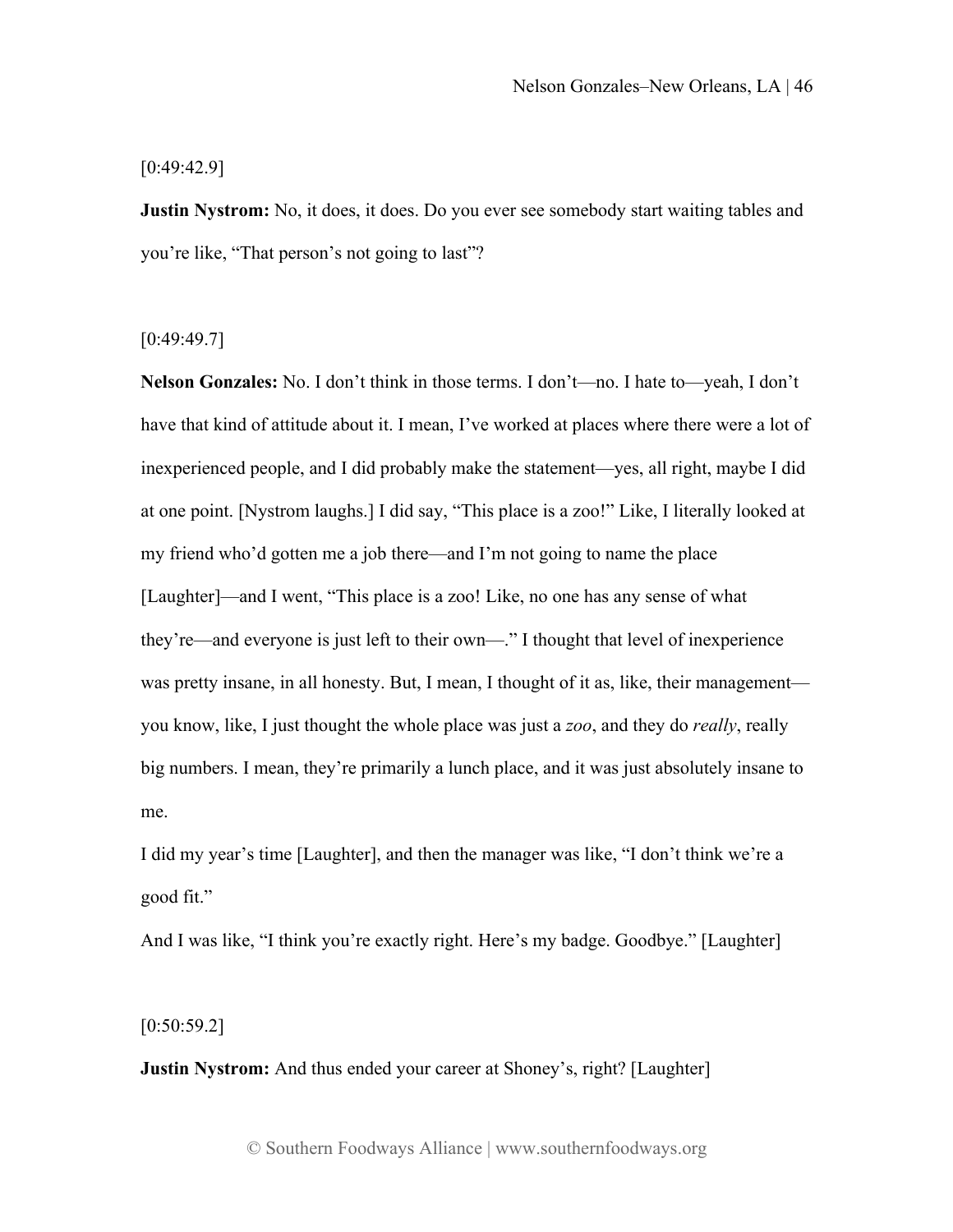$[0:51:01.3]$ 

**Nelson Gonzales:** Yeah.

[0:51:02.2]

**Justin Nystrom:** No, I'm just teasing. So tell me a little bit about—

[0:51:05.9]

**Nelson Gonzales:** No, it was actually a much nicer place, believe it or not. [Laughter]

[0:51:10.3]

**Justin Nystrom:** No, I'm just teasing. Tell me a little bit—going to Toups', in your neighborhood.

[0:51:17.2]

**Nelson Gonzales:** Oh, I love Toups' because it was—yeah, again, it was a neighborhood place, and I wanted to be—I mean, I generally pick places that are close to me. I don't want to have to make it a much, you know, bigger, you know, driving or more complicated than it needs to be, you know. And they were really great, and again, another wonderful, like, celebrity chef was doing something, and does really, really interesting thing, you know, with the whole meatery concept. And, you know, that was a hot thing, and I'm sure it still is, but the main thing there was that it's a neighborhood little staple and it's a small restaurant, which I really, really like.

© Southern Foodways Alliance | www.southernfoodways.org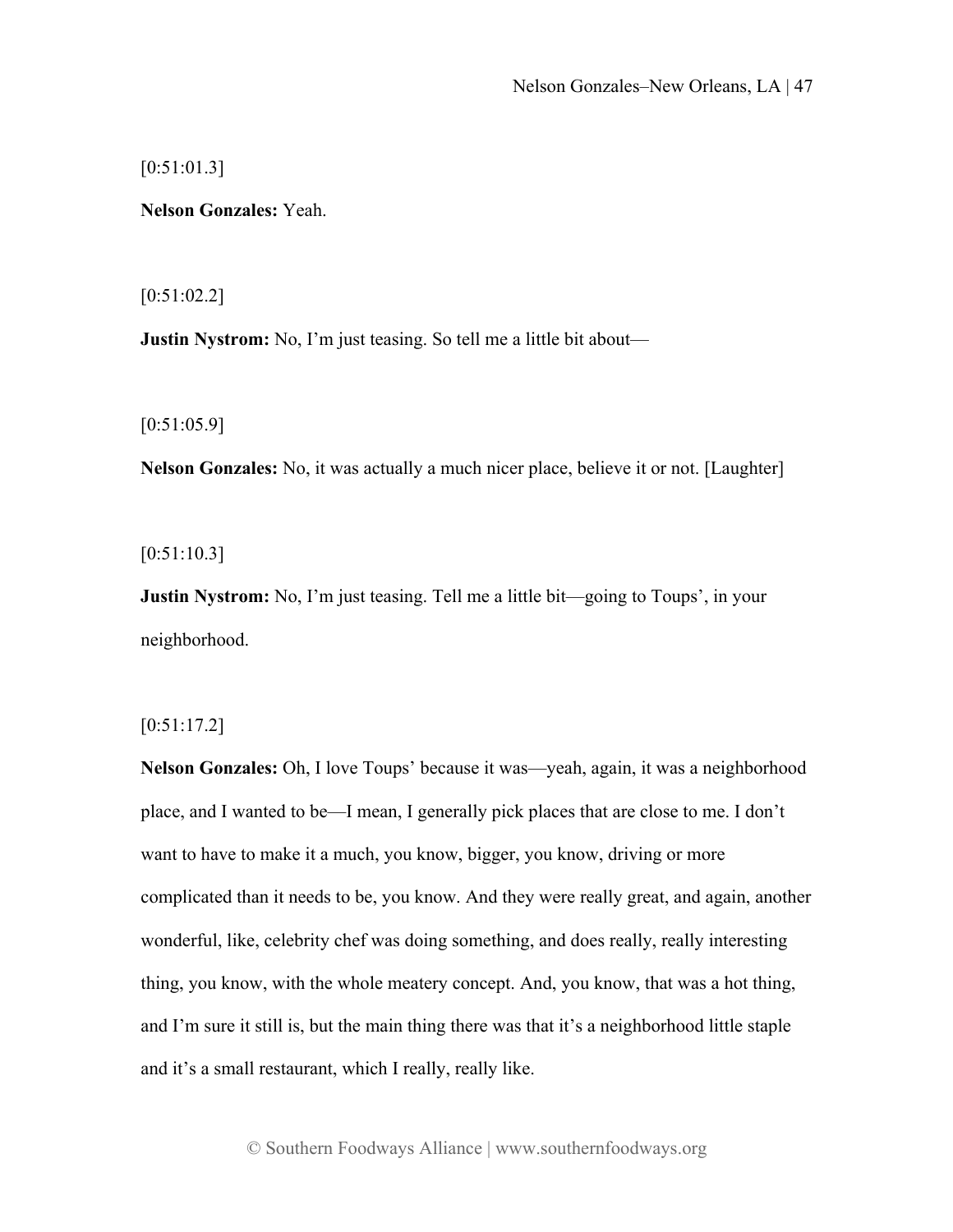[0:51:52.7]

**Justin Nystrom:** Because you've worked at some big ones. Like, Besh Steakhouse is—

 $[0:51:55.4]$ 

**Nelson Gonzales:** That was probably the biggest, yeah.

[0:51:56.8]

**Justin Nystrom:** Yeah, yeah, yeah. How many tables, would you say?

 $[0:52:02.1]$ 

**Nelson Gonzales:** Oh, god. At any time, nine to eleven at one time. I mean, that's—there was just—you know, and we didn't do—after Katrina, we did have front and back before Katrina, but after Katrina, it was single service.

 $[0:52:15.9]$ 

**Justin Nystrom:** Oh, wow. So there wasn't—

 $[0:52:17.7]$ 

**Nelson Gonzales:** One food runner, and that was it. No bussers, no anything, and that place was *huge*, and you just *ran*.

[0:52:22.2]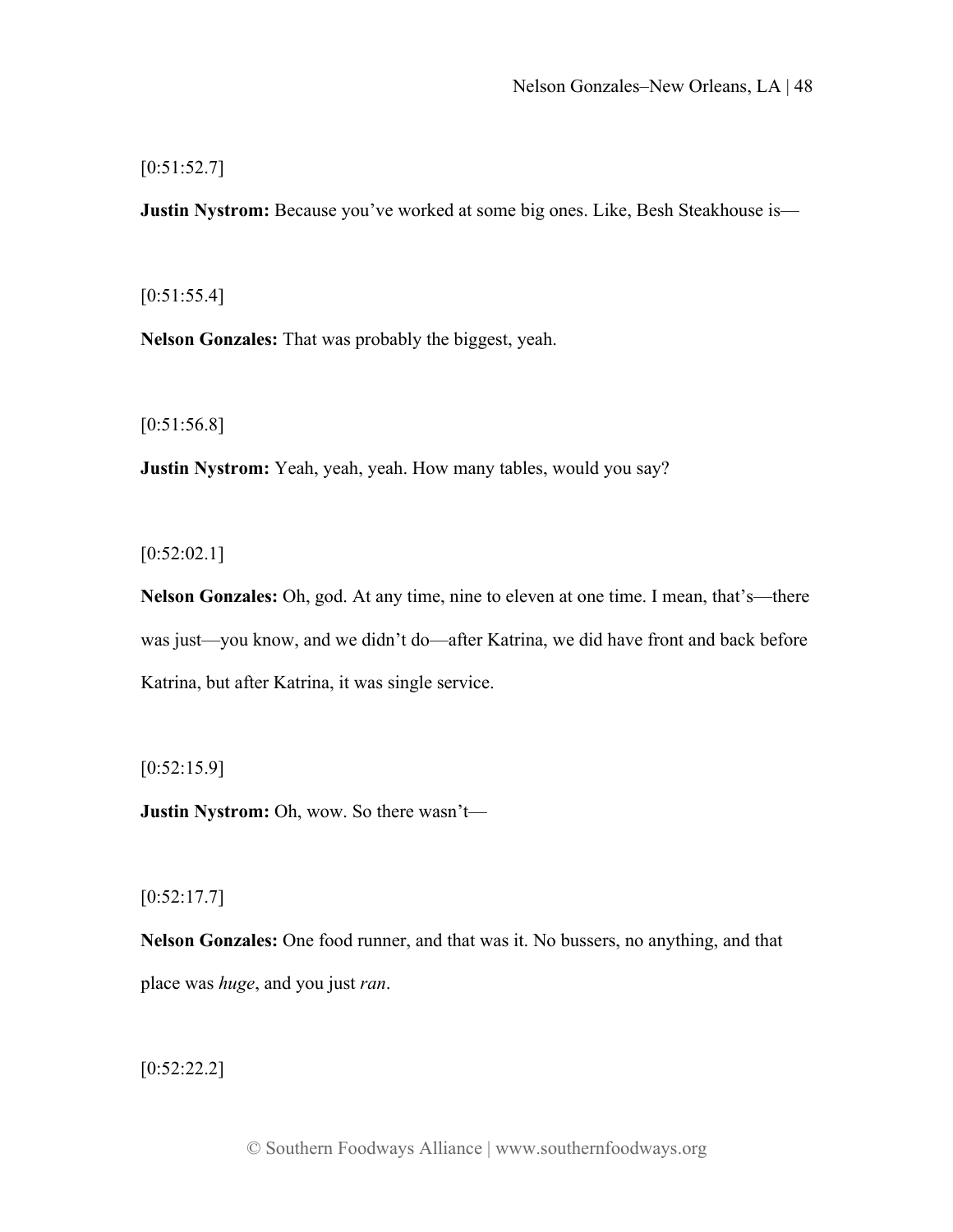# **Justin Nystrom:** No bussers?

 $[0:52:24.4]$ 

**Nelson Gonzales:** No bussers. You had to do all that work as well. You had to help each other out. I mean, teamwork really was important.

 $[0:52:29.5]$ 

**Justin Nystrom:** Kind of unusual, though, right? That's kind of unusual for a restaurant like that at that time.

 $[0:52:32.6]$ 

**Nelson Gonzales:** Yeah, but, I mean, because of the level of—because of how fast [snaps fingers] the service was, you know. And then if you were to add a team to it, it would get too complicated.

[0:52:43.4]

**Justin Nystrom:** And, now, the menu there wasn't super big either, right?

 $[0:52:45.7]$ 

**Nelson Gonzales:** No, I mean, I guess not by what would be considered a super big menu, but it wasn't super tiny either.

 $[0:52:53.8]$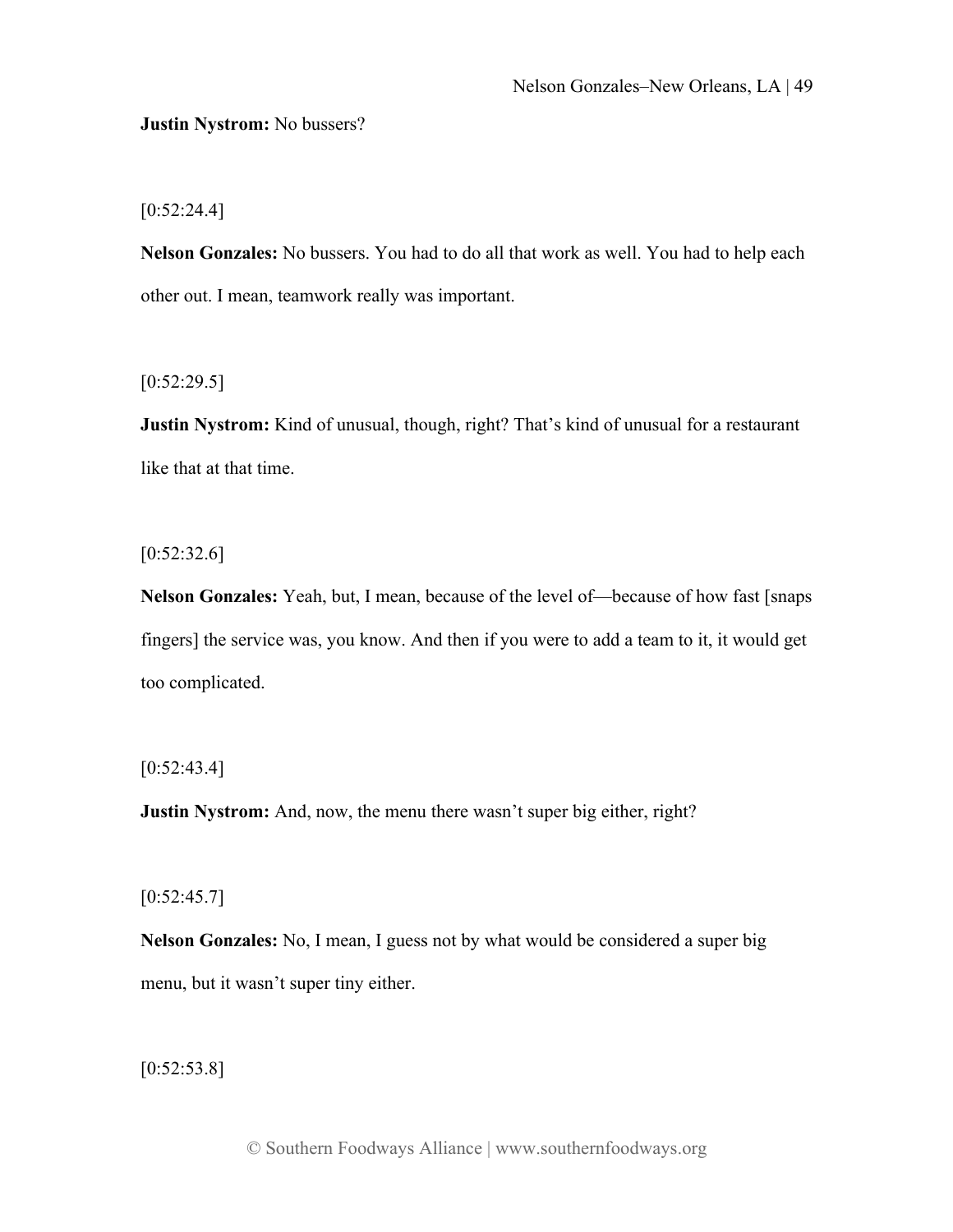**Justin Nystrom:** Yeah, yeah, yeah, yeah.

## $[0:52:53.8]$

**Nelson Gonzales:** And you had a lot of service to offer. Like, you had bread service. You gave everybody pâté. You know, I mean, it was a lot. It was a lot. And then, you know, the casino had its own standards as far as, like, the type of service you were giving to the tiered player, and they would get feedback. And so our success was based on scores that were determined by the casino that were actually, like, rated on surveys, so, I mean, you always had to be up. You always had to, like, hit your mark with certain things that you needed to say. You know, you did definitely have a script there.

 $[0:53:34.7]$ 

**Justin Nystrom:** Wow.

## [0:53:35.7]

**Nelson Gonzales:** But it was still very much based—I mean, still, you know, personality went a long way. So, yeah, that was a unique experience and unique environment.

[0:53:48.4]

**Justin Nystrom:** So being a server can be kind of a challenging job.

 $[0:53:54.9]$ 

## **Nelson Gonzales:** Mm-hmm.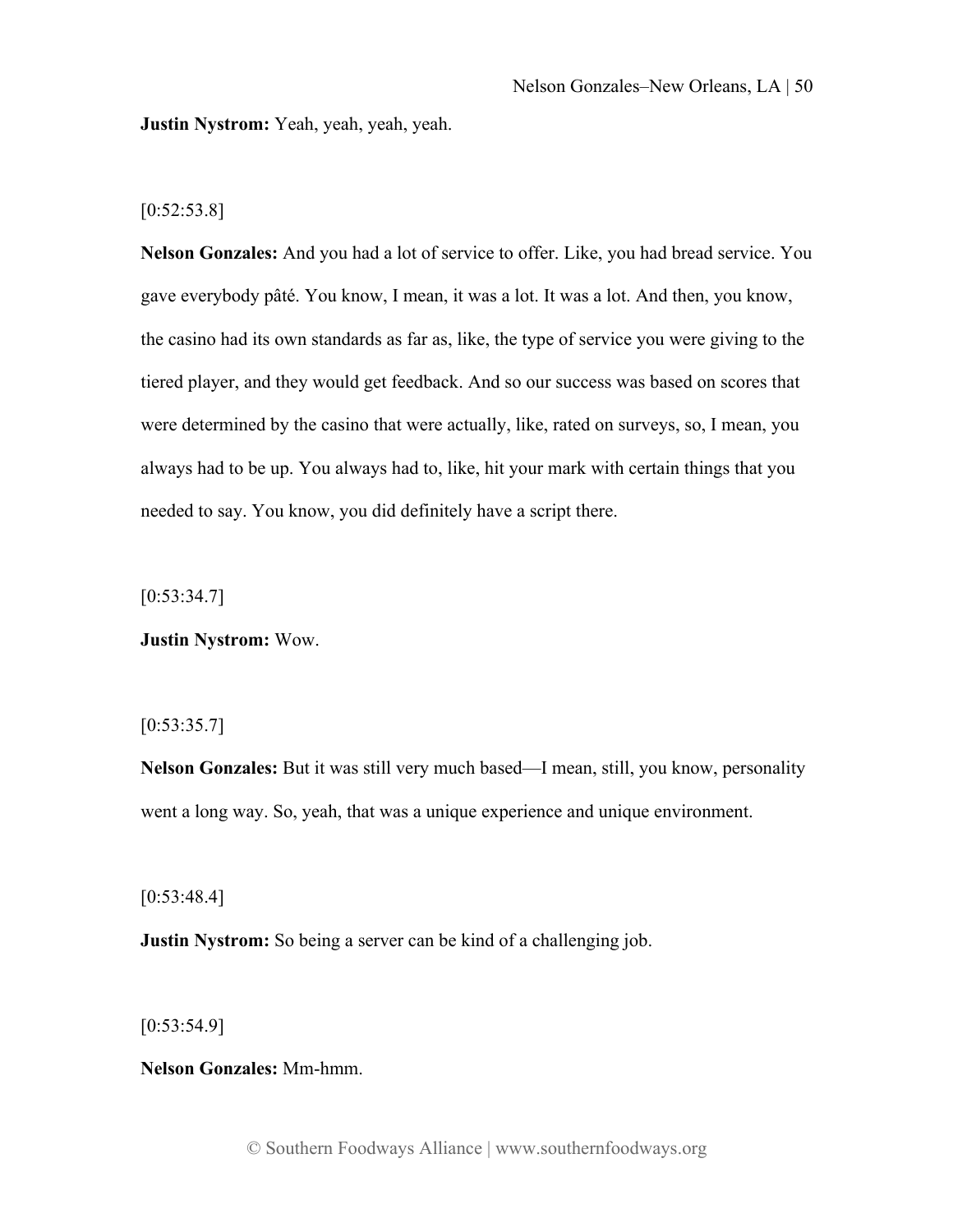[0:53:54.9]

**Justin Nystrom:** And New Orleans can be a challenging place to live.

 $[0:53:57.9]$ 

**Nelson Gonzales:** Yeah.

 $[0:53:59.8]$ 

**Justin Nystrom:** Can we talk a little bit about the nexus between those two challenges? [Laughter] So do you consider New Orleans—a lot of people—there's been a bit of discussion publicly about the cost of living in New Orleans lately.

 $[0:54:11.7]$ 

**Nelson Gonzales:** Yeah, yeah.

[0:54:12.9]

**Justin Nystrom:** How has that affected you?

[0:54:15.4]

**Nelson Gonzales:** I see it. I mean, I just don't spend the kind of money that I did when I was younger, I think. You know, I'm very, very judicious about that sort of thing. I feel like I make—I earn a lot less money, you know. When I tell people that I work in a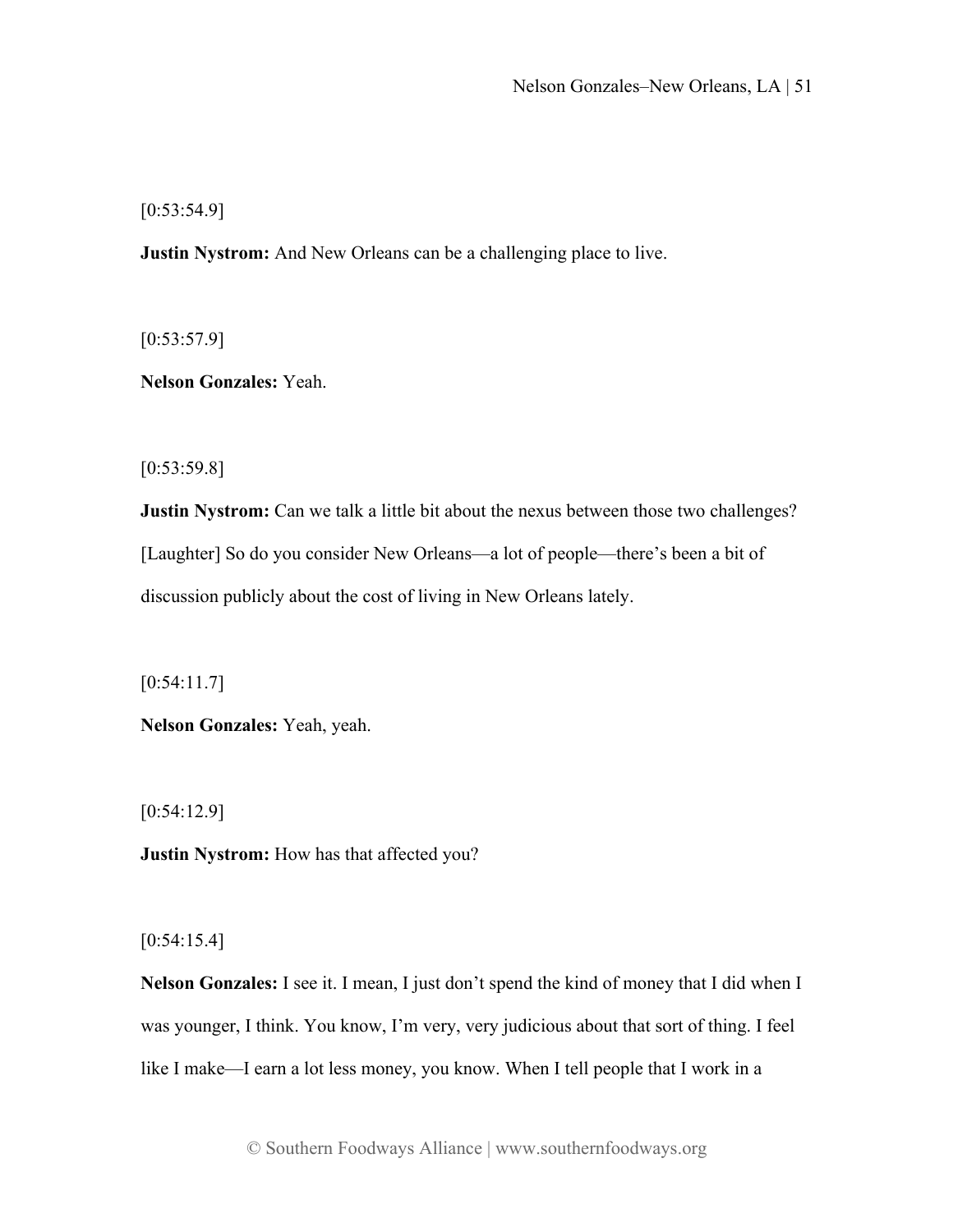restaurant that pools their tips, which is becoming more and more the norm, you know and it's whittled down, you make a lot less of even what you're being tipped, you know. I take home—and, you know, it was practice at both the last restaurants that I worked at. You know, you come home with 30 or 40 percent of what you're actually being left by the guest that tips you personally, but because it's a pooled house, it's shared evenly among all of the front of the house. And the practice for that, for a lot of places, is, you know, management is supplemented that way as well so that they don't have to pay the managers, straight up, their entire income. You know, that's also pulled from that tips. I don't know how legal of a practice that is, but that's just the norm, you know, and generally it works out okay. But, yeah, I mean, I don't—you know, I'm very, very judicious about how I spend my money, you know, and I really believe that the dependency on this type of work to make a really big or extravagant life is just probably asking for trouble, I think, but that's just me as a person, I suppose.

## [0:55:50.8]

**Justin Nystrom:** Yeah, so how about things like healthcare? How do you navigate that?

#### $[0:55:56.3]$

**Nelson Gonzales:** I do the marketplace [Laughter], you know, unfortunately. I say unfortunately, you know. I mean, you get a pretty good deal, obviously, because, you know, you're not earning—I'm not personally earning a whole lot of money, but that's just—you know, I accept that as, you know, as, you know—if my quality of life is equal to being able to do the things that I want to do, which for me are creative pursuits, and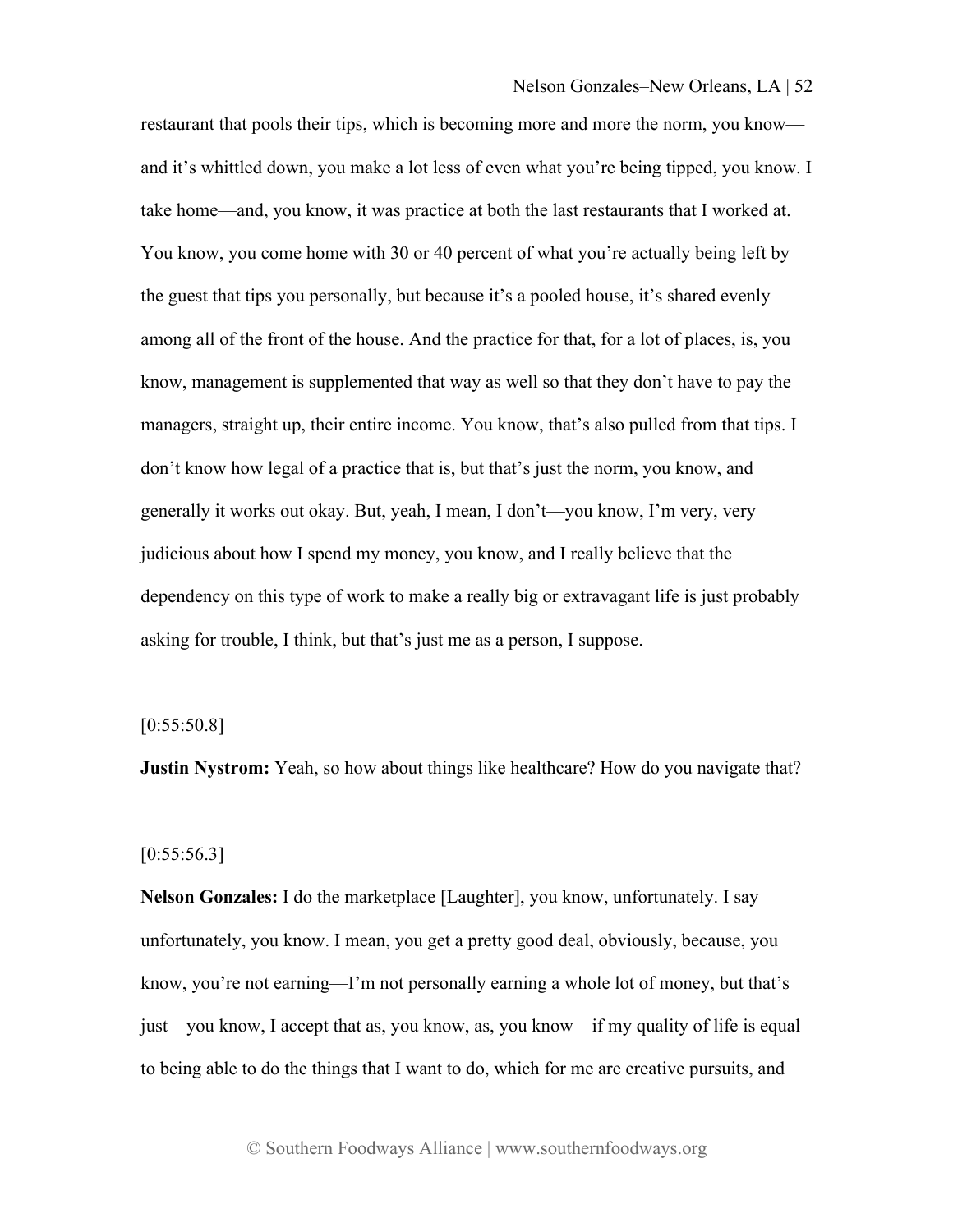enjoy a coffee, you know, out from time to time, then, you know, I'm doing okay. And as long as I'm taking care of myself physically, you know, I don't have too many concerns with regards to that. I pay my little clinic fees, you know, or do sliding scale, you know, as it stands. But, I mean, that all speaks to job security as well. I never expected it to be taken care of. I mean, different people have a different attitude about that. If you work for the bigger places or if you work for a corporation, yes, you will have, you know, a better sense of job security or better benefits or maybe even a better pay rate, but a lot more is expected out of you as well.

 $[0:57:04.5]$ 

**Justin Nystrom:** So you were saying when—because like when you at Besh Steakhouse, you had benefits.

 $[0:57:07.4]$ 

**Nelson Gonzales:** Yes, definitely.

 $[0:57:08.6]$ 

**Justin Nystrom:** What did those benefits look like? I mean, just—

 $[0:57:10.7]$ 

**Nelson Gonzales:** It was a great—I mean, it was a great package. You had a 401(k) plan, you had retirement. And I have friends that stayed there beyond that, and, you know, they bought their homes that way. You know, they certainly made the most out of that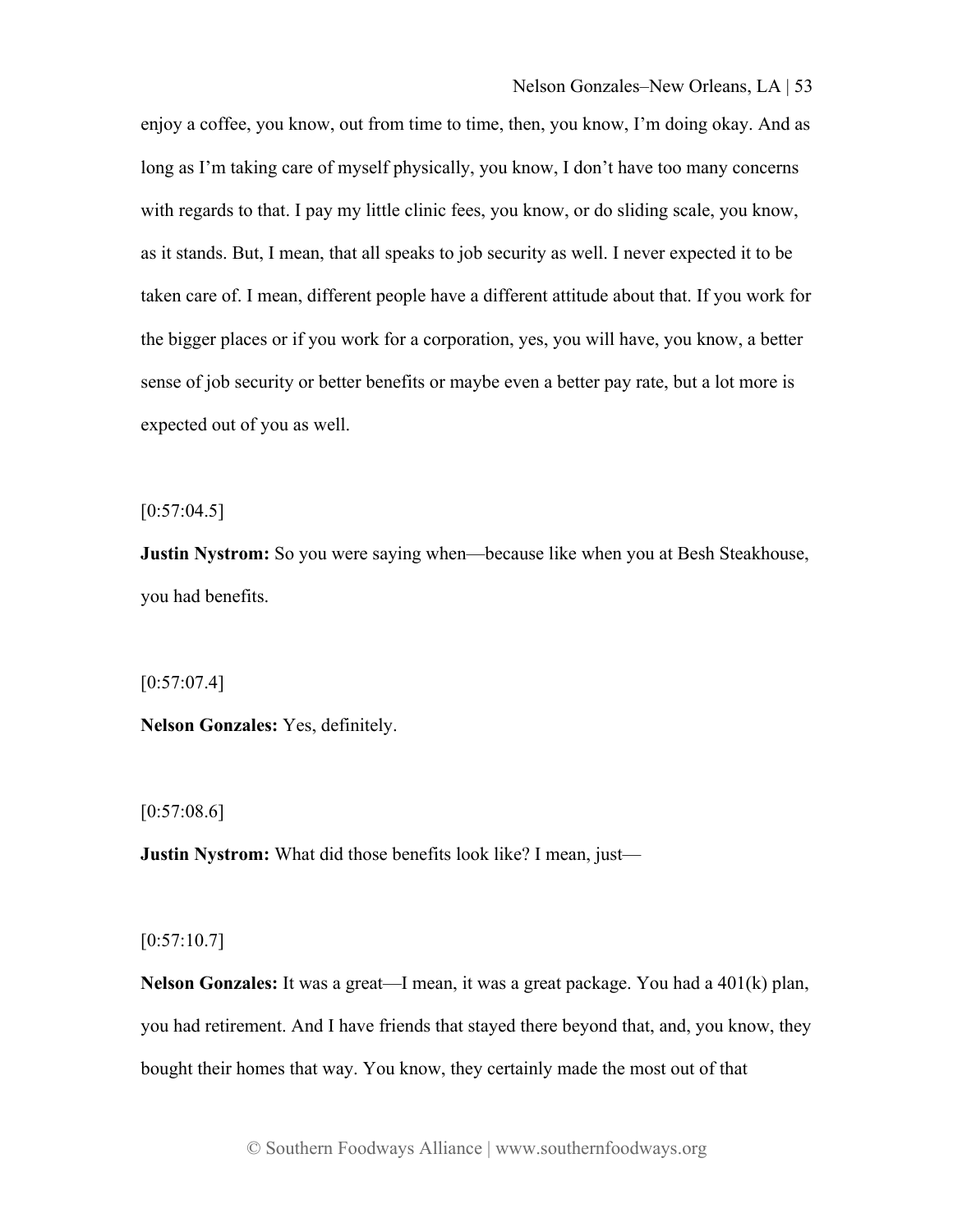situation, but they're probably more defined as what would be a career waiter or career, you know, service staff, you know. And, I mean, consequently, you know, it is a career of mine, but it's not my only career. So it's different, you know, for everyone. It's what you put in, I suppose, or what you expect out of it.

 $[0:57:46.4]$ 

**Justin Nystrom:** A career that allows you to have your other career.

 $[0:57:48.2]$ 

**Nelson Gonzales:** Exactly. [Laughter] Yeah, and I think it is that for a lot of them as well. That's the attraction, you know. I mean, most of the places that I've worked at also had people that were doing other things, were musicians of some kind or, you know, did something artistic or creative, and that was the benefit to them, was being able to do this kind of work.

[0:58:10.2]

**Justin Nystrom:** Do you find the people you do theatre with, are a lot of them in—

 $[0:58:14.0]$ 

**Nelson Gonzales:** It's changed now. No, the landscape of that has changed. The majority of people that I know that are in theatre are actually in education now. Yeah, that trend's completely changed. That was a post-Katrina change, that the younger people that came here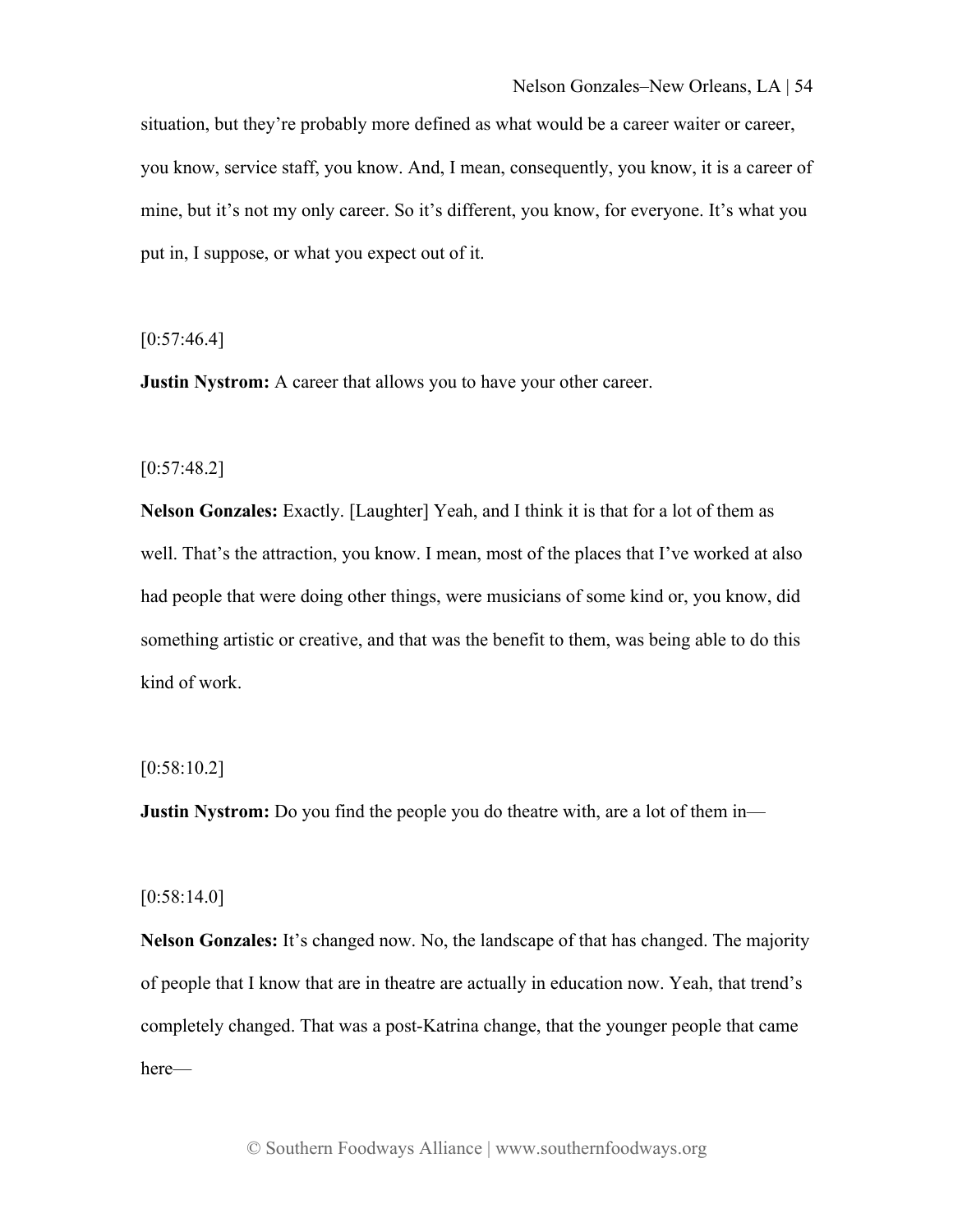[0:58:28.0]

**Justin Nystrom:** Before then, it was—

[0:58:29.1]

**Nelson Gonzales:** It was not the case, yeah. It was not the case.

[0:58:32.8]

**Justin Nystrom:** So before Katrina, it was—

 $[0:58:35.5]$ 

**Nelson Gonzales:** And, I mean, that's speaking, I think, to a certain degree, to, you know, the disappearing bohemia of New Orleans as well, you know, that it's becoming a bit—Millennial culture and bohemia are kind of at—you know, they're not on the same level, what was historically bohemia, as it's gotten further and further and further pushed out of the French Quarter, the Marigny, the Bywater. I mean, now the Bywater isn't so much that. I mean, it certainly has corridors of it, but as it gets more and more expensive to do that sort of thing and to get by and enjoy a living, you know, you're getting pushed out of the city more and more, unfortunately, because you don't make more money in this kind of work that we do. You never make more money. That has *never*, never changed over the entire time that I've been living here. You know, I've had peaks of making much, much more money way back then, you know, and I hear it from others that have been doing it as long and not longer, that their peak of income was at a much, much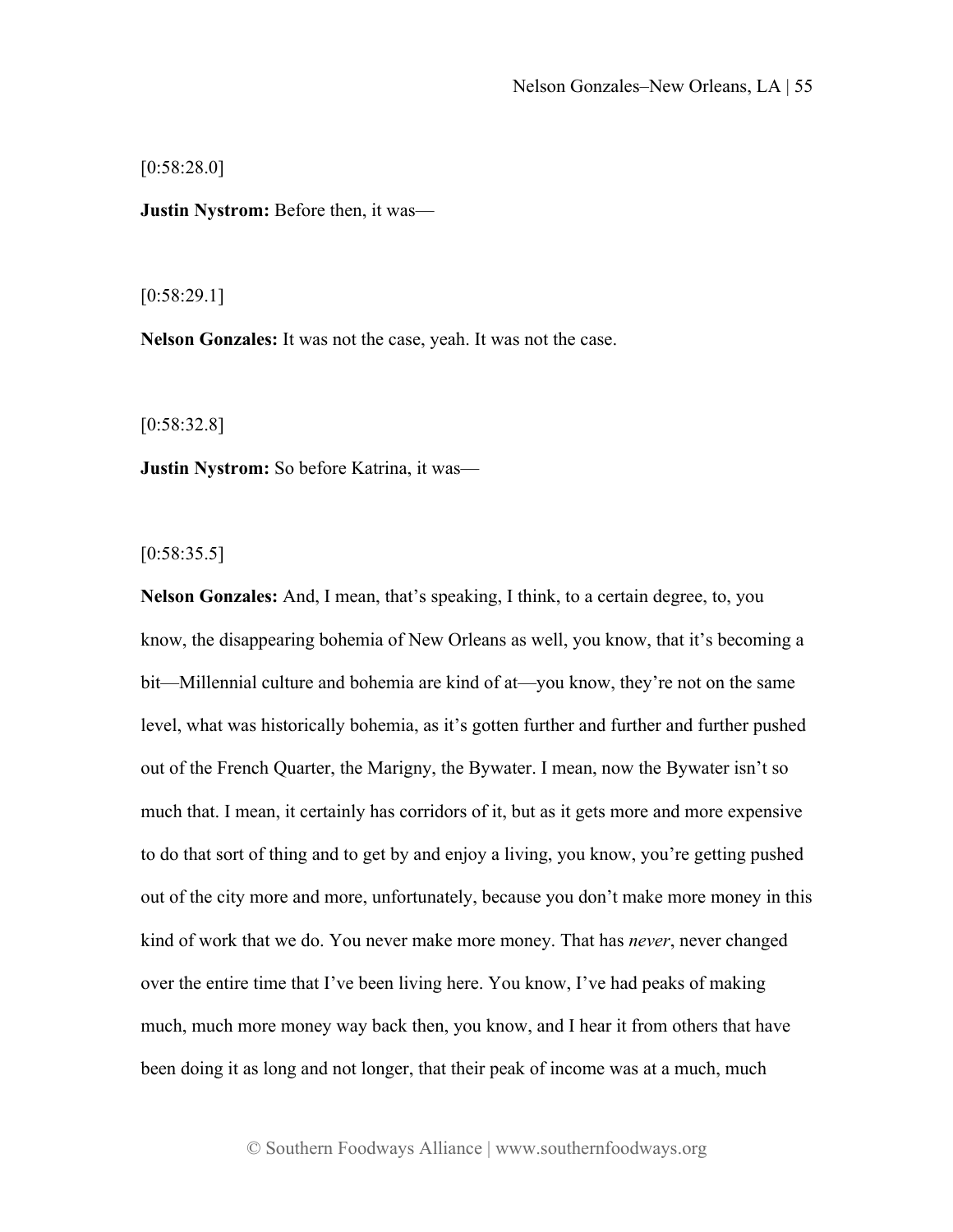different time in New Orleans than what it is now. And it is, unfortunately, because of the cost of living. You know, it's just not equal to your—what you're getting paid hasn't kept up with that.

 $[0:59:53.9]$ 

**Justin Nystrom:** That's super interesting, and particularly in an industry that the city relies upon so much for—

[1:00:01.6]

**Nelson Gonzales:** Yeah, yeah.

[1:00:04.0]

**Justin Nystrom:** Yeah. So you used to—where you used to work, you would have more conventions. Did you notice—I guess in the CBD, would conventioneers seek out these places like—

[1:00:13.2]

**Nelson Gonzales:** Oh, yeah. No, I mean, anytime there was anything going on in town with regards to a convention, you saw spikes—

[1:00:18.7]

**Justin Nystrom:** Has that declined, do you think, over time?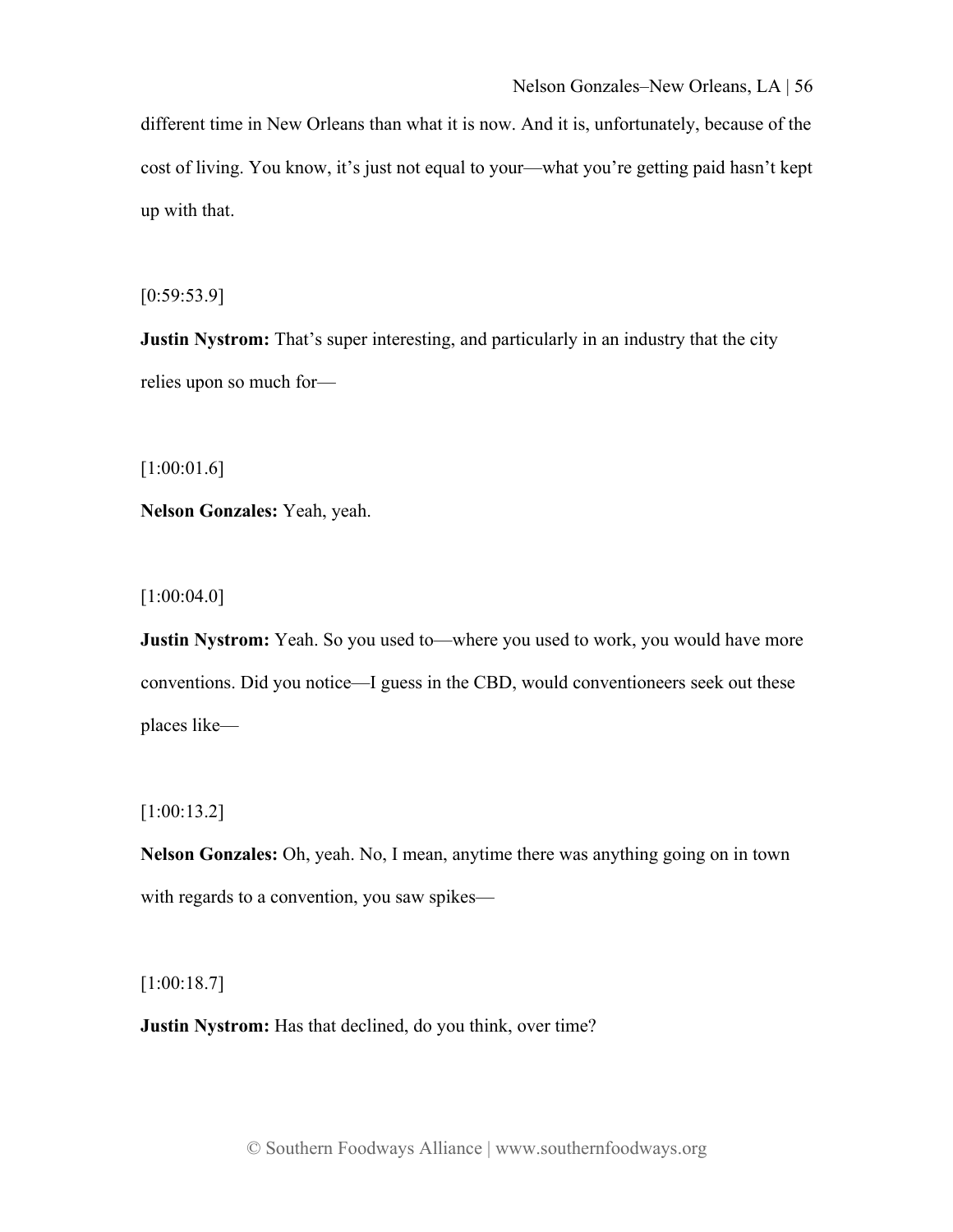[1:00:20.9]

**Nelson Gonzales:** I've heard that it has. I've heard that it has, you know. Where I work now, at Gabrielle, it's not based on that as much. You will see a few out-of-towner, but it's a neighborhood restaurant that's dictated by just, you know, the popularity of its clientele, you know, coming and doing their thing there, you know.

 $[1:00:44.0]$ 

**Justin Nystrom:** Do diners come in and say, "Hey, I read about this place"?

[1:00:47.0]

**Nelson Gonzales:** Oh, yeah, yeah. I mean, still—I always still like to work in a place that has a very good reputation that way, and I do like taking care of people, you know, that are also visiting. That's just natural, you know, to a New Orleanian and, I think, to a person that does this kind of work. You enjoy playing the host, you know, to your outside visitors. And people are very curious about New Orleans. They love it, you know. It's a very different city from anywhere else in the country, and, yeah, I mean, I've always enjoyed that kind of clientele as well.

[1:01:19.5]

**Justin Nystrom:** Cool, cool. I'm going to actually look at my sheets here now and—

[1:01:24.7]

**Nelson Gonzales:** Okay. [Laughter] You've run out of things to ask?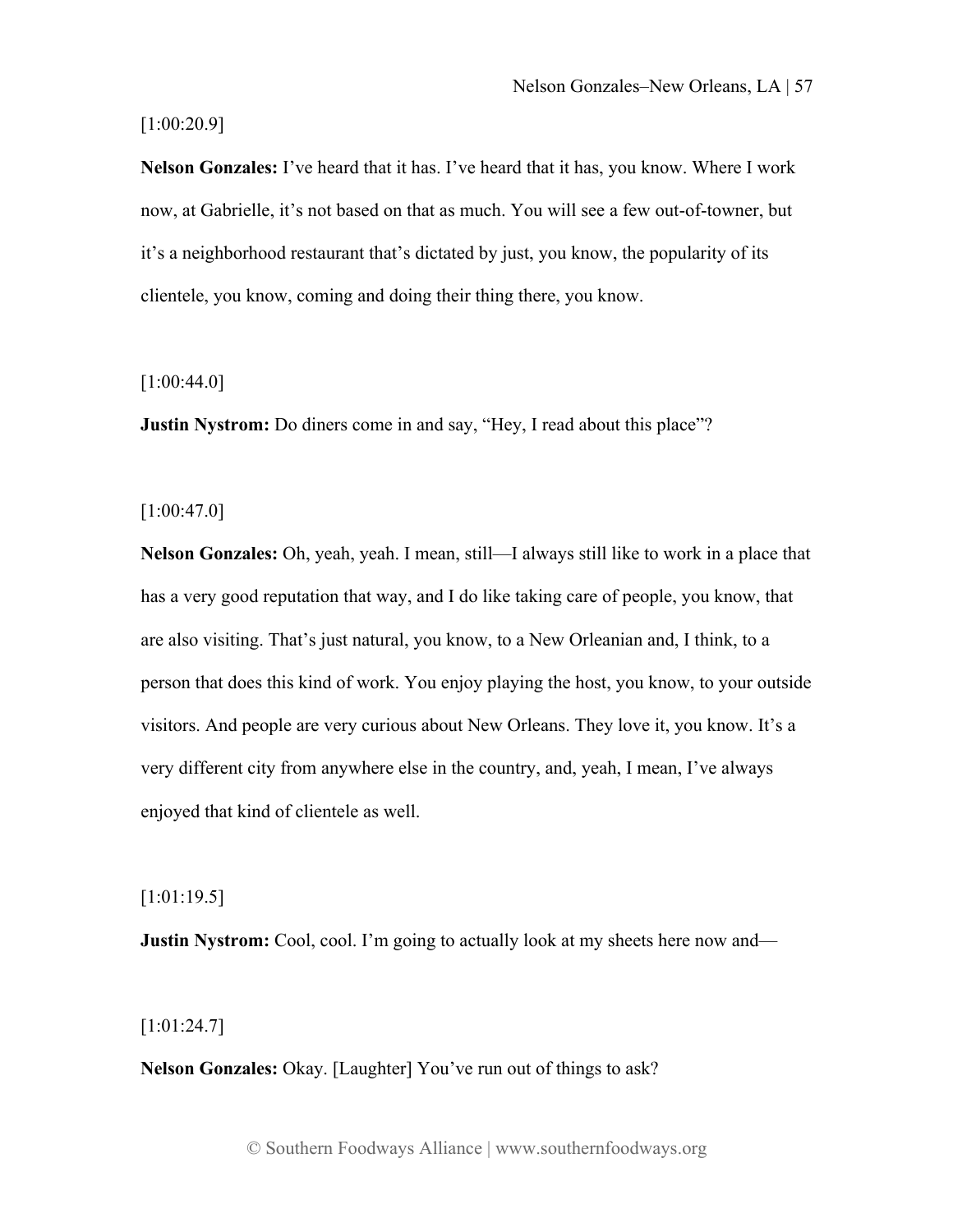## [1:01:26.8]

**Justin Nystrom:** No, no. I just want to make sure I know—I feel like there's some things that—I'm going to ask you a little bit about unhealthy work atmospheres. One of the things that is—one of the topics that's really gotten a lot of attention, I think rightly so, in the food world has been mental health, particularly in the post-[Anthony] Bourdain world.

[1:01:49.2]

## **Nelson Gonzales:** Yeah.

[1:01:50.5]

**Justin Nystrom:** What has been your interaction with that not, necessarily personally, but what have you observed in terms of how well restaurants do or do not, you know, think about the mental well-being of their employees?

## $[1:02:07.5]$

**Nelson Gonzales:** Yeah, I mean, I don't know that they take as much of an active—I think it's understood that, you know, that it's an intense environment, and they probably look at that sort of thing in their hiring practices, just like what's the maturity level of the person that works there, or, you know, maybe it's different in different places, you know. I mean, I would imagine if you were a French Quarter restaurant, you know, you don't have that as—I mean, the stress level, I would probably imagine, would be a lot higher,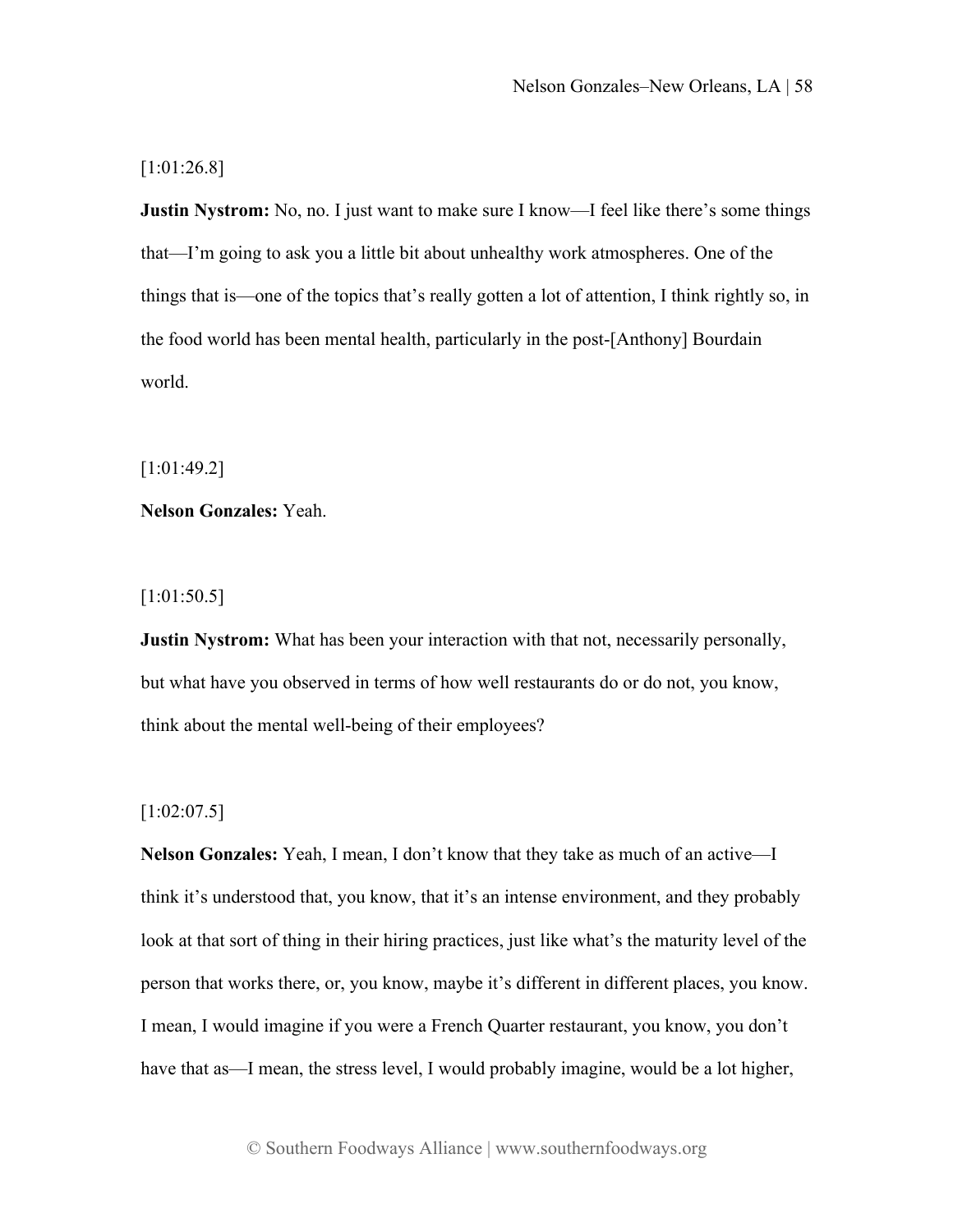but I also think that it would also require a certain level of, you know, of—yeah, just a certain person that'd be willing to put themselves [Laughter] at that level, at that level of stress, you know.

As a rule, I have worked in the Quarter, and it's *not* a pleasant thing at all. At all. And, you know, it could potentially be lucrative, but to me it's just not worth it. But, no, I mean, it depends, you know. I mean, restaurants have a reputation, you know, certainly for kitchens, you know, for intense kitchens to, you know, the front of the house, I mean, but it's all dictated, I think, by that particular place, what is the trend there, because, you know, it's very tribal, and so whatever your scene is or whatever your issue is, you will find good company in whatever place that you end up at if that's the connection that needs to happen.

[1:03:48.5]

**Justin Nystrom:** Yeah, yeah.

### [1:03:49.7]

**Nelson Gonzales:** You know, I see unhealthy things, you know, anywhere, you know, anywhere you're at, you know, and New Orleans certainly has a lot of issues with, you know, with drugs, with crime, with abuse, you know, of all kinds, and, you know, I generally try to stay away from it, you know. I personally don't—you know, that's just been my own experience now, you know. As someone that's a little bit older and removed from it somewhat, I don't partake of it, you know. I choose not to unwind for hours at a time after work. That, to me, is just adding too much to the work that we do.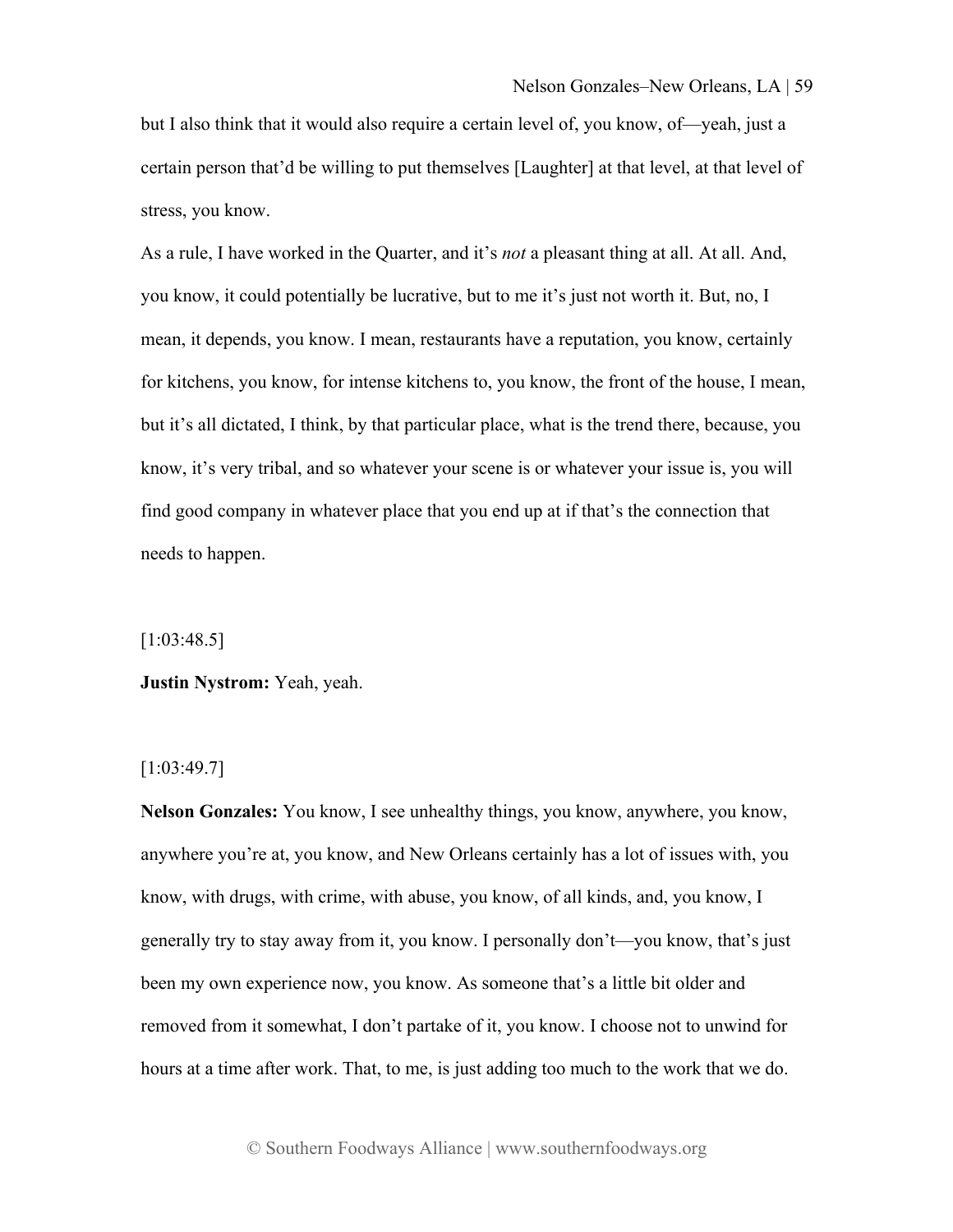[1:04:35.9]

**Justin Nystrom:** I was going to ask you about that, yeah.

[1:04:37.1]

**Nelson Gonzales:** I need to be able to leave my work at the door.

[1:04:39.6]

**Justin Nystrom:** So when you leave work, you're not going out to a bar with other servers?

[1:04:43.2]

**Nelson Gonzales:** No, no.

[1:04:44.4]

**Justin Nystrom:** Have you ever been that guy?

[1:04:45.0]

**Nelson Gonzales:** Yeah. Yeah, certainly when I was at the casino, I think I probably was, you know, and I was, you know, with my coworkers, you know. It was a very, very intense environment, you know, and you did feel the need to do that, you know.

[1:04:59.8]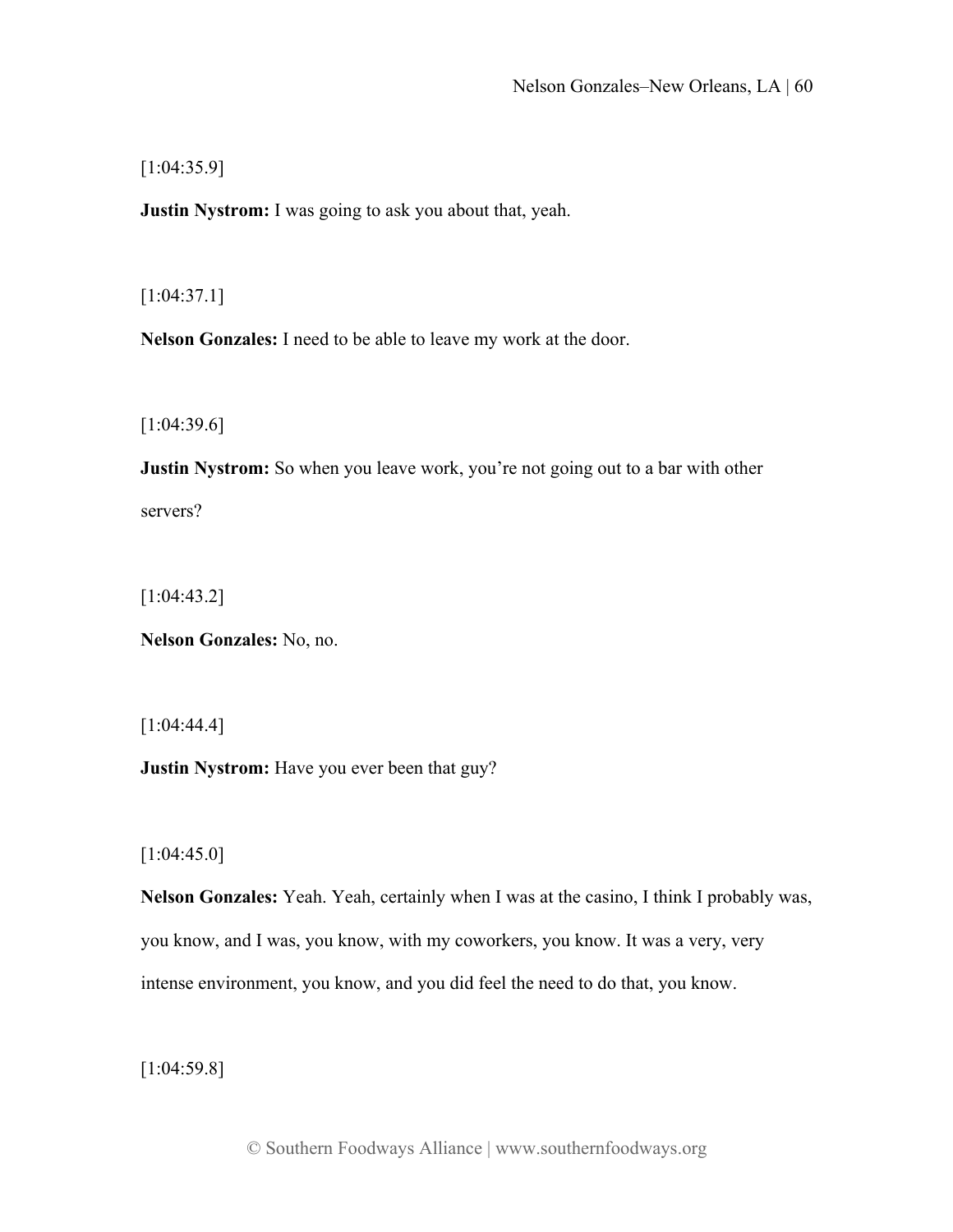**Justin Nystrom:** Where would you go? Was there a favorite—favorite places that y'all would go?

[1:05:04.9]

**Nelson Gonzales:** Oh, god. When I was at the casino, it was probably like the Ernst Café or any little watering hole in the Warehouse District, yeah.

[1:05:12.7]

**Justin Nystrom:** Yeah, yeah. Because I know there are certain sort of spots where—

[1:05:16.3]

**Nelson Gonzales:** Yeah.

[1:05:18.7]

**Justin Nystrom:** What time did y'all let out at The Steakhouse?

[1:05:20.6]

**Nelson Gonzales:** Oh, god, we'd be out at like midnight or 1:00 o'clock sometimes. The hours changed at different times, but it was generally like a 1:00 o'clock kind of like leaving the place.

[1:05:33.3]

**Justin Nystrom:** Do you like late nights?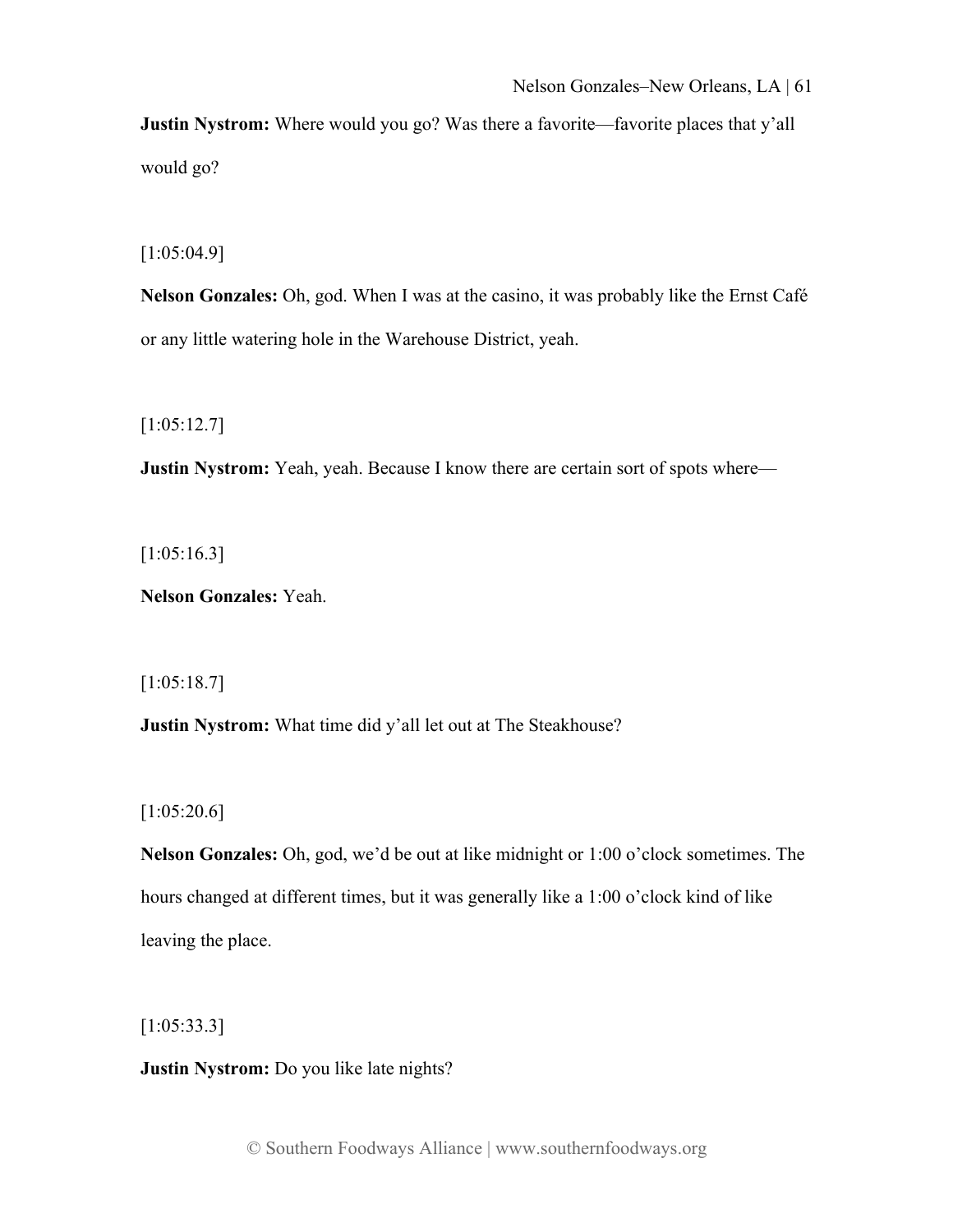# [1:05:34.9]

**Nelson Gonzales:** No. [Laughter] No, not at all, and much less now. You know, to me, a late night is after 10:30. [Laughter] You know? God, if I'm, like, still at work at 10:30, I'm like, "Oh, this is not good."

[1:05:55.1]

**Justin Nystrom:** Do you feel that sets you apart from other people who consider themselves—

[1:06:00.0]

**Nelson Gonzales:** Night owls?

[1:06:01.3]

**Justin Nystrom:** Waiters?

[1:06:01.7]

**Nelson Gonzales:** Yeah. Yeah, I mean, there's still a sense that—because the city, you know, it still likes to go on for a while, but I don't think anything good happens after midnight, you know. I don't see anything worth pursuing after that hour. And to me, you know, especially living in a quieter neighborhood that generally tends to rise early, you know, peak hours for me would be 7:00 p.m. to 9:00 p.m., you know. Like, that's when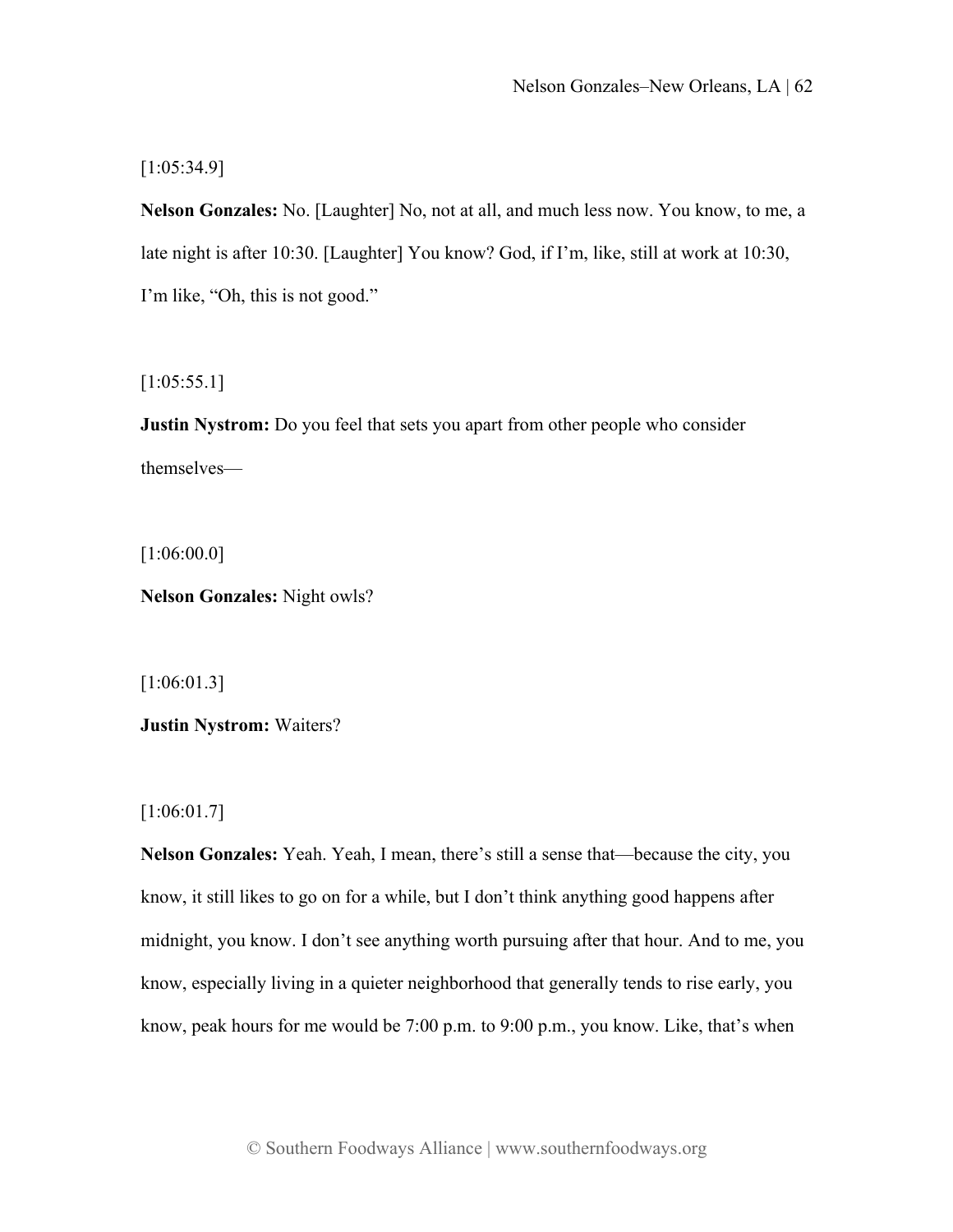it's happening. Or the unwinding period, you know, after most people are getting off work at like 5:30 to sunset. Like, that's, to me, the evening, you know.

[1:06:42.6]

**Justin Nystrom:** Yeah, yeah. This is the earliest interview I've done so far, in the morning.

[1:06:46.5]

**Nelson Gonzales:** Oh, wow. Okay. [Laughter]

[1:06:51.7]

**Justin Nystrom:** Now, you're, I guess, Generation X, if you ascribe—

[1:06:54.6]

**Nelson Gonzales:** Yes, that's correct.

[1:06:55.6]

**Justin Nystrom:** —to these kinds of things. I'm sort of in the earlier part of that myself.

[1:06:58.1]

**Nelson Gonzales:** Okay.

[0:00:00.0]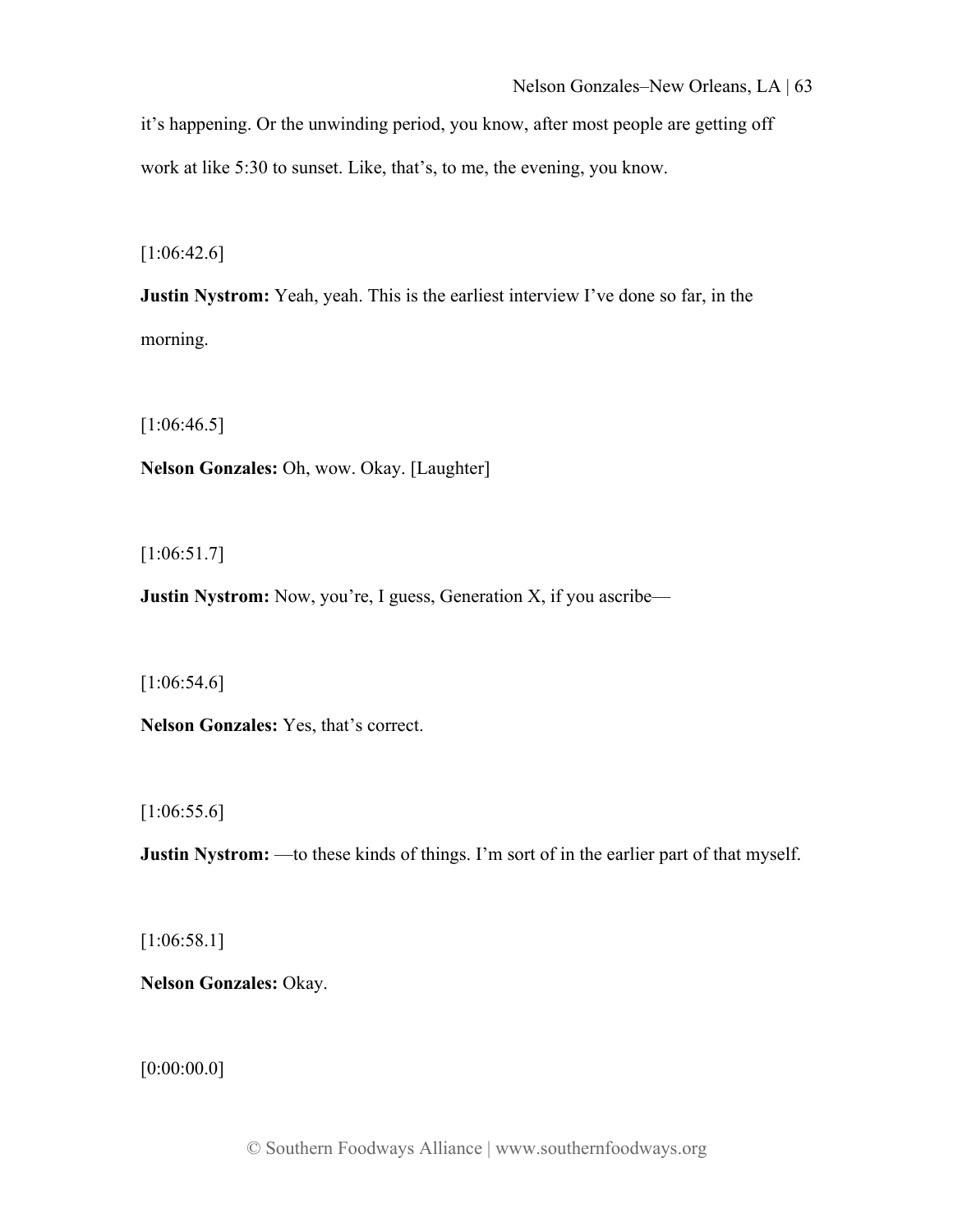**Justin Nystrom:** Do you see generational differences in the approach to your job

between people who are older and then—

[1:07:07.0]

**Nelson Gonzales:** Yeah.

 $[1:07:08.6]$ 

**Justin Nystrom:** —because we're in between, right? We're in that in between.

[1:07:10.4]

**Nelson Gonzales:** Yeah.

[1:07:11.5]

**Justin Nystrom:** Can you tell me a little about that?

[1:07:14.3]

**Nelson Gonzales:** Sure. I mean, you know, I've always had a flexibility and ease at being able to, you know, be around people that are both younger and older than myself, and, yeah, I mean, I would say that, I don't know, people are still people at the end of the day, you know, and if you enjoy a certain kind of lifestyle and, you know, that's your thing, then you—I mean, I do find that, you know, as you get older, you do mellow out a little bit, you know. And so even where I work now, the older—I mean, I do work with—I'm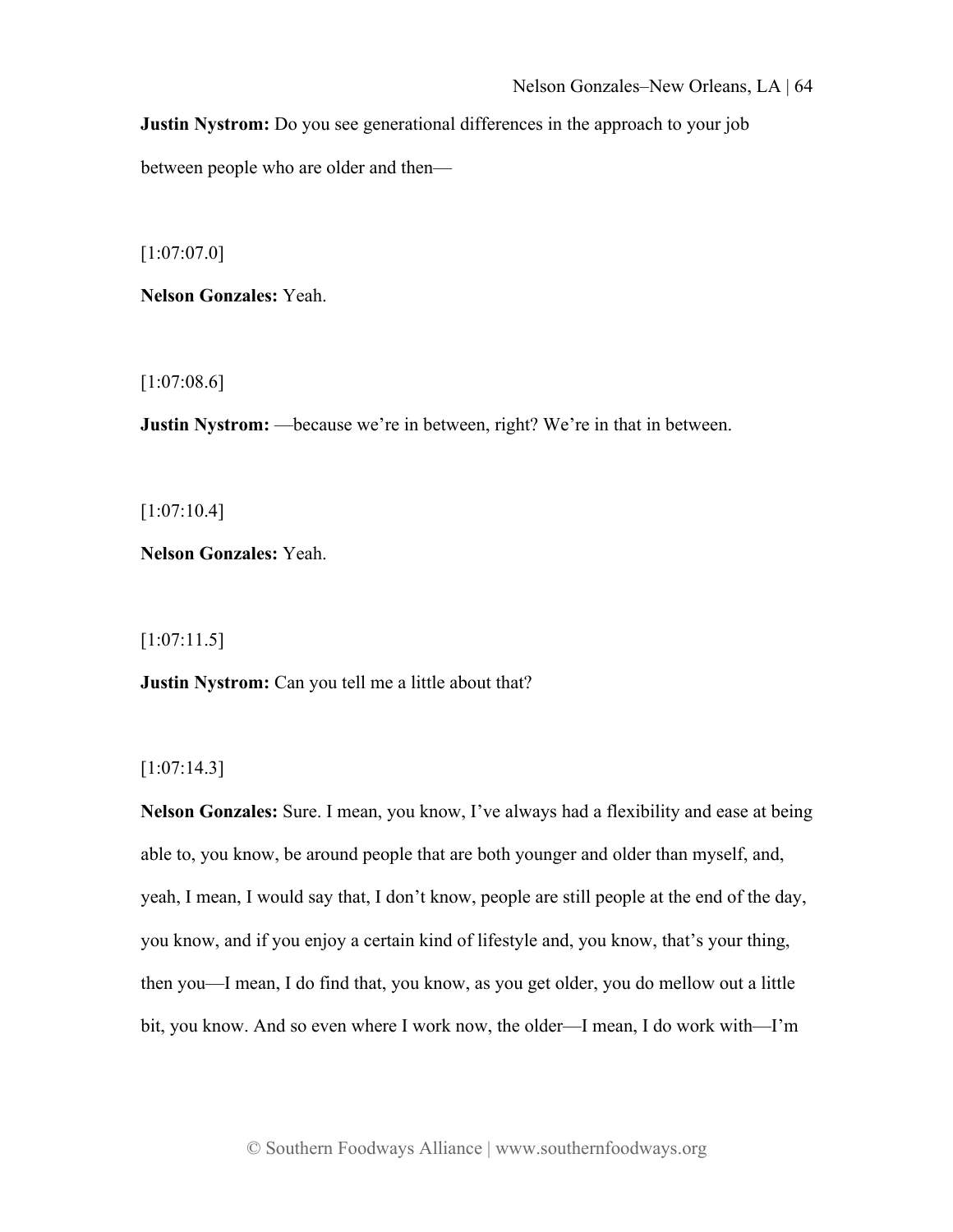the youngest waiter, and they're all a lot older than I am, but I've been around people that are a little bit younger than me and that probably party a little bit more.

I don't know. I mean, the maturity of a person, I think, it's just individual. You know, I try not to make those generalizations about, you know—I mean, Millennials were interesting to me four years ago, I think, when I first started considering them. [Laughter] I didn't see them generationally as having a different way of being than myself until I really started to pay attention to that sort of thing. And, you know, that's just youth in general. You know, you have blind sheers on sometimes with the way that you approach life or the way that you approach work.

I don't know. I mean, I think that managers—I notice that managers, in particular, because I've had more of an experience of working with Millennial managers lately, and they have a very different kind of, like, style of doing things than I think that I'm used to at times. So that's marked, you know, obviously, people being, you know, on their phones a lot more, you know, than the previous generations, you know.

## [1:09:16.7]

**Justin Nystrom:** Yeah, I mean, customers, too, I guess.

## [1:09:20.3]

**Nelson Gonzales:** Yeah, although I'm pretty good about—you know, I've worked in places—the majority of the places that I work at, there's always kind of like a shutting down, like a respect that if you're eating, you're not going to be on your phone at the same time. You know, I don't work in places that have, like, televisions or those kind of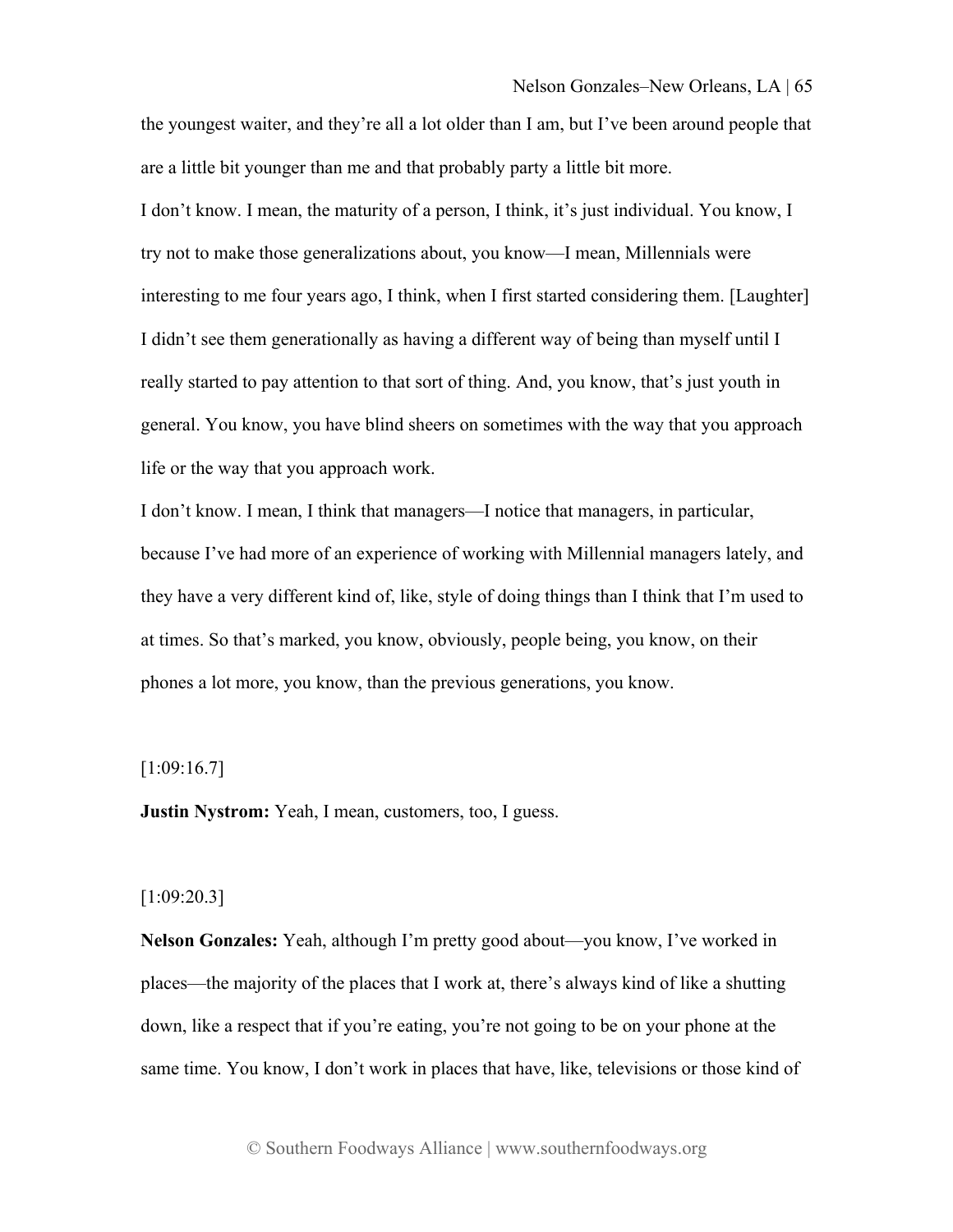distractions. You want to be able to have the company, you know, of the person that you're eating with and the meal that you're having, and then just the natural, you know, exchange that happens, you know, with the staff. You know, that's all part of why you're there.

Yeah, I mean, New Orleans has a pretty good respect of that, I think. New Orleanians, in general, there's a respect and a tradition involved with dinner hour and what that entails, and I like that. You know, I like the sense of, you know, of there being a distinction between the earlier part of the day, the afternoon, and the evening, you know. I'm sure people let their hair down. I mean, we see the best and the worst of people in this kind of work. I've been lucky and I've just seen predominantly the best.

[1:10:30.6]

**Justin Nystrom:** That's great.

## [1:10:32.3]

**Nelson Gonzales:** Yeah, people being able to celebrate, you know, special times for themselves or just the appreciation of a really good meal, what that's like.

[1:10:40.1]

**Justin Nystrom:** So what's in the future for Nelson Gonzales and working?

[1:10:46.1]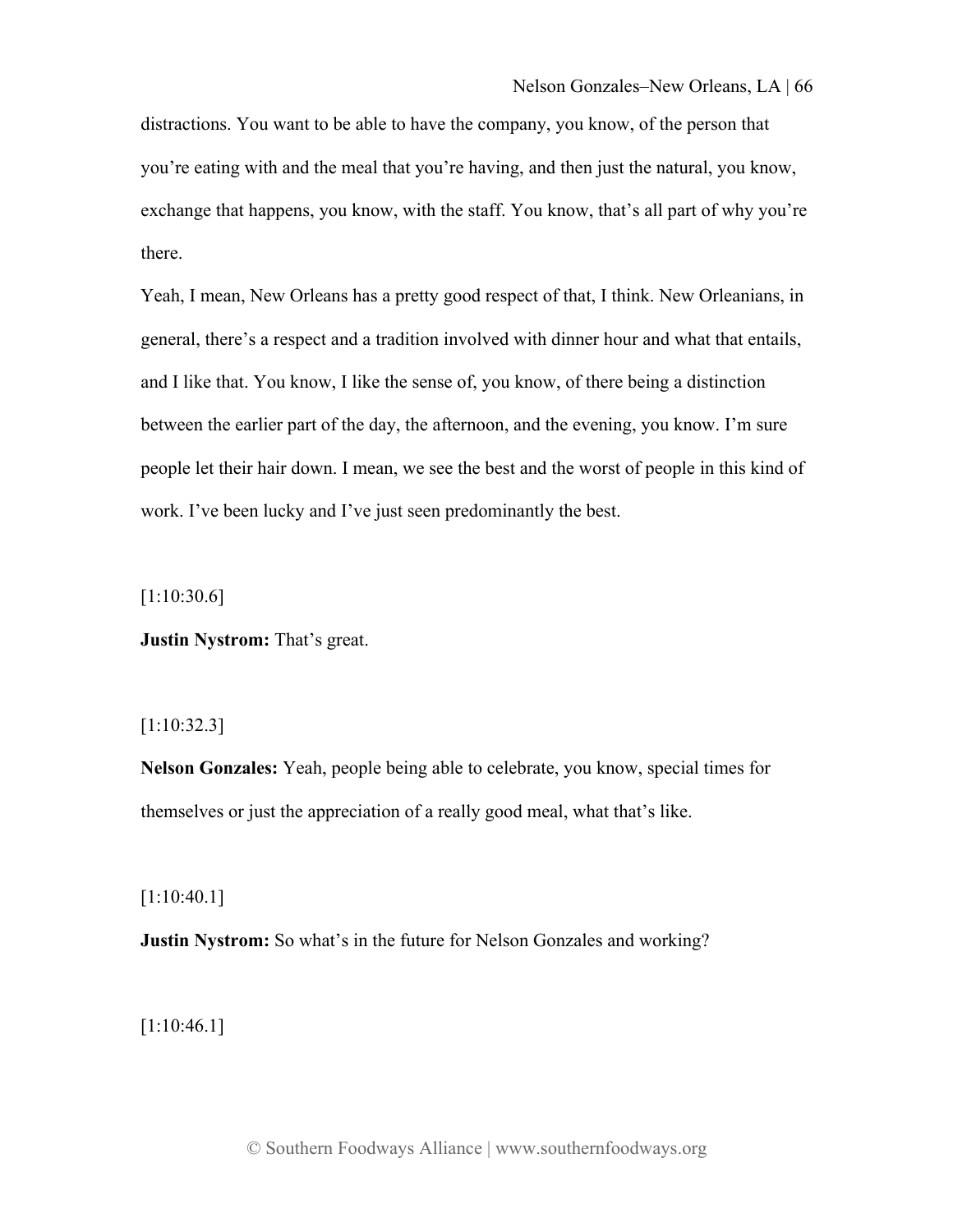**Nelson Gonzales:** With restaurants, you know, it's very laid back. I like the little neighborhood restaurant that I'm at. I really think Gabrielle is—it's old-school. It's very European. I mean, it's old-school and it's still very current now. I mean, the daughter runs the place from the front of the house. That's my predominant, you know, boss, you know, besides Chef Greg [Sonnier] and his wife, Mary [Sonnier], you know, and she is a little bit younger, and she does present a different face, but that's part of, like, the evolution of that restaurant. But it's still very, very old-school, and it's European at its heart because, you know, the chef is back there making all the food, and is there *every* night. And he has a little garden that he tends to in the front, you know, and it's his wife that made all the desserts, you know. And now it's his daughter that's the front person, of literally the namesake of that restaurant, and I really like that. I really like that. I like that it's a small restaurant, and that people who really love the place had a really special time thirteen, fourteen years ago when it was on Esplanade and Mystery Street, can relive, you know, a certain meal, you know, or share it with, like, another generation, you know, and their family or their friends, you know. And I like being a part of that, and I like being a part—Orleans is not fun to drive to, ride down, at all. [Laughter] It's absolutely *insane* getting to work, and all I want to do is just get out of there, you know, when I'm done. But it's hopefully going to be part of something that's going to grow, you know, and, you know, all the neighborhoods in New Orleans, you know, need that and need the anchor, I think, of a nice neighborhood restaurant that kind of helps define it and makes it attractive, I think, to others.

[1:12:43.4]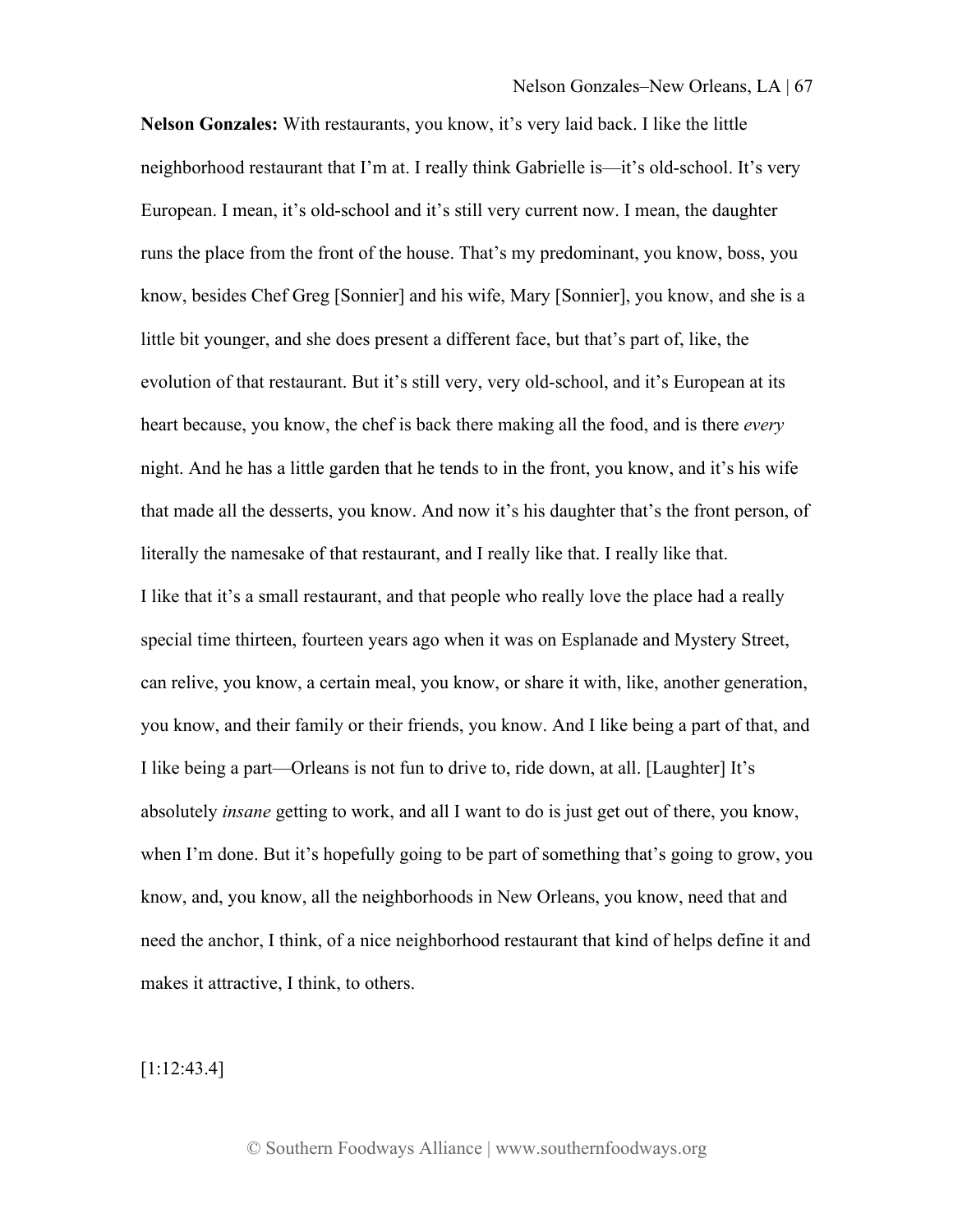**Justin Nystrom:** Mm-hmm, mm-hmm. Yeah, I mean, they're there, and they've got no—and, of course, Dooky Chase [Dooky Chase's Restaurant] has been there forever a couple blocks down.

[1:12:48.5]

**Nelson Gonzales:** Yeah, yeah, yeah. And it definitely has a little tradition, little story, you know, sort of dining. You know, it's not far—Broad Street has its own—

[1:12:56.3]

**Justin Nystrom:** Willie Mae's [Scotch House] is around, yeah.

[1:12:57.4]

**Nelson Gonzales:** Yeah.

[1:12:58.0]

**Justin Nystrom:** Yeah, yeah, yeah, yeah. So just kind of looking back, the least favorite thing that a customer would order that you had to serve?

[1:13:10.2]

**Nelson Gonzales:** [Laughter] Oh, god. Oh, anytime they want to go off the menu, honestly. I used to be a lot more flexible with that sort of thing. I used to, like, literally do whatever they want, and I'd be the person that was back there talking to Chef and trying to get him to make [Nystrom laughs] whatever it is that he wanted, and it's just not—it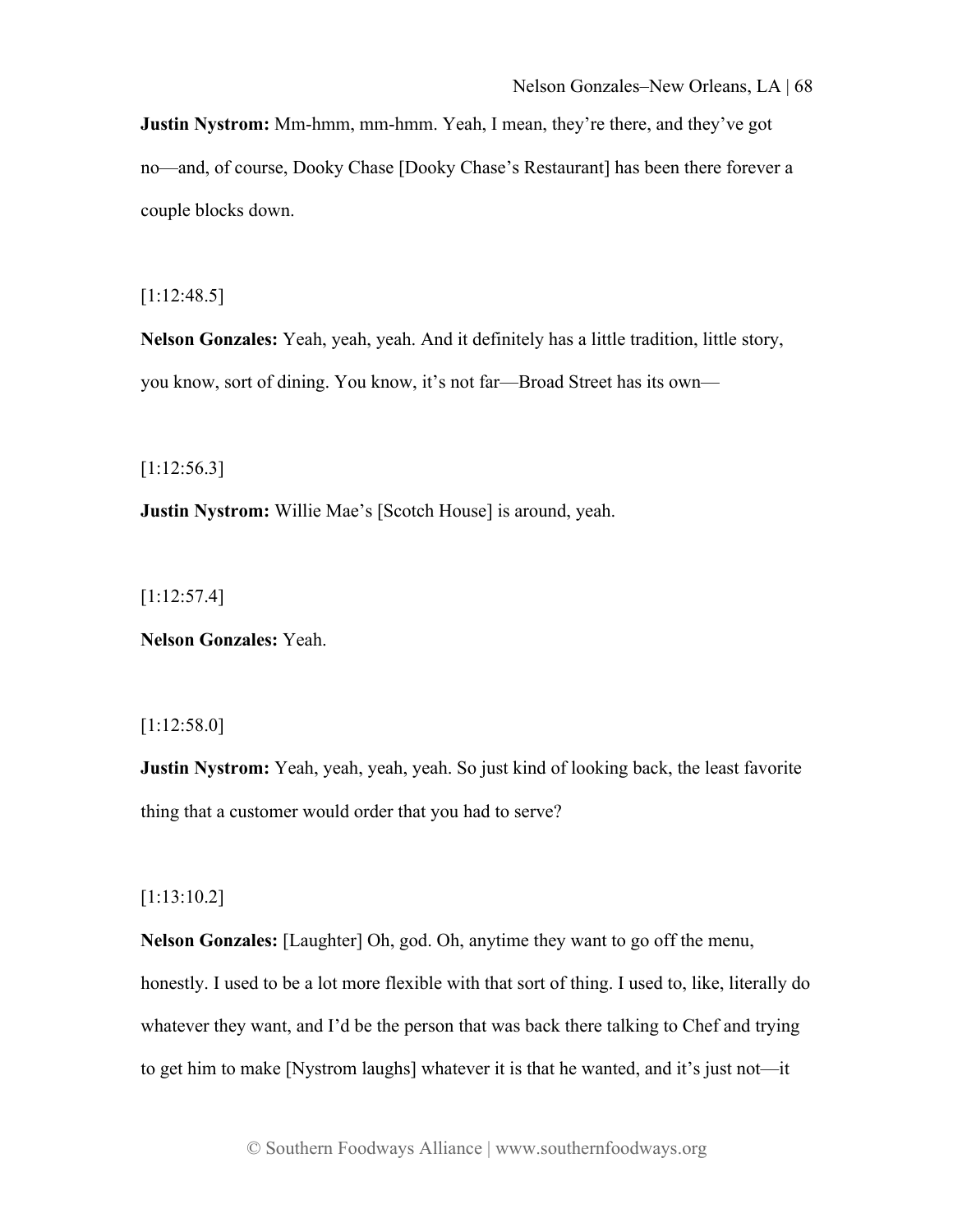really throws everything for a loop, *really*, really throws everything for a loop. And now with dietary restrictions, I mean—but we're prepared for that. We really are prepared for that. The least favorite thing? I mean, oh, god.

[1:13:45.4]

**Justin Nystrom:** I hear this about flaming—places that serve flaming things, [unclear].

[1:13:48.2]

**Nelson Gonzales:** Oh, no, no. I don't do any of that. [Laughter] Oh, that's just too crazy. I like to impress, and when I worked with Kevin, and, you know, certainly at Besh, we took a lot of liberty to really impress the guest, you know. I mean, I like to put candles in cakes, and I think that's still really nice, you know. Honestly, I just think, you know, that's really good. When they start asking for special things, you know, I very politely now just sort of like say, like, you know, "I'll do my best," or, "I can ask." I try not to make any promises now. I used to be that waiter that would bend over backwards and probably never really blinked at anything being too, too odd. I mean, people are curious, and eating habits can be a little bit weird [Laughter], so anytime I think you're—I mean, anything potentially can be a wrench in that regards. I mean, being a vegetarian is still a curious thing, you know, because if you go out, there's just a limit to what you can eat.

[1:14:55.3]

**Justin Nystrom:** Are you a vegetarian yourself?

[1:14:57.2]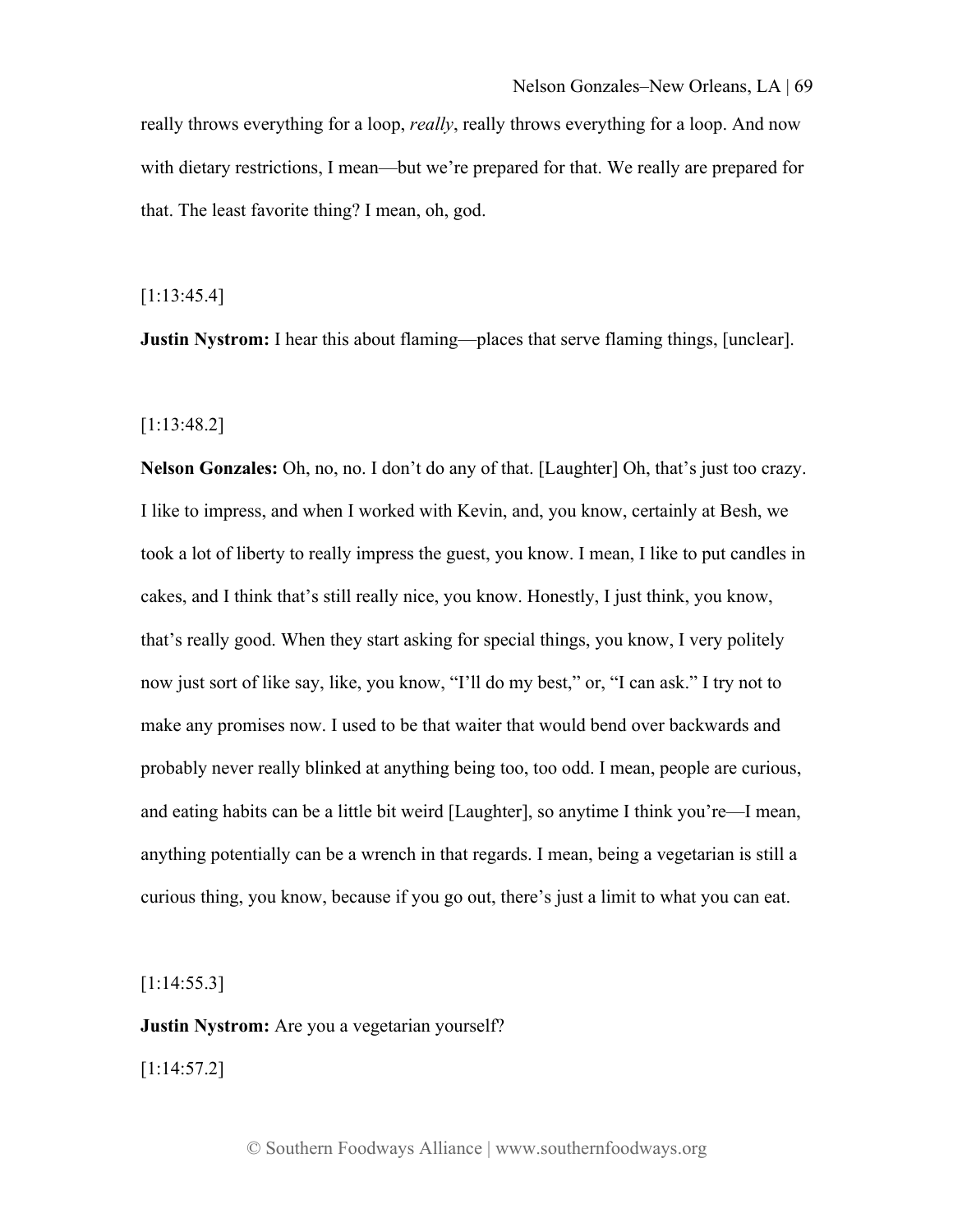**Nelson Gonzales:** I'm not, no. I mean, I've had little stints of, like, you know—but, no, no, no, no, no. You know, so I don't have much of an—I don't know. I can't really say what the weirdest thing is that somebody's asked. I mean, I've seen some weird things. New Orleans, people like to come to New Orleans and let their hair down, and even at nice places, which is generally been my exposure to it, I've had some weird things come up, certainly, you know, maybe not anything that I'd be comfortable discussing [Laughter], you know. I'm not surprised by anything, honestly. I'm really not. I'll be a little surprised—I mean, I'll be a little shocked and taken aback, but at the end of the day, nothing surprises me. I mean, I did say I've seen the best *and* the worst of people, yeah, doing this job.

#### [1:15:46.2]

**Justin Nystrom:** So in kind of wrapping up, is there anything you'd like to append to the end of this interview?

# [1:15:51.2]

**Nelson Gonzales:** No. I mean, I still really believe in restaurant culture. I still really believe in food and the importance of being passionate about what you—and that's the other thing that I wanted to say about Gabrielle, is that there's a lot of passion in food and love in that food, and I like to just be part of that. I still believe in that, and when I take the time to go and enjoy that myself, I really, really pay attention to that sort of thing, you know, and it makes a *huge* difference. It really, really, really does. And when people care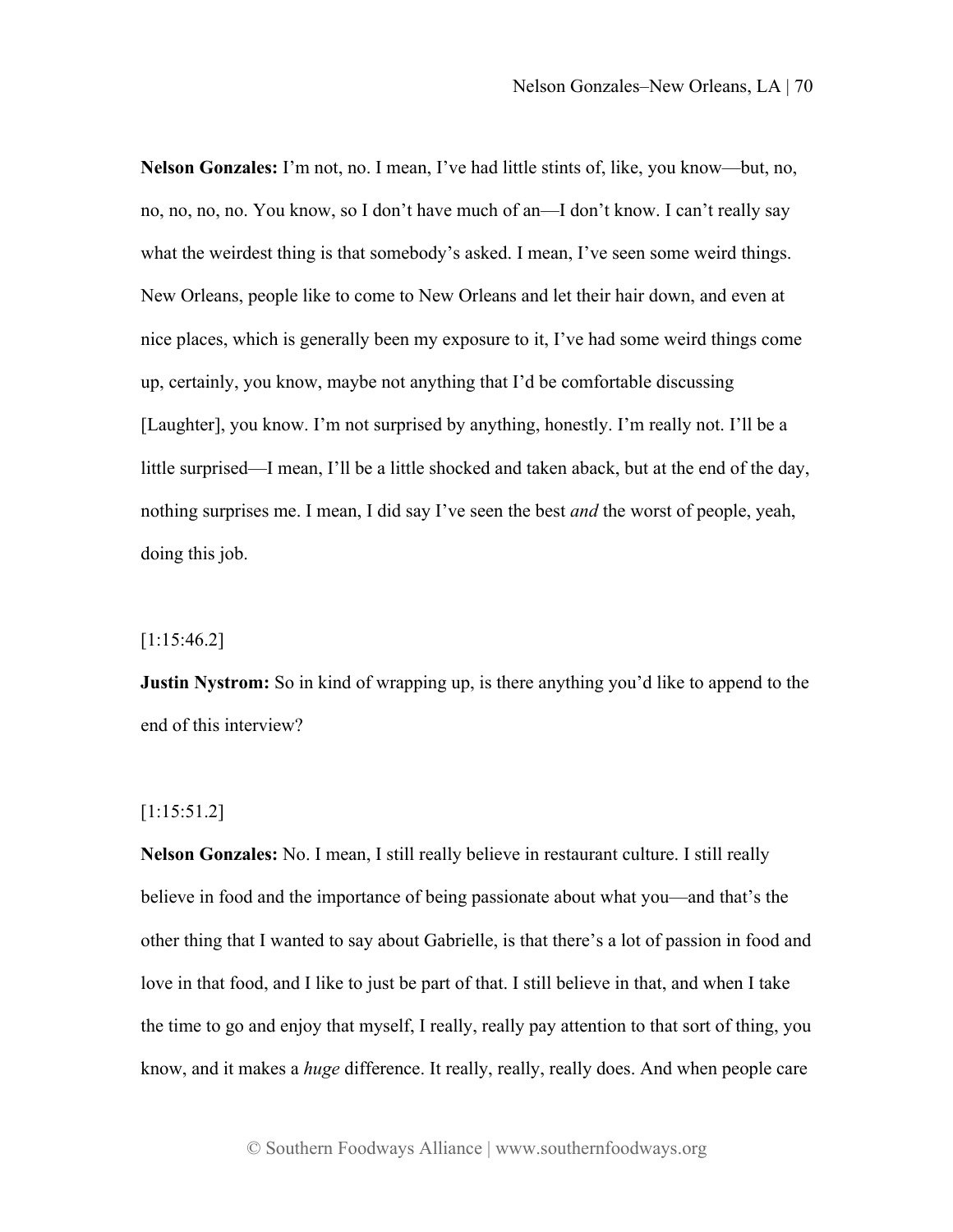about what they do, you know, it shows. It shows in the front of the house as well, you know. Hopefully, it attracts that as well.

And, you know, like we discussed earlier, you know, New Orleans is becoming a much more expensive place to live in. The cost of living is higher, and, as such, you know, paying for things like food, you know, become more expensive, but, you know, you spend more money at the grocery store nowadays, you know. It's crazy, the European tradition of what people spend in groceries there, like in France, for instance, from what I understand, is much, much different for the quality sometimes of what they're getting. We're lucky here in New Orleans because we do have really great food, great seafood, but, you know, there's a cost associated to all that.

And, you know, from the perspective of seeing what people—the time and the trouble and, you know, the quality of what they're serving, you know, they really, really, really believe in that where I work now, and the majority of places that I've worked, you know, as well. And, you know, how that transfers over and what it adds up to, I think, at the end of the day, to the guests and how they appreciate that is still something I very much believe in and like to be a part of. And, you know, I'm happy to do what I do, you know, and be rewarded for it afterwards. [Laughter] There's still, I think, that appreciation. You know, I still like to get, like, good tips, you know, because it makes me feel good, you know, like that they enjoyed their time, so—

[1:18:17.9]

**Justin Nystrom:** It can be a measure for sure.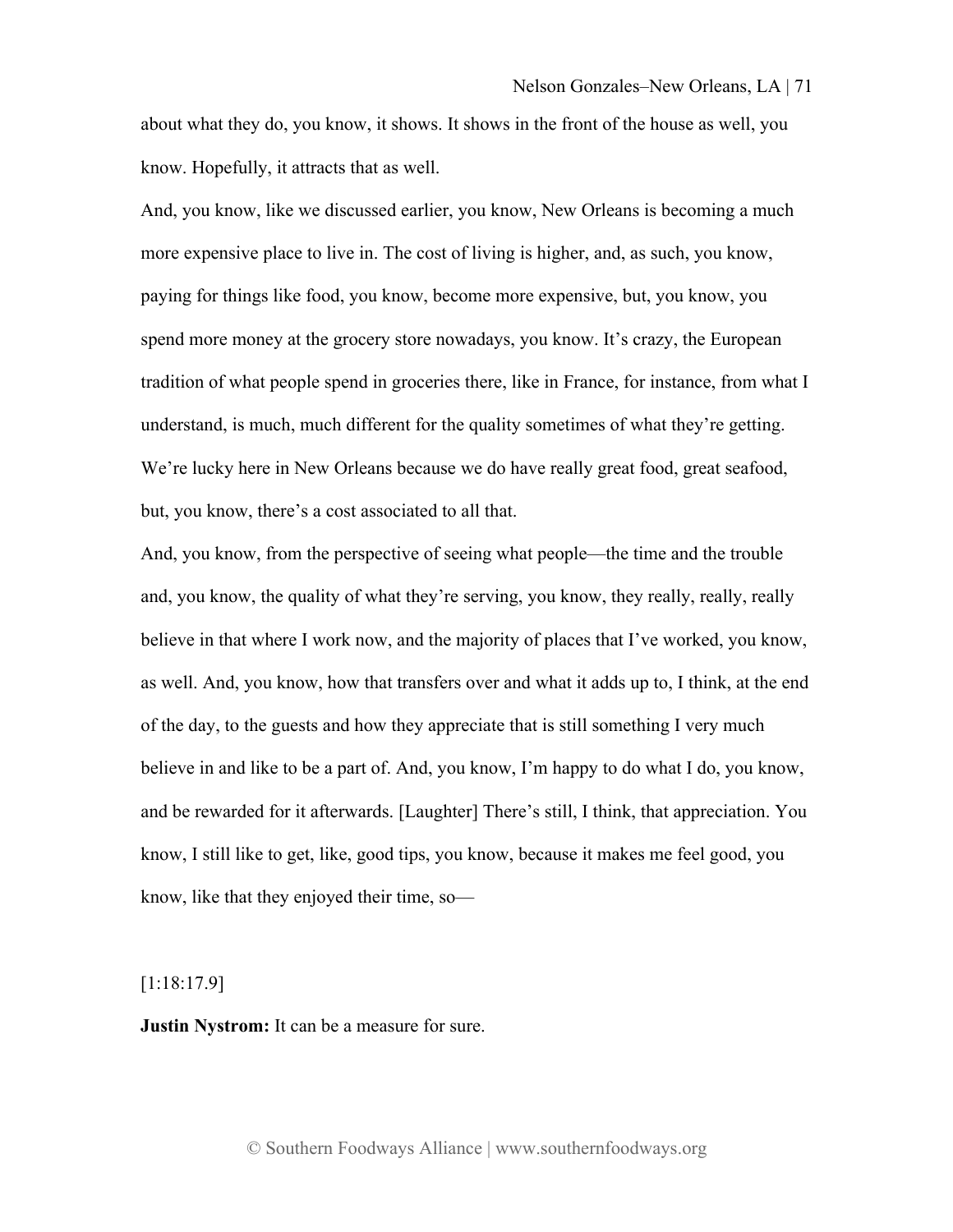## [1:18:18.5]

**Nelson Gonzales:** Yeah, yeah, unfortunately. I'm simple like that. [Nystrom laughs.] I do like my immediate gratification. [Laughter]

## [1:18:26.0]

**Justin Nystrom:** I guess one last question I did think of. Would you ever leave New Orleans?

## [1:18:31.4]

**Nelson Gonzales:** Yes. It'd probably be a job not related to restaurant, that was so fantastic that took me away, you know, and that required me to go somewhere different. I very much would love to live at least part of the time in, you know, I know, in Mexico or somewhere in Central America just because as charming and as Caribbean as New Orleans is, it still doesn't have, like, a beach. You know what I mean? A proper one to really, really like chill out with. And that's hard. [Laughter] You know, that can be a little bit difficult, especially when five months out of the year is the summer, and it *is* getting hotter, you know, regardless of what anybody might say to the contrary. No, certainly if any—you know, I do love—I still do love city life and all the culture and the opportunities that could potentially be available, and when I travel, which has, unfortunately, not been in a while, I still have just an appreciation for, like, the neighborhood of a place and the cafés and the restaurant and the parks and the squares and the little bookstores, you know, and I've been lucky. Most places that I've gone to, they all have that, so I know that I could do it somewhere else, but, I mean, New Orleans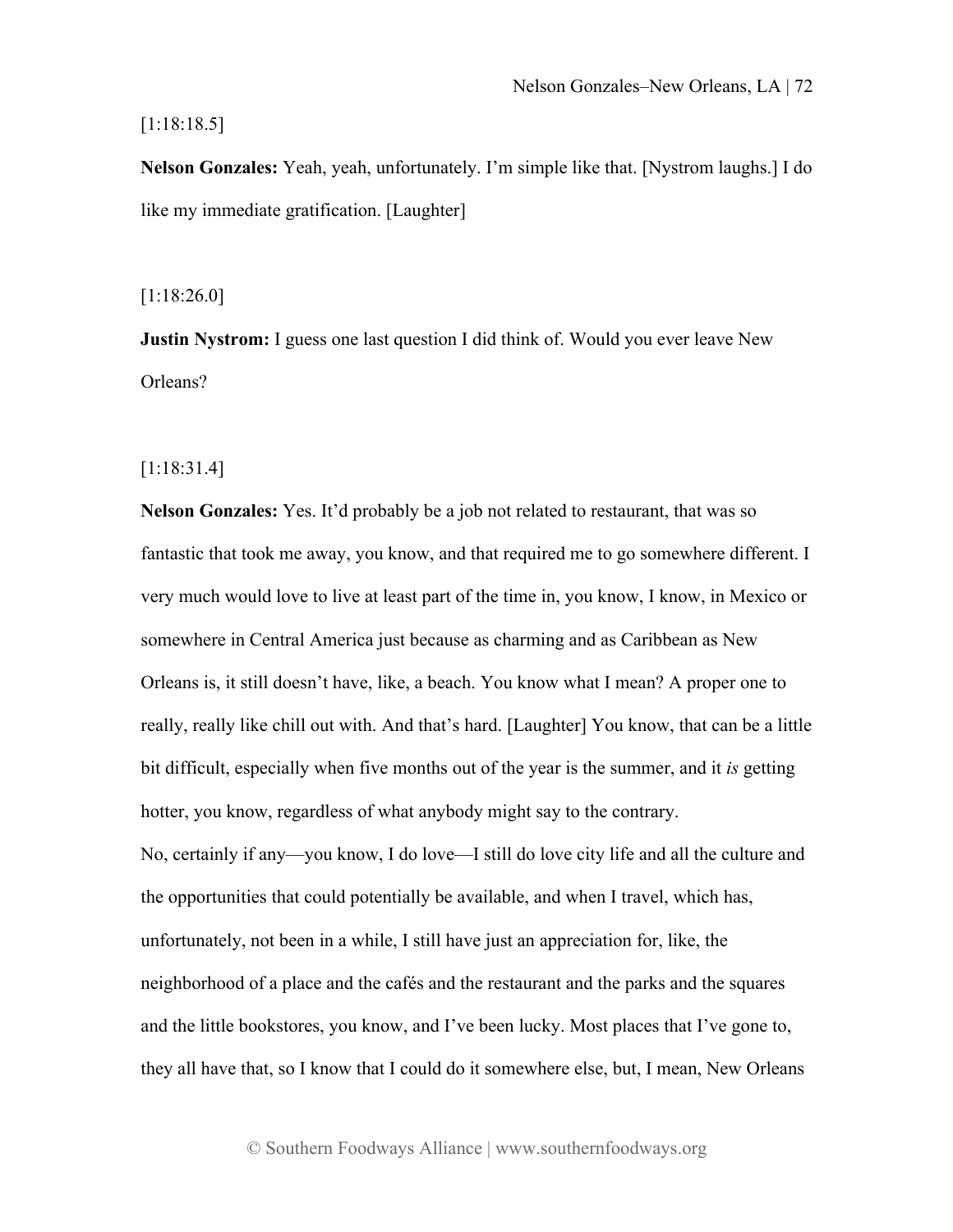is home to me, so unless I had a really great opportunity, you know, come up

professionally, you know, in these other areas of my life, yeah, but I'd always come back.

[1:20:04.7]

**Justin Nystrom:** Of course.

[1:20:05.9]

**Nelson Gonzales:** I'd always, yeah, I'd always come back.

[1:20:08.6]

**Justin Nystrom:** Well, great. This has been great.

[1:20:13.8]

**Nelson Gonzales:** Oh, thank you.

[1:20:14.7]

**Justin Nystrom:** I really enjoyed it. And, again, this is just to print this. This is Nelson Gonzales, and we're here in Mid-City, and—

[1:20:23.5]

**Nelson Gonzales:** Oh, yeah, it was a pleasure. Thank you.

[1:20:24.8]